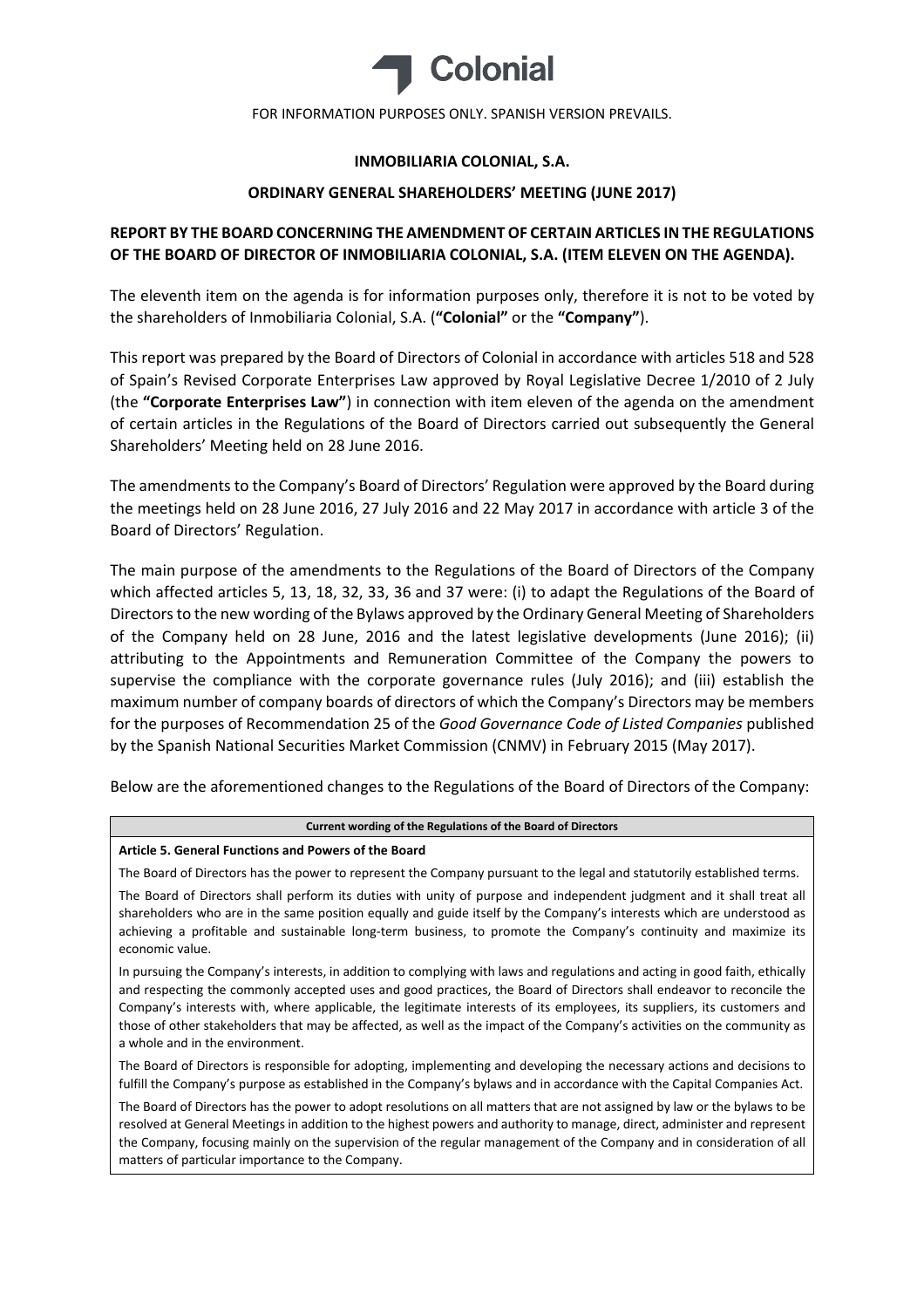

By delegating powers, the Board of Directors, in accordance with the provisions of the Capital Companies Act, does not lose them.

In any case, the following functions and powers shall only be exercised in the plenary sessions of the Board of Directors and may not be delegated:

- 1. The organization and functioning of the Board.
- 2. Coordinating the development of the Company's business activity according to its interests and its subsidiaries.
- 3. Resolving on the Company's general policies and strategies; approving the Company's investment and finance policies, its strategic or business plan, management targets and annual budgets and the policy on treasury shares, as well as deciding on the Company's corporate governance policy of the Company and of its Group and its dividends policy. The Board of Directors shall also resolve on the Company's control and risk‐management policy, including taxes, identifying the primary risks of the Company and implementing and supervising the internal systems of information and control in order to ensure the future viability and competitiveness of the Company, adopting the best decisions for superior growth.
- 4. Approving the Company's corporate social responsibility policy.
- 5. Approving those investments or operations that, because of their elevated price or special characteristics, are strategic or entail special tax risks unless these investments or operations must be approved at General Meetings.
- 6. The definition of the structure of the Group.
- 7. The decisions relating to the compensation of the Board, within the statutory framework and the remuneration policy approved at the General Meeting.
- 8. Appointing and removing the Company's Chief Executive Officers and establishing the conditions of their contracts.
- 9. Appointing and removing managers who depend directly on the Board or any of the members of the Board, as well as establishing the basic conditions of their contracts, including their compensation.
- 10. Approving the creation or acquisition of shares in special purpose entities or those entities which are registered in countries or territories that are considered tax havens, and any other transactions or operations of a similar nature whose complexity might impair the transparency of the Company or the Group.
- 11. Drafting the annual accounts and submitting them at the General Meeting.
- 12. Drafting the reports required by law of the Board of Directors when the operation to which the report refers cannot be delegated.
- 13. Calling a General Meeting and preparing the agenda and proposed resolutions.
- 14. Approving financial information, which, as a publicly traded company, the Company must periodically disclose.
- 15. Co-opting Directors to fill vacancies on the Board.
- 16. Accepting the resignation of Directors.
- 17. Appointing and removing the President, the Vice-President and, where applicable, the Secretary and Vice-Secretary of the Board of Directors, as well as any other office that may be created in the future.
- 18. Appointing and removing Directors who are on the Board Committees provided for in these Rules.
- 19. Monitoring the effective functioning of the Committees created by the Board and the performance of the delegated bodies and managers that the Board has nominated.
- 20. Approving and modifying these Rules.
- 21. Approving, after a report from the Audit and Control Committee, the operations that the Company or the companies in the Group carry out with the Directors as per the terms established in the Capital Companies Act, or with significant shareholders, either individually or in concert with others, including those shareholders with representation on the Board of Directors of the Company or other companies belonging to the Group or with persons associated thereto.

Exempt from this approval are those operations which (i) are made under contracts whose conditions are standardized and applied *en masse* to a large number of customers; (ii) are carried out at market rates, generally set by the person supplying the goods or services in question; and (iii) the amount does not exceed one percent (1%) of the Company's annual revenue.

22. Authorizing or waiving the obligations of loyalty as established by the provisions of the Capital Companies Act and these Rules.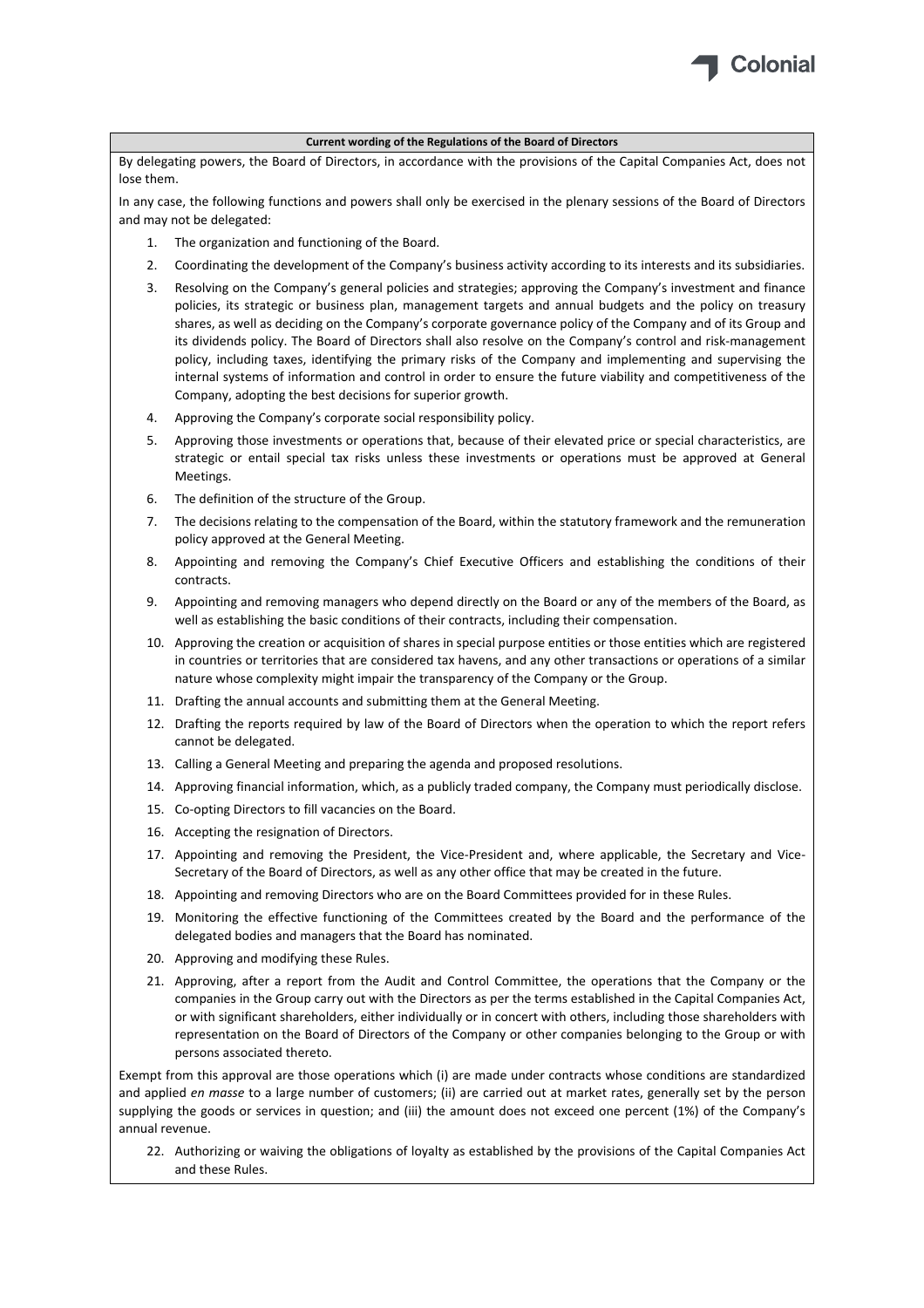

- 23. Agree the issue of and admission to trading bonds, and agree the granting of guarantees on the issue of bonds, as long as these are not bonds that can be converted into bonds or bonds that grant the bondholders a share in the company's profits.
- 24. Planning the Company's fiscal strategy.
- 25. The powers delegated to the Board at the General Meeting, unless the Board were expressly authorized to sub‐ delegate these powers.

However, in a duly justified emergency, delegated bodies and persons may adopt resolutions on those matters specified in the Capital Companies Act which must then be ratified at the first Board of Directors meeting held after the resolutions have been adopted.

The Board of Directors shall be subject to authorization or approval at the General Meeting to acquire, transfer or support another Company with essential assets. Assets are presumed to be essential when the amount of the operation exceeds twenty-five percent (25%) of the value of the assets listed in the latest approved balance sheet, when core activities that were previously carried by the Company are transferred to subsidiaries, when the operations are equivalent to the liquidation of the Company and to the compensation policy of the Directors, etc.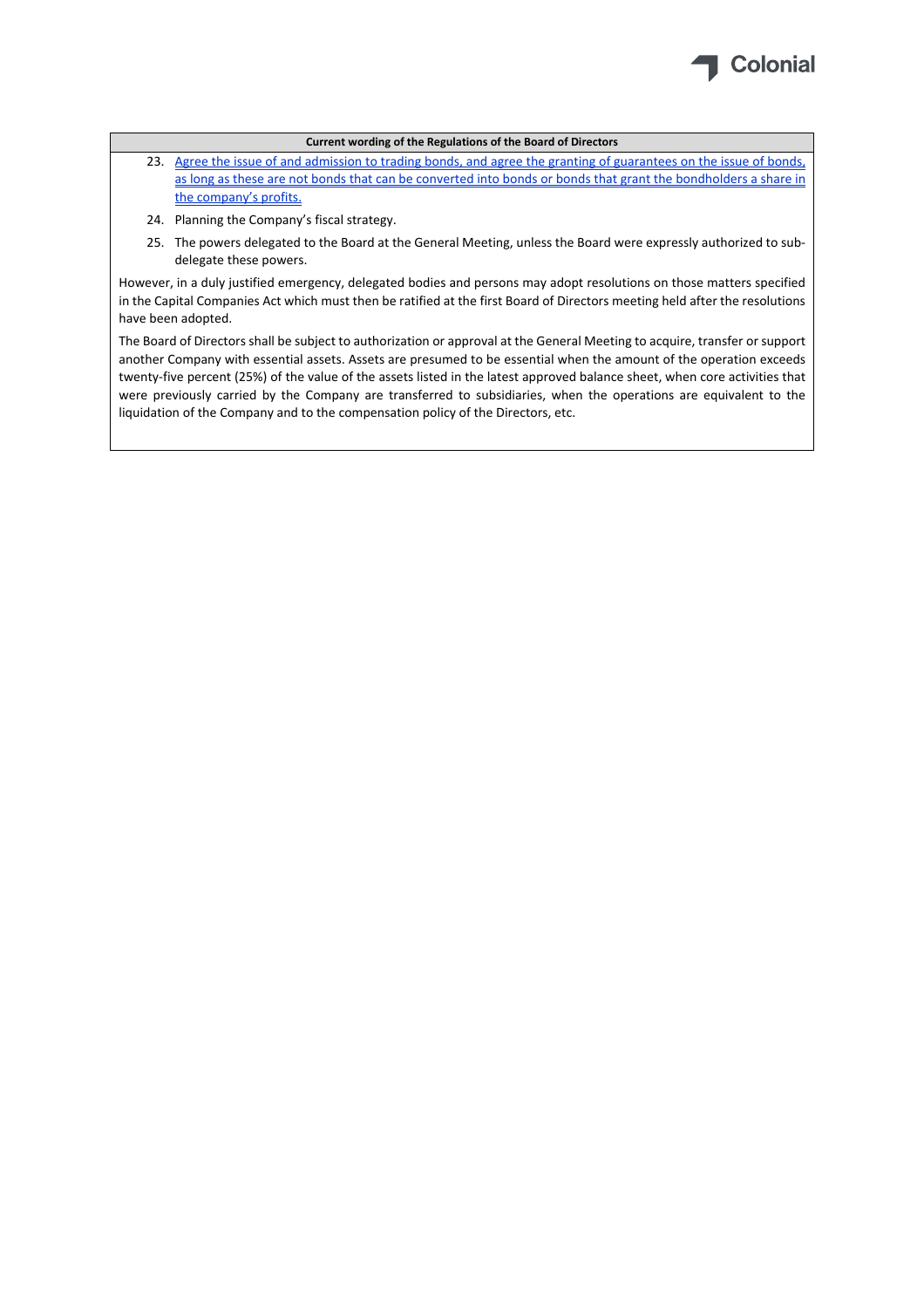

#### **Article 13. General Duties**

Directors shall hold office with the loyalty of a faithful representative, acting in good faith and in the best interest of the Company and respecting the principle of treating shareholders equally as well as performing their functions with unity of purpose and independent judgment.

Directors shall also perform their duties and comply with the obligations imposed by law, the bylaws and other internal rules with the diligence of an orderly businessperson, taking into account the nature of the office and the functionstherein. In other words, Directors must have the proper dedication and shall adopt the measures necessary to properly manage and direct the Company.

In the area of strategic business decisions, subject to corporate discretion, an orderly businessman's standard of diligence is considered fulfilled when the Director acts in good faith, without personal interests in the matter subject to a decision, with sufficient information and in accordance with the proper decision-making procedures.

Specifically, Directors must:

- 1. Be informed and properly prepared for the meetings of the Board and those of the delegated bodies to which they belong.
- 2. Personally attend Board meetings that are held and those of other bodies in which they take part, and to actively participate in the deliberations so that their criteria effectively contributes to the decision-making process. A Director's absence should be limited to the bare minimum and quantified in the Annual Corporate Governance Report. However, Directors may delegate their representation to another Director with the exception that non‐ executive Directors may only delegate their representation to another non-executive Director. In cases of delegation, the Directors must give specific instructions to their representatives on the direction of their vote on matters subject to debate.
- 3. Attend General Meetings.
- 4. Perform the specific tasks entrusted to them by the Board and reasonably connected with their duties as Director.
- 5. Urge those with the authority to call Board meetings to call extraordinary meetings when the interest of the Company so requires, or include the issues they deem appropriate in the agenda.
- 6. Clearly express their opposition when they feel a proposal submitted to the Board may be contrary to the Company's business interest, especially Independent Directors and other Directors not affected by a potential conflict of interest, in the case of decisionsthat may some way harm shareholders not represented on the Board.

The Company's Director shall not be a member of more than 3 boards of directors of other Spanish listed companies besides Inmobiliaria Colonial.

Exceptionally, and for duly justified reasons, the Board of Directors may excuse the Director of this restriction.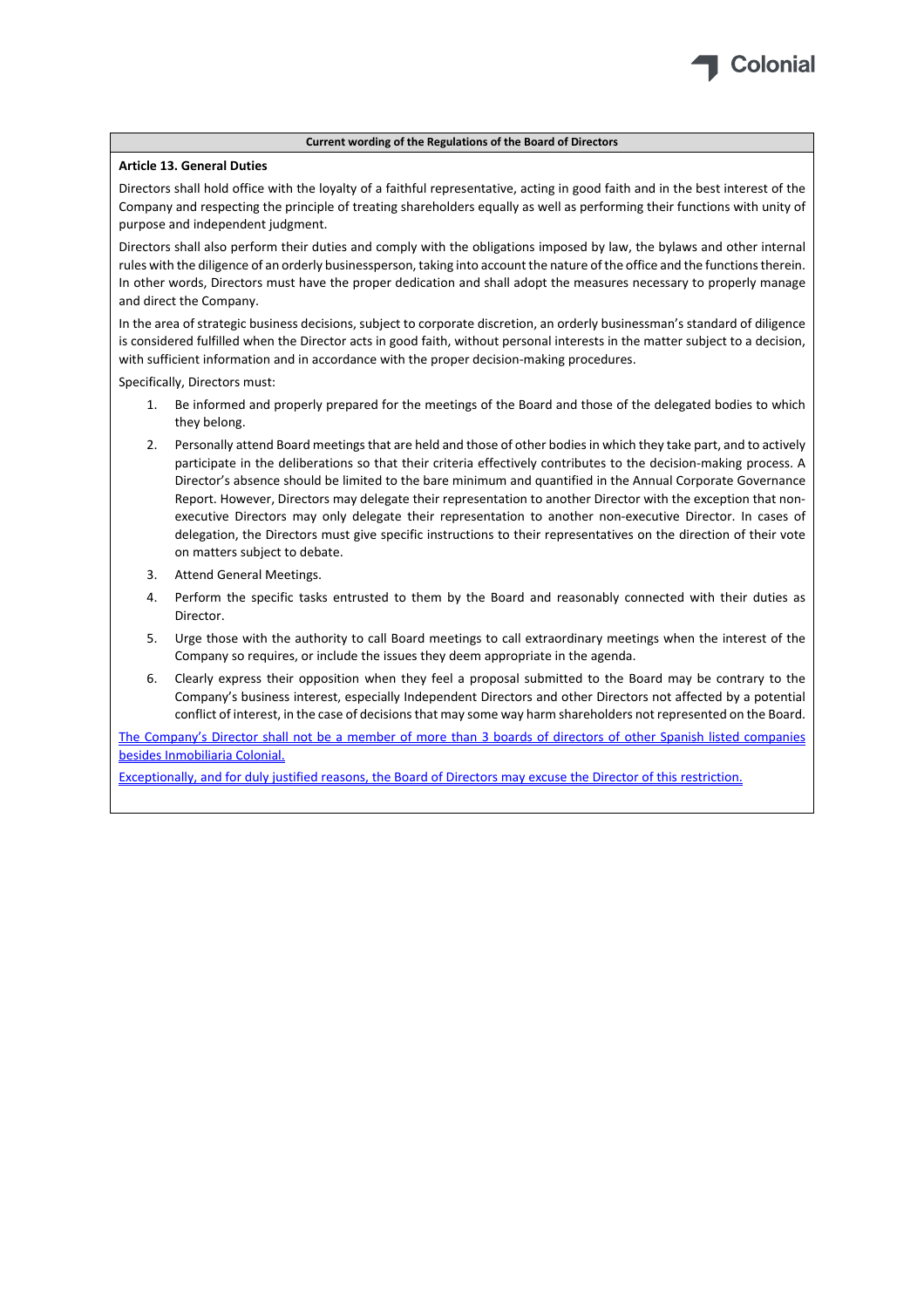

#### **Article 18. Directors' Duty to Report to the Board of Directors**

Notwithstanding the provisions of Article 16 of these Rules and the provisions in the Company's Internal Code of Conduct regarding the Stock Market, Directors must, before the financial statements are drafted and with reference to the prior year, inform the Board of Directors of:

- i. The Director's performance, on his/her own behalf or for others, in activities which are the same, similar or supplementary to the business of Inmobiliaria Colonial.
- The number of shares of Inmobiliaria Colonial which the Director owns or has owned. Likewise, The Director must also report any other shares owned, directly or indirectly, by associated persons pursuant to the Capital Companies Act.
- iii. The operations which the Director, in his/her own interest, or by persons acting on his/her behalf, entered into with Inmobiliaria Colonial or other companies in the Group that were outside of the normal business of Inmobiliaria Colonial or which were not made according to market conditions, when these operations are relevant.
- iv. Any direct or indirect conflict of interest that may arise with the Company that is subject to the Director's duty to abstain pursuant to the Capital Companies Act and these Rules. All conflicts of interest which the administrators of the Company have shall be recorded and included in the Annual Corporate Governance Report.

The Secretary and the Vice-Secretary of the Board, in coordination with the Audit and Control Committee, shall be responsible for collecting the information referred to in the previous sections from the Directors.

The information referred to in paragraphs iii and iv above must be provided promptly upon the completion of each operation or transaction.

The Directors must inform the Appointments and Compensation Committee of their other professional obligations, if these might interfere with the Director's dedication to his/her office, the Board of Directors, as requested by the Appointments and Remuneration Committee, may determine the maximum number of boards of which the Directors n be members.

#### **Article 32. The Audit and Control Committee**

The Audit and Control Committee shall consist of a minimum of three and a maximum of eight Directors appointed by the Board and all of them must exclusively be Non‐Executive Directors. The Audit and Control Committee shall be made up of the number of Independent Directors as determined by law and at least one of them shall be designated taking into account his/her knowledge and experience in accounting and auditing matters, or both.

Overall, the members of the Auditing and Control Committee should have the relevant technical knowledge in relation to the Company's business sector at the time. Without prejudice to the above, all the members of the Auditing and Control Committee should have the knowledge, professional experience and engagement required to carry out the role they are assigned.

The Audit and Control Committee shall appoint a President from among its members, which must be an Independent Director. The President of the Audit and Control Committee must be replaced every four years and may be re‐elected after a period of one year from having left the position.

Additionally, the Committee shall appoint a Secretary from among its members, or may designate the Secretary of the Board to fill this position. In the absence of the Secretary of the Committee, the Secretary of the Board shall perform his/her functions, or, where applicable, the Vice-Secretary of the Board. The Committee may designate, where applicable, a Vice‐President, who will also have to have independent status.

In any case, at their meetings, the Committee may rely on the technical assistance of the Secretary of the Board, or the Vice‐Secretary of the Board, at the request of the President of the Committee.

The members of the Committee shall leave office when they no longer have Directorstatus or when the Board of Directors so agrees.

All the members of the Auditing and Control Committee should have the knowledge, professional experience and engagement required to perform the role they are assigned.

Without prejudice to any other functions assigned by law, the Audit and Control Committee shall have, at a minimum, the following duties:

1. To report on shareholder issues that arise in connection with matters that are within the Committee's powers at General Meetings, and in particular, on the result of the audit, explaining how it has contributed to the accuracy of the financial information and the role that the committee has performed in the process.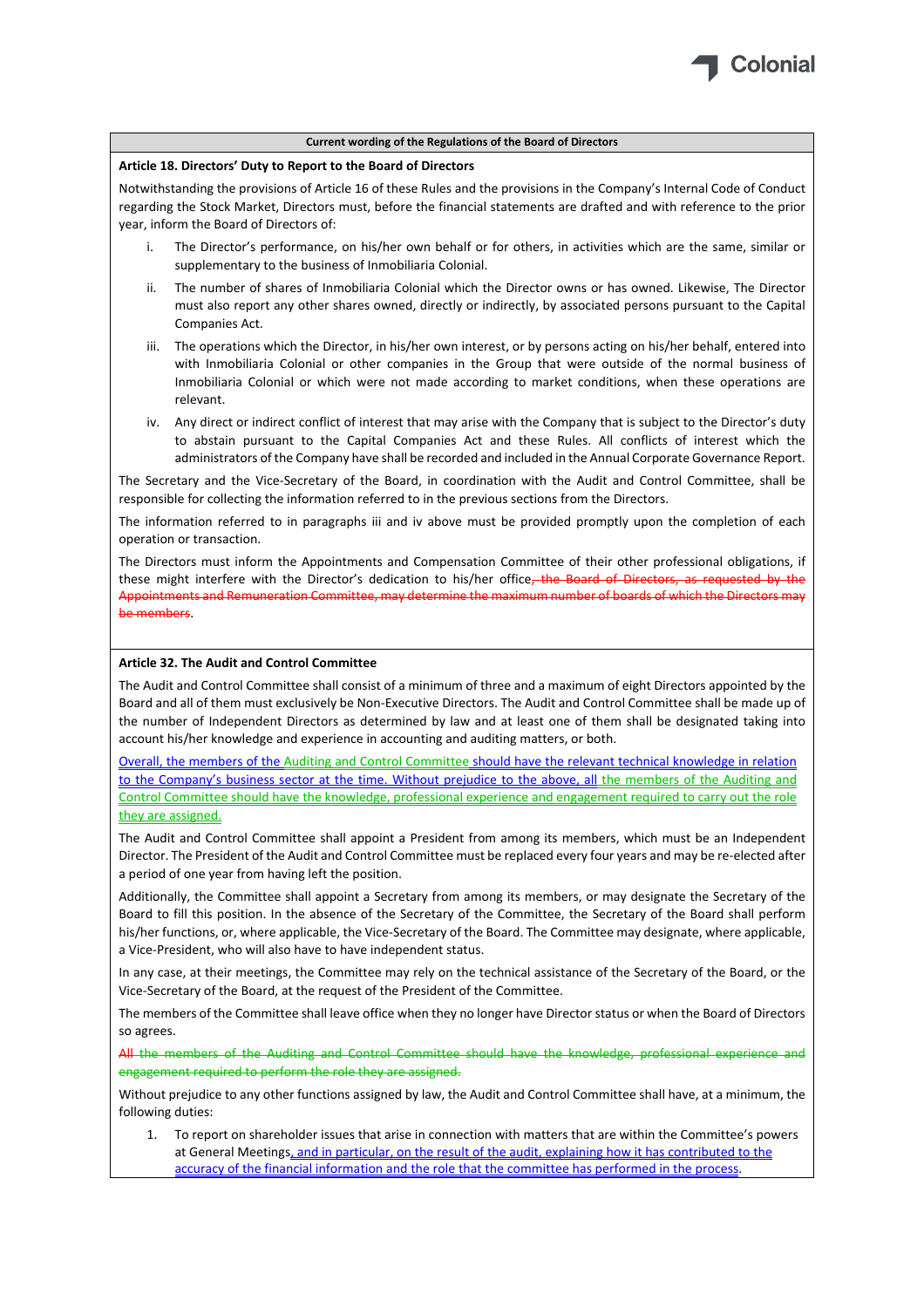

- 2. To monitor the effectiveness of the Company's internal controls, its internal audit and its risk management systems, including tax risks, and to discuss any significant weaknesses detected during the audit with the Company's internal control system., all this without compromising its independence. To this end, and where applicable, the Auditing and Control Committee may present recommendations or proposals to the Board of Directors as well as the time frame to apply them.
- 3. To submit a report on the Company's control and risk management policiesto the Board for their approval which identifies at least: (i) types of financial and non-financial risks (including operational, technological, legal, business, environmental, political and reputational) that the company faces, including financial and economic risks, contingent liabilities and other risks not found on balance sheets; (ii) setting the level of risk that the Company considers acceptable; (iii) the measures planned to mitigate the impact of identified risks, should they materialize; and (iv) the information and internal control systems to be used to control and manage the abovementioned risks, including contingent liabilities and off‐balance sheet risks.
- 4. To directly supervise how the internal control and risk management functions are performed by one of the Company's officers or internal departments which has been expressly assigned the following functions: (i) to ensure the proper functioning of the control and risk management systems and, in particular, that all the important risks that affect the Company are adequately identified, managed and quantified; (ii) to actively participate in the development of a risk strategy and to take part in the important decisions concerning risk management; and (iii) to ensure that the control and risk management systems in place adequately mitigate the risks within the framework of the policy defined by the Board of Directors.
- 5. To monitor the process of preparing and submitting the required financial information and present recommendations or proposals to the Board of Directors, aimed at ensuring its accuracy.
- 6. To supervise the division that fulfillsthe internal audit dutiesto ensure the proper functioning of the information and internal control systems which are functionally dependent on the Non‐Executive President of the Board or the Audit and Control Committee. The head of the division that fulfills the internal audit duties shall present its annual work plan to the Audit and Control Committee in which it directly reports any incidents that may have arisen during its implementation, submitting this information at the end of each year in an activity report.
- 7. The Audit and Control Committee, with respect to the information and internal control systems, shall: (i) supervise the process of preparing and the integrity of the financial information on the Company and, where applicable, to the Group, reviewing compliance with the regulatory requirements, the proper delimitation of its scope of consolidation and the correct application of accounting principles; (ii) ensure the independence and effectiveness of the internal audit processes, proposing the election, appointment, re‐election and removal of the head of the internal audit division in addition to proposing the budget for this service, approving both orientation and its operating plans, ensuring that their work is focused mainly on the risks that are relevant to the Company, receiving regular information on their activities and verifying that senior management is taking into account the conclusions and recommendations of the Committee's reports; and (iii) establish and supervise a method that allows employees to make confidential and, if possible and appropriate, anonymous statements on any irregularities, especially financial and accounting irregularities, that may potentially be important to the company.
- 8. To serve as a communication channel between the Board of Directors and the Company's external auditor, evaluating the results of each audit. The Audit and Control Committee shall in addition be responsible for: (i) submitting proposals to the Board of Directors to elect, appoint, re-elect and remove the external auditor, taking responsibility for the recruitment process in accordance with the current regulations as well as the conditions of his/her contract; (ii) regularly obtaining information on the audit plan from the external auditor and how it is being executed; and (iii) preserving the independence of the external auditor in the performance of his/her duties.

The Audit and Control Committee shall also be responsible for: (i) examining the circumstances behind the resignation of the external auditor, if this were to occur; (ii) ensuing that the compensation for the external auditor for their work does not compromise their integrity or independence; (iii) overseeing that the Company notifies the change of auditor as a material fact to Spain's National Securities Market Commission (CNMV) and that this notification is accompanied by a statement citing any disagreements the Company may have had with the outgoing auditor and, if there were such disagreements, to discussthem; and (iv) ensuring that the Company and the external auditor adhere to current regulations regarding the provision of non-audit services as well as the limits on the auditor's business concentration and, in general, the other rules on auditor independence.

9. To open lines of communication with the external auditor in order to receive information on any issues that may compromise be a threat to his/her independence, which can then be discussed by the committee, as well as any other issues in connection with the progress of the comptroller, and, where appropriate, the authorization of services other than those forbidden, under the terms provided in the current regulations on independence, as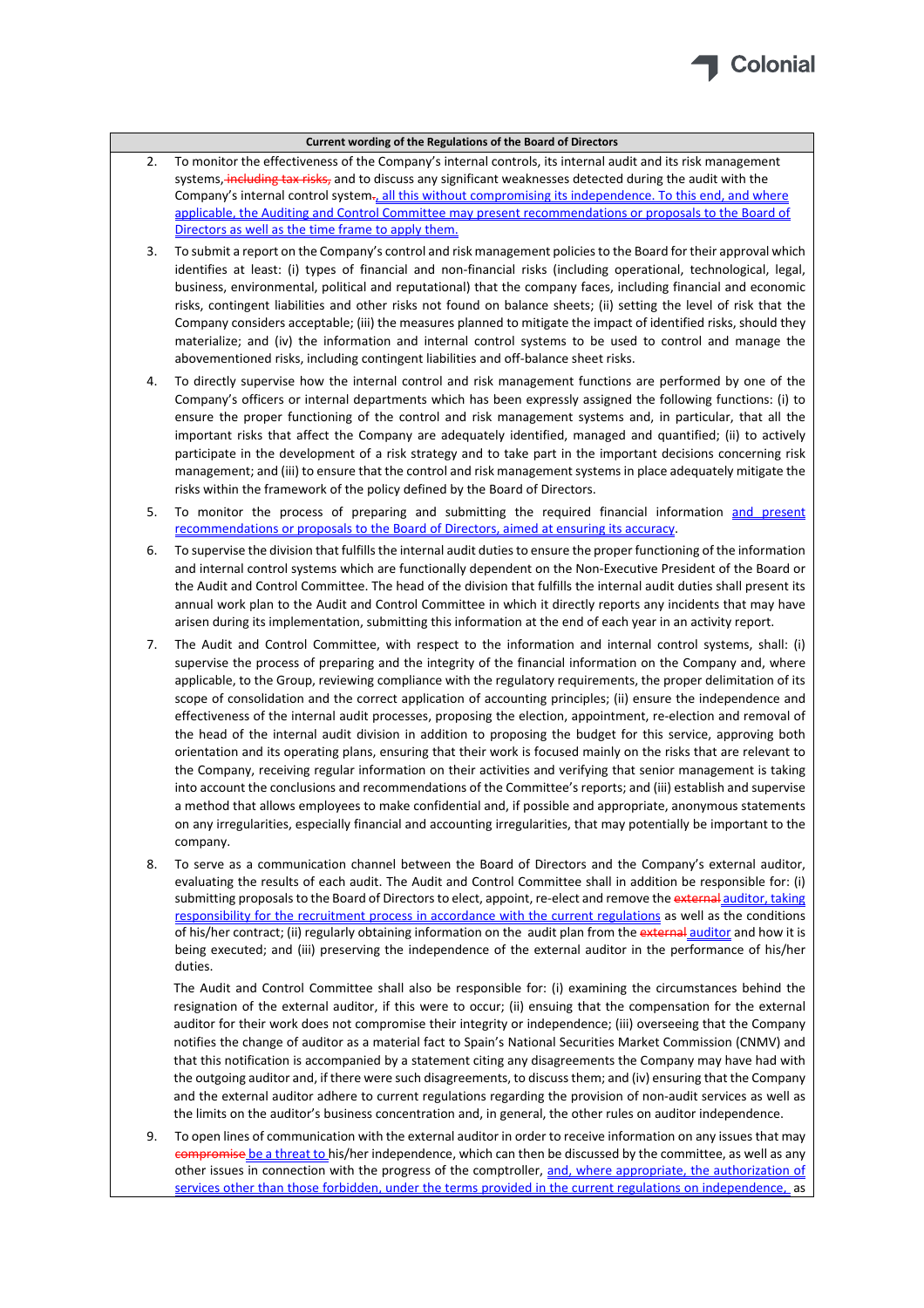

well as other notifications provided for in legislation on audits and auditing standards. In any case, the Audit and Control Committee must receive an annual statement from the external auditors on their independence with respect to the Company and those entities which are either directly or indirectly connected with it, as well as detailed and individualized information on any additional services of any type that the external auditor or entities associated with him/her provide and the fees that they have received from these entities, pursuant to the provisions of the laws on regulations on the auditing activity.

- 10. To issue a report every year, prior to the release of the audit report, in which an opinion is expressed on whether the independence of the auditor of the auditors or audit firms may be compromised. This report must contain a reasoned assessment of the performance of each and every one of the additional services referred to above, discussed both individually and collectively, and different from the legal audit and connected with independence requirements or with the legislation that regulates the auditing activity.
- 11. To notify the Board of Directors in advance on all matters as required by law, the bylaws and these Rules and, in particular, on:
- a) The financial information that the Company must periodically make public;
- b) The creation or acquisition of shares in special purpose entities or that are registered in countries or territories that are considered tax havens; and
- c) Operations entered into with associated parties.
- 12. To monitor the compliance with the Company's rules of corporate governance, of internal codes of conduct and its corporate social responsibility policy. For these purposes, the Audit and Control Committee shall be specifically assigned the following minimum functions; (i) overseeing compliance with the Company's internal codes of conduct and the Company's rules on corporate governance;(ii) supervising the Company's communication strategy and its relations with shareholders and investors, including small and medium shareholders; (iii) regularly check the suitability of the Company's corporate governance system, in order to fulfill its mission to foster the company's interest and take into account, where appropriate, the rightful interests of all other stakeholders; (iv) the reviewing the Company's corporate responsibility policy, ensuring that it is aimed at creating value; (viv) monitoring the Company's social responsibility strategy and practices and assessing its degree of compliance;  $\left(\frac{1}{2}\right)$  supervising and evaluating relations with different stakeholders; (viivi) evaluating all matters that relate to the Company's non-financial risks, including operational, technological, legal, social, environmental, political and reputational risks; and
- accordance with applicable regulations and international reference standards. 13. To issue a report on the economic conditions, the accounting impact and, in particular, on the proposed exchange ratio to the Board of Directors, after the analysis performed once the Audit and Control Committee has been informed of the operations regarding structural and corporate modifications that the Company plans to carry out.

(viiivii) coordinating the process of reporting non-financial information and information on diversity, in

- 14. To issue those reports and proposals that are requested by the Board of Directors or its President and are within the powers of the Audit and Control committee as well as those that are deemed opportune for the Committee to best perform its functions, especially reports on the proposed amendments to these Rules.
- 15. To prepare an annual report on the activities of the Audit and Control Committee, which must be included in the management report.
- 16. To propose any other issues that may arise on matters that are within the powers of the Audit and Control Committee to the Board of Directors.
- 17. Any other duties that are attributed by the bylaws or these Rules.

The Audit and Control Committee shall regulate its own functioning in accordance with the bylaws and these Rules.

The Audit and Control Committee shall meet whenever requested by at least two of its members or when decided by the President, who has the authority to convene these meetings, to fulfill their duties. The call for a meeting shall be considered valid provided it is done by a means which provides a record of receipt.

The Audit and Control Committee shall be validly constituted when it is attended by the majority of its members, who are either present or represented. Resolutions shall be adopted by the majority of its members, who are either present or represented, with the President having the tie‐breaking vote in case of a tie. The Committee member concerned shall refrain from participating in the deliberation and votes on resolutions or decisions in which he/she or an associated person has a direct or indirect conflict of interest. The votes of the directors affected by the conflict and who must abstain shall be deducted for purposes of calculating the majority of votes necessary.

Representation must be conferred in writing and specifically for each meeting, and only to another member of the Committee.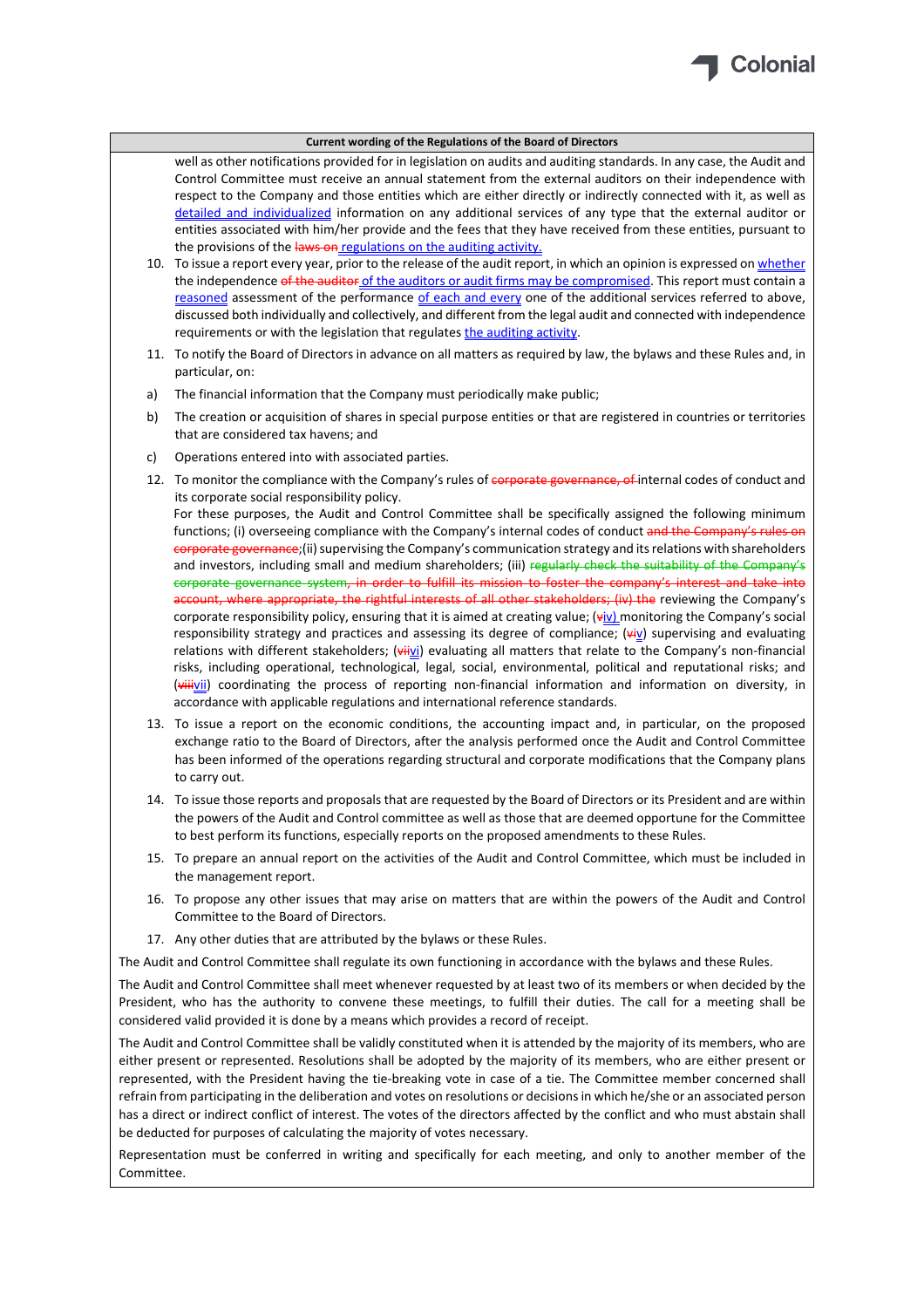

Any member of the Company's management team or staff or those of its subsidiaries must attend the meetings of the Audit and Control Committee to work with the Committee and give it access to the information that is available to them when duly required, which can be done without the presence of a manager. Executive Directors of the Company must attend to report in accordance with what the Committee decides. The Committee may also request that the External Auditor of the Company attend the meetings and hire the services of external lawyers and other independent professionals to better fulfill its functions.

Committee meetings shall be made public through its minutes, which shall be provided to all members of the Board.

In all matters not expressly regulated in this article regarding the functioning of the Audit and Control Committee shall be regulated by the Audit and Control Committee itself, pursuant to the provisions established in the bylaws and in these rules regarding the Board of Directors.

#### **Article 33. The Appointments and Compensation Committee**

The Appointments and Compensation Committee shall consist of a minimum of three and a maximum of eight Non-Executive Directors appointed by the Board of Directors of the number of Independent Directors that make up the Appointments and Compensation Committee shall be determined by law.

The Appointments and Compensation Committee shall designate a President from among its members, who must in any case be an Independent Director.

Additionally, the Committee shall designate a Secretary from among its members, though it may designate the Secretary of the Board to fulfill these functions. In the absence of the Secretary of the Committee, the Secretary of the Board or, where applicable, the Vice-Secretary of the Board shall fulfill the functions of the office. The Committee shall designate, where applicable, a Vice-President who must also have independent status.

In any case, at their meetings, the Committee may rely on the technical assistance of the Secretary of the Board, or the Vice‐Secretary of the Board, at the request of the President of the Committee.

The members of the Committee shall leave office when they no longer have directorstatus or when the Board of Directors so agrees.

Without prejudice to any other functions under the law, the bylaws or the Regulations of the Board of Directors, or pursuant to them, the Appointments and Compensation Committee shall have, at a minimum, the following duties:

- 1. To evaluate the skills, knowledge and experience necessary to be on the Board of Directors. For these purposes, the Appointments and Compensation Committee shall define those functions and aptitudes that candidates must have for each vacancy and evaluate the time and dedication they will need to perform their duties.
- 2. To establish a representation objective for the less-represented gender on the Board of Directors and to develop methods on how to achieve this objective.
- 3. To submit proposals for the appointment of independent Directors to the Board of Directors through co‐option or to be decided on at a General Meeting, in addition to proposals for the re‐election or removal of these Directors.
- 4. To report on the proposed appointment of other Directors through co-option or to be decided on at a General Meeting, in addition to proposals for their re‐election or removal.
- 5. To review and plan the succession of the President of the Board and the Chief Executive Officer of the company and, where applicable, draft proposals for the Board so that this succession occurs in an orderly and planned manner.
- 6. To report on proposals to appoint or remove senior managers and the basic terms of their contracts.
- 7. To propose to the Board which members should be part of each of the committees that have been created, in accordance with the provisions of these Rules.
- 8. To propose the Directors' compensation policy to the Board as well as the compensation policy of the general directors or those who carry out the functions of senior management and who directly to the Board of Directors, Executive Committees, or Managing Directors. The Appointments and Compensation Committee shall also report on the individual compensation for and other contractual conditions of Executive Directors, and ensure that these conditions are met.
- 9. To ensure the transparency of the compensation and the inclusion in the annual report of information regarding the compensation of Directors.
- 10. To propose the basic conditions of the contracts for Senior Executives to the Board of Directors.
- 11. To check that the compensation policy established by the Company is being observed.
- 12. To periodically review the compensation policy applied to Directors and Senior Executives, as well as the compensation systems which include shares and how they are implemented, in addition to guaranteeing that their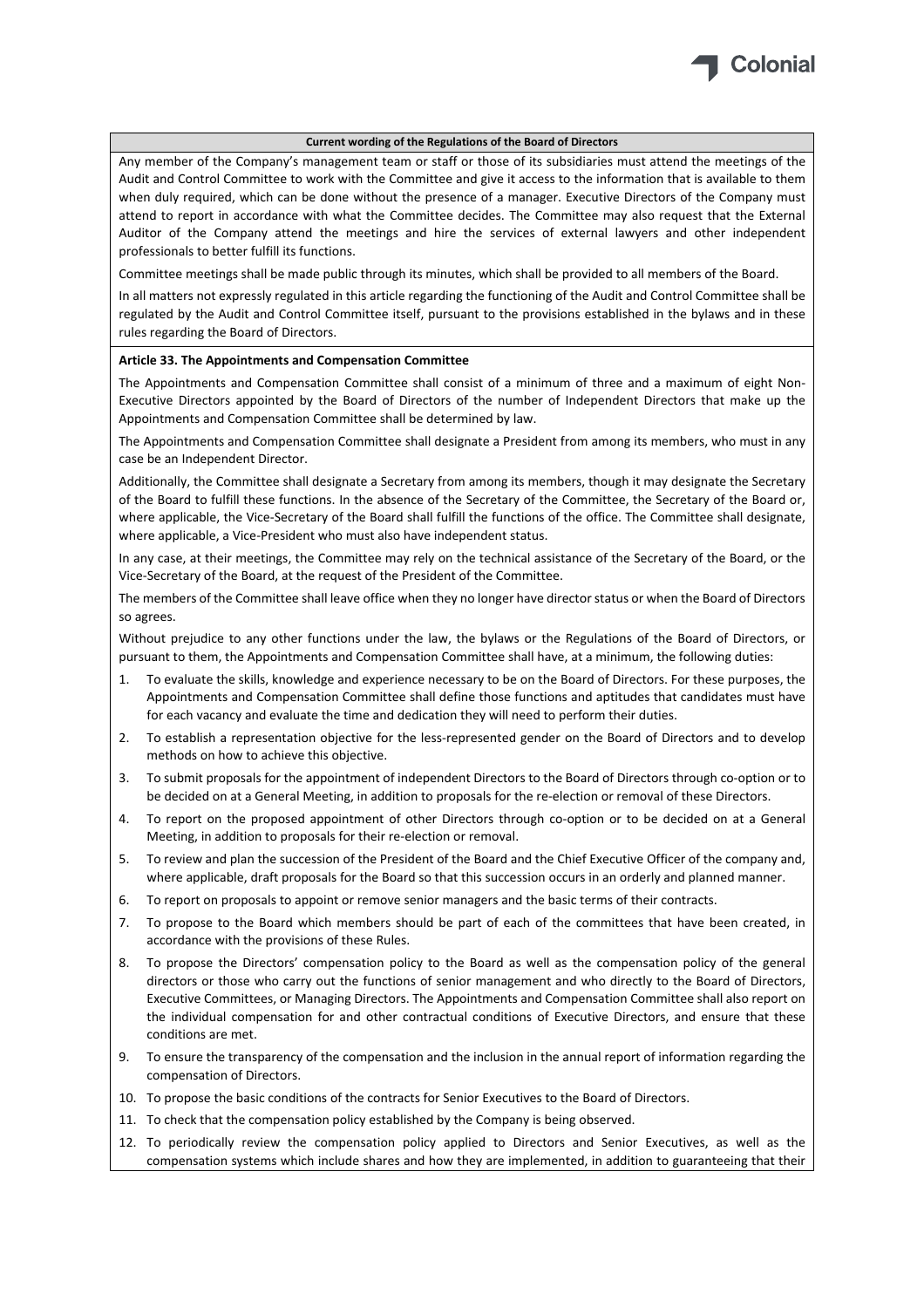

individual compensation is proportional to that which is paid to other Directors and Senior Executives of the Company.

- 13. To ensure that any conflicts of interest do not interfere with the independence of the external advice given to the Appointments and Compensation Committee.
- 14. To verify the information on the compensation of Directors and Senior Executives found in various corporate documents, including the annual report on Director compensation.
- 15. To propose a policy to the Board of Directorsfor its approval regarding the election of Directors and to annually verify compliance to it, making reference to this policy in the Annual Corporate Governance Report.
- 16. Check the enforcement of the rules on corporate governance. For such purposes, the Appointments and Remuneration Committee will at least be assigned the following tasks: (i) check the enforcement of the Company's rules on corporate governance; and (ii) regularly check the suitability of the Company's corporate governance.
- 17. To propose any other issues that may arise on matters that are within the powers of the Appointments and Compensation Committee to the Board of Directors.
- 18. Any other duties that are attributed by the bylaws or these Rules.

The Appointments and Compensation Committee shall consult the President and the Chief Executive Officer of the Company, especially when dealing with matters relating to Executive Directors and Senior Executives. In the event that the President is also the Chief Executive Officer, this requirement shall be applicable to the President and/or the Managing Director(s).

Any Director may request that the Appointments and Compensation Committee take into consideration potential candidates to fill director vacancies if he/she feels that they are suitable.

The Appointments and Compensation Committee shall have access to the information necessary to perform its duties. The Committee may hire the services of external lawyers and other independent professionals in order to better fulfill its duties.

The Appointments and Compensation Committee will meet whenever requested by two of its members or when decided by its President, who hasthe authority to convene meetings, to fulfill their duties. The call for a meeting shall be considered valid provided it is done by a means which provides a record of receipt.

The Appointments and Compensation Committee shall be validly constituted when it is attended by the majority of its members, who are either present or represented. Resolutions shall be adopted by the majority of its members, who are either present or represented, with the President having the tie‐breaking vote in case of a tie. The Committee member concerned shall refrain from participating in the deliberation and votes on resolutions or decisions in which he/she or an associated person has a direct or indirect conflict of interest. The votes of the directors affected by the conflict and who must abstain shall be deducted for purposes of calculating the majority of votes necessary.

Committee meetings shall be made public through its minutes, which shall be provided to all members of the Board.

In all matters not expressly regulated in this article regarding the functioning of the Appointments and Compensation Committee shall be regulated by the Appointments and Compensation Committee itself, pursuant to the provisions established in the bylaws and in these rules regarding the Board of Directors

#### **Article 36. The Corporate Website of Inmobiliaria Colonial and Electronic Notification**

**1.** The Company shall have a corporate website to fulfill shareholders' right to information and it shall publish the documents and information pursuant to the law, the Company's bylaws and other internal regulations of the Company as well as to disseminate all relevant information for those who have a direct or indirect interest in the Company and pursuant to the regulations on material facts contained in Spain's Securities Exchange Act.

2. The Directorate the Internal Audit Department of the Department of Corporate Development, Management Control and Relations with Investors, under the supervision of the Board of Directors, shall establish which information is displayed on the Company's corporate website, pursuant to current legislation, the Company's bylaws and other internal regulations of the Company as well as to continuously update the website and to ensure the security of the website, the authenticity of the documents published on it and the ability to access the website free of charge with the possibility of downloading and printing what has been posted.

3. The modification, deletion and transfer of the Company's corporate website may be decided by the Board of Directors.

4. Communication between the Company and its shareholders, including the transfer of documents, applications and information, may be made by electronic means, provided that this means of communication has been accepted by the shareholders. For these purposes, the Company shall include a contact device on its corporate website which will be able to demonstrate the indubitable date of receipt and the content of the electronic messages exchanged between the shareholders and the Company.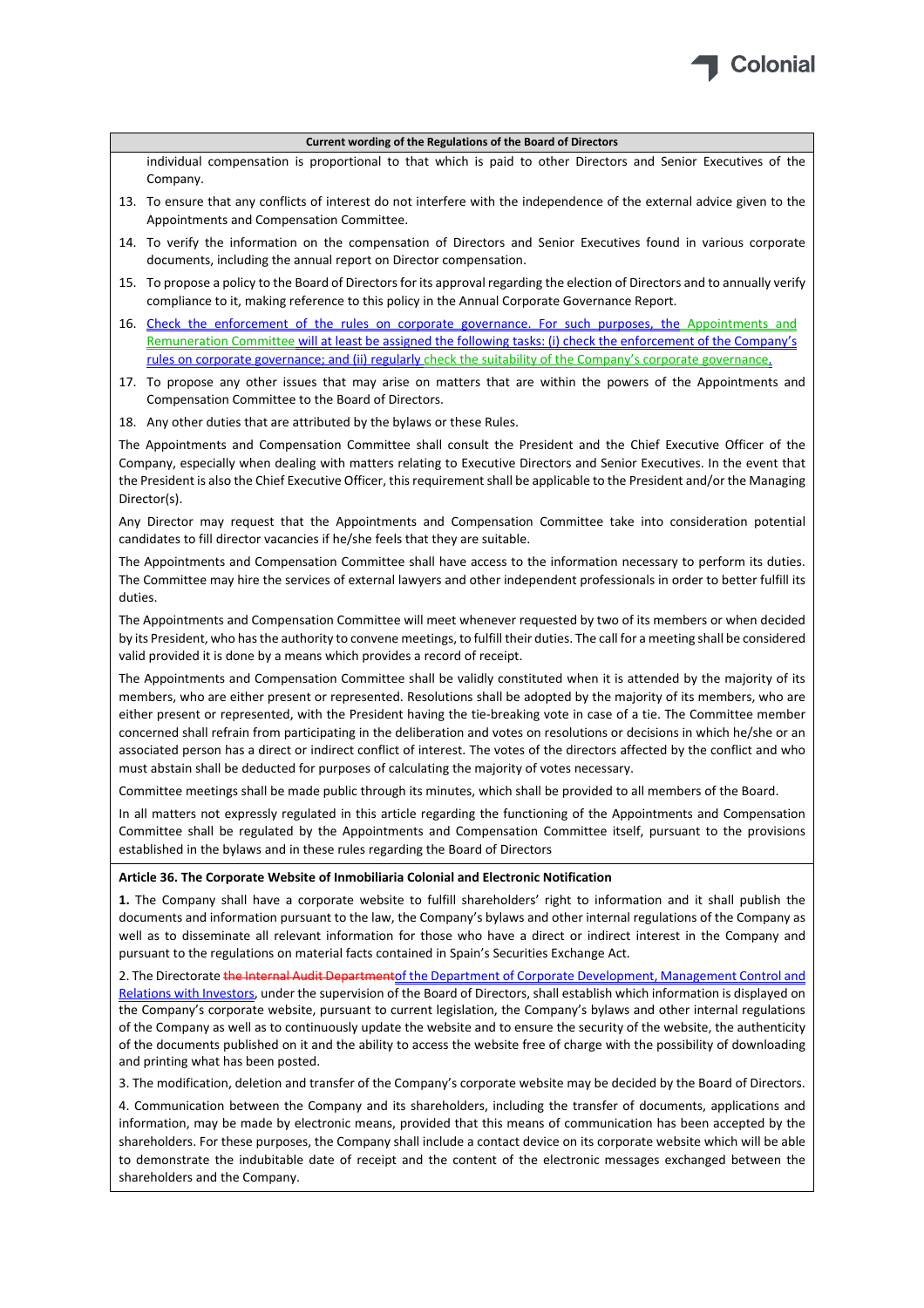

#### **Article 37. Content of the Company's Corporate Website**

- 1. The Company's corporate website shall include, at least, the following documents:
- a) The current bylaws, as well as any amendments carried out in the last twelve (12) months.
- b) The latest individual and consolidated financial statements that have been approved.
- c) The current Rules of General Meetings.

d) The current Regulations of the Board of Directors and, where applicable, the current Regulations of the Board **Committees** 

e) The Annual Reports for the last two years.

f) The current Internal Code of Conduct on the Securities Market.

- g) The Annual Corporate Governance Report.
- h) The annual reports on Director compensation.

i) The full text of the call for a General Meeting, as well as the proposed resolutions to be approved at the Meeting and other documents relating to the General Meeting and any relevant information the shareholders may need in order to cast their vote within the period stipulated by Spain's National Securities Market Commission (CNMV).

Information on the General Meetings held during the current fiscal year and the previous fiscal year, and in particular, on the composition of the General Meeting when it was constituted, the resolutions adopted, the number of votes cast and the number of votes in favor and against.

k) The annual financial reports for the last five (5) fiscal years.

l) The half‐yearly financial report covering the first six (6) months of the year, the second financial report covering the twelve (12) months of the year and the interim management statement.

m) The communication channels between the Company and its shareholders and, in particular, the relevant explanations regarding shareholders' right to information, specifying, where applicable, the physical and email addresses to which shareholders can direct themselves.

n) The means and procedures to confer representation at a General Meeting which are established by the Board from the moment the meeting is called until it is held.

o) The means and procedures for remote voting, including, where applicable, the forms to verify attendance and their right to vote, through telemetric means, at the General Meeting.

p) An electronic shareholder forum in accordance with the terms that are regulated by the relevant regulations.

q) The material facts reported to Spain's National Securities Market Commission (CNMV) during the fiscal year in progress and the last year closed.

r) The following information on each of its Directors:

(i) Professional and biographical profile.

(ii) Other Boards of Directors to which they belong, whether the companies are publicly traded or not, with the exception of holding companies belonging to the Director him‐/herself or his/her direct family.

(iii) The category to which he belongs, where applicable, stating, in the case of proprietary directors, the shareholder to whom he owes his/her office and with whom he is associated.

(iv) The date of his/her first appointment as a Director of Inmobiliaria Colonial, as well as any subsequent appointments.

(v) The shares of Inmobiliaria Colonial and any stock options which he/she owns.

s) Any other information or documentation that is required to be disseminated through the Company's corporate website pursuant to the applicable regulations or that which the Board considers should be disseminated in the interest of the shareholders.

2. The Board of Directors is responsible for establishing which information is to be provided on the Company's corporate website, which must include an electronic shareholder forum, and that shall be accessible with due guarantees for both individual shareholders and for the voluntary associations that may be constituted as a means of facilitating communication prior to a General Meeting. Proposals that are intended for submission as a complement to the agenda that was announced in the call, requests for adherence to such proposals, initiatives to reach the percentage required to exercise a minority right as provided by, as well as offers and requests for voluntary representation may all be posted on the forum.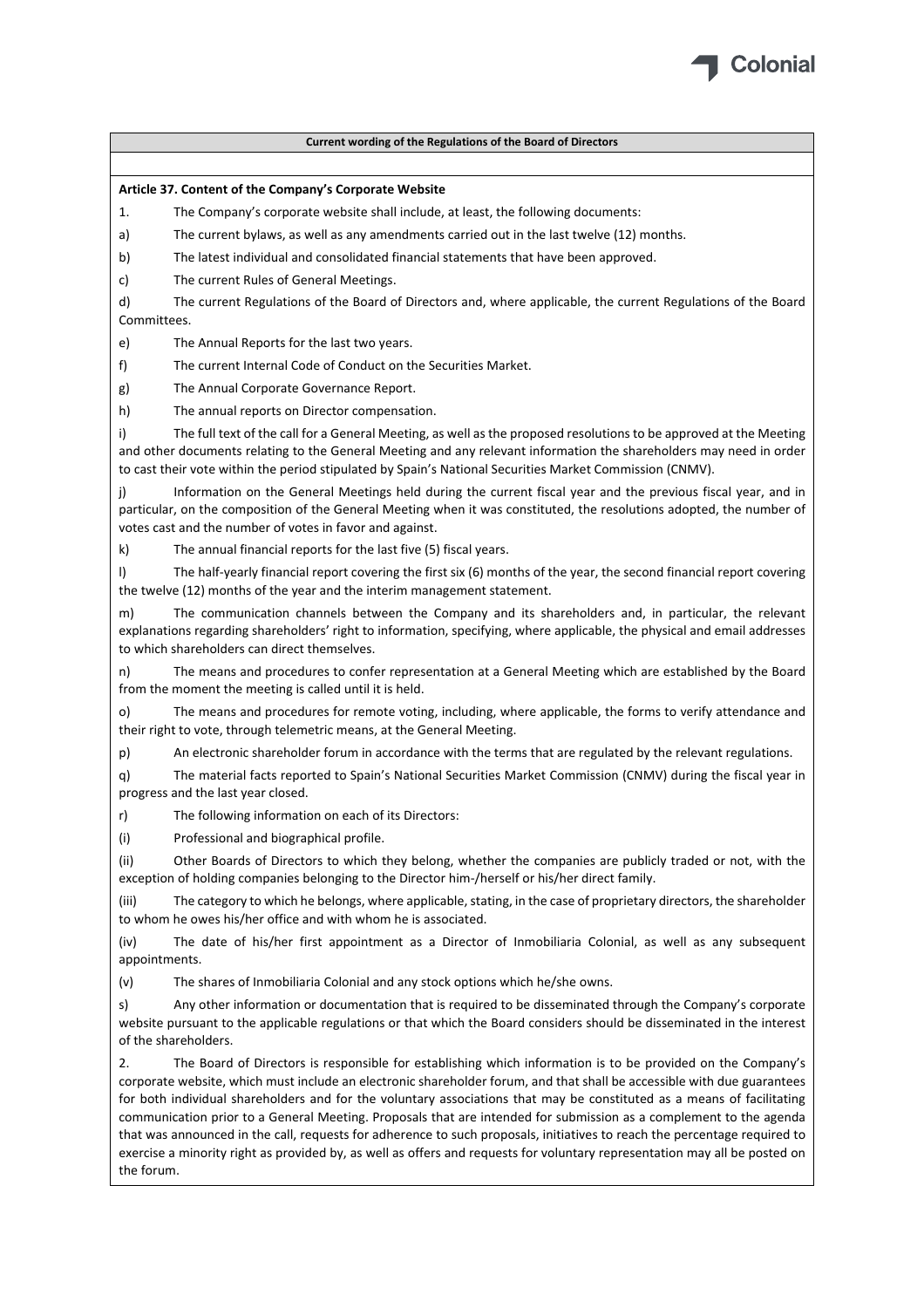

3. The Board of Directors shall ensure that the information appearing on the Company's corporate website is updated constantly and immediately by the Directorate of the Internal Audit Department. the Department of Corporate Development, Management Control and Relations with Investors.

The Board of Director's Regulation as currently drafted is attached as an **Appendix** to this report.

\* \* \* \*

This report was prepared and approved by the Board of Directors at the registered office, at a meeting on 22 May 2017.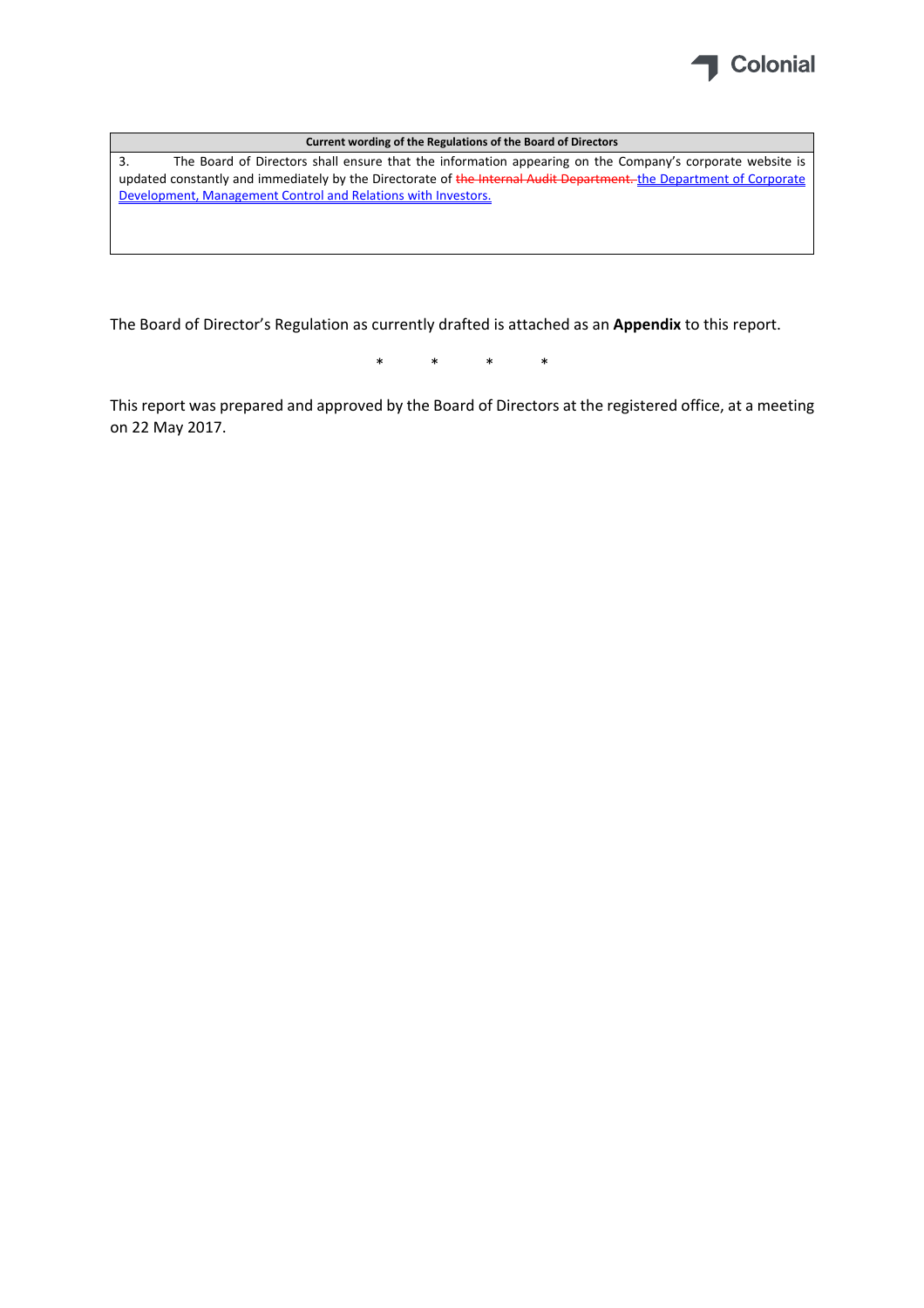

# **Appendix**

**Inmobiliaria Colonial, S.A., Board of Director's Regulation as currently drafted**

**REGULATIONS OF THE BOARD OF DIRECTORS OF INMOBILIARIA COLONIAL, S.A.**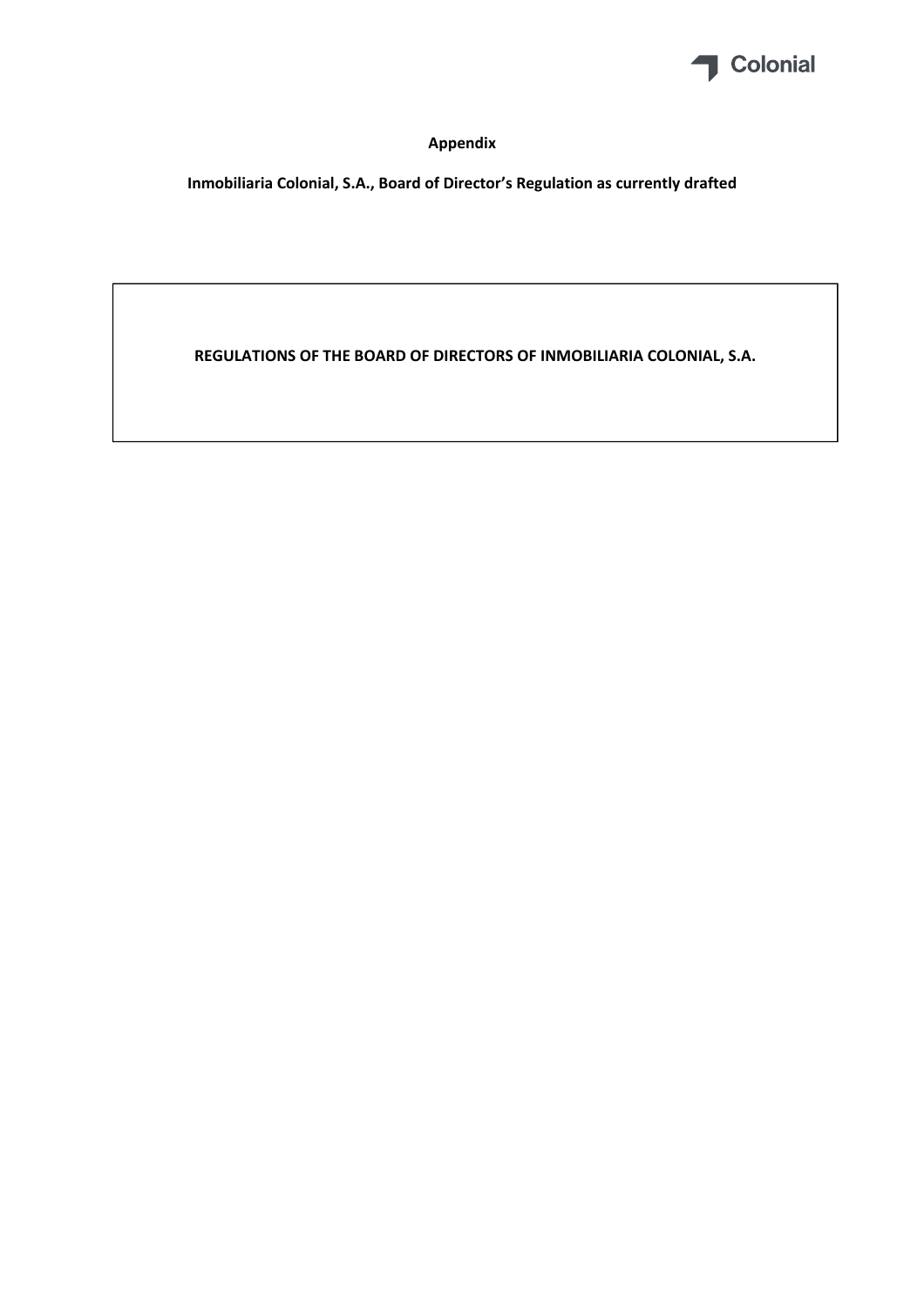

# **TABLE OF CONTENTS**

| PRELIMINARY TITLE. PURPOSE, INTERPRETATION AND MODIFICATION OF THE RULES 4 |  |
|----------------------------------------------------------------------------|--|
|                                                                            |  |
|                                                                            |  |
|                                                                            |  |
|                                                                            |  |
|                                                                            |  |
|                                                                            |  |
|                                                                            |  |
|                                                                            |  |
|                                                                            |  |
|                                                                            |  |
|                                                                            |  |
|                                                                            |  |
|                                                                            |  |
|                                                                            |  |
|                                                                            |  |
|                                                                            |  |
|                                                                            |  |
|                                                                            |  |
|                                                                            |  |
|                                                                            |  |
|                                                                            |  |
|                                                                            |  |
|                                                                            |  |
|                                                                            |  |
|                                                                            |  |
|                                                                            |  |
|                                                                            |  |
|                                                                            |  |
|                                                                            |  |
|                                                                            |  |
|                                                                            |  |
|                                                                            |  |
|                                                                            |  |
|                                                                            |  |
|                                                                            |  |
|                                                                            |  |
|                                                                            |  |
|                                                                            |  |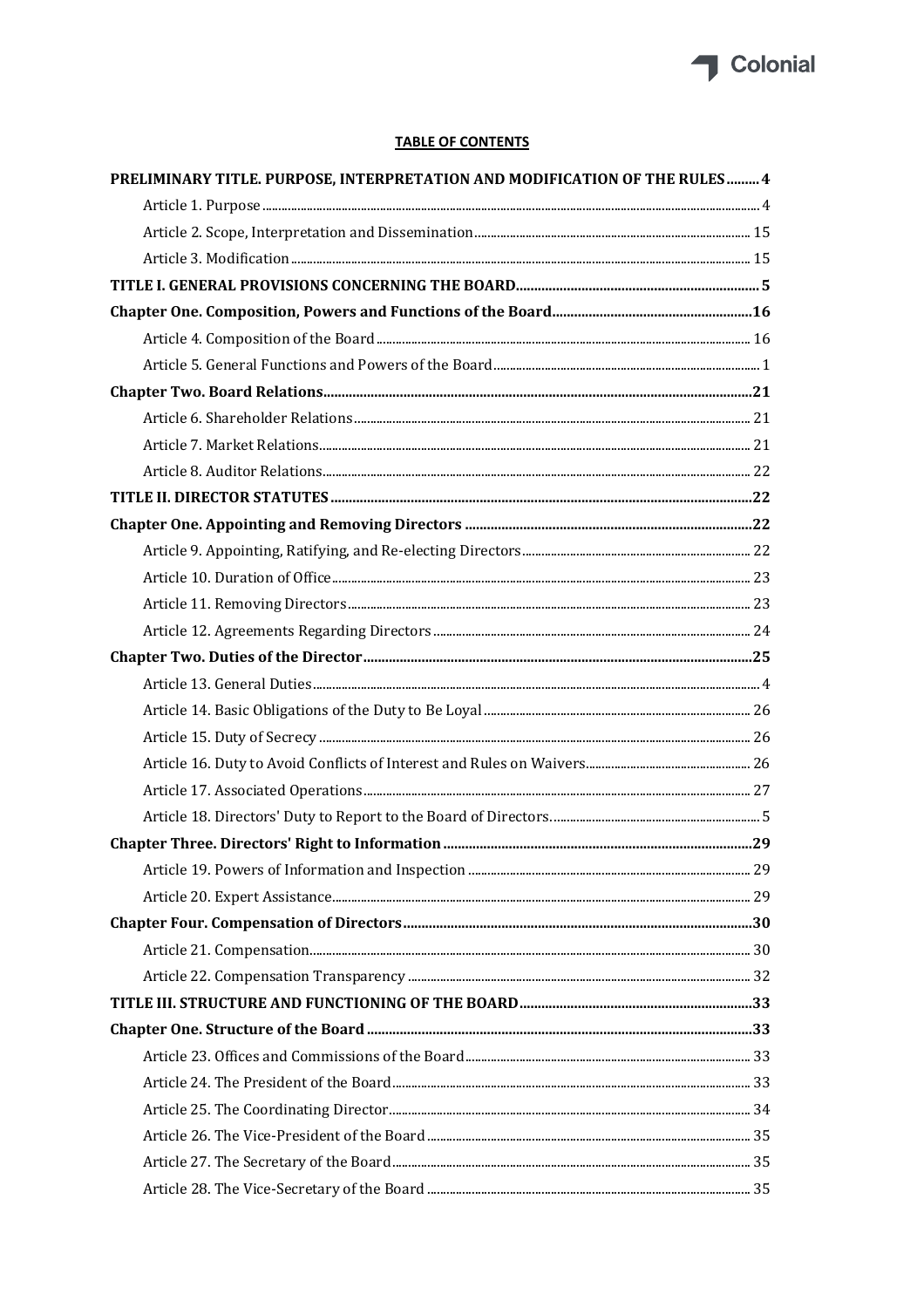# Colonial

| TITLE IV. INFORMATION POLICY AND THE COMPANY'S CORPORATE WEBSITE46                   |  |
|--------------------------------------------------------------------------------------|--|
| Article 36. Corporate Website of Inmobiliaria Colonial and Electronic Notification 9 |  |
|                                                                                      |  |
|                                                                                      |  |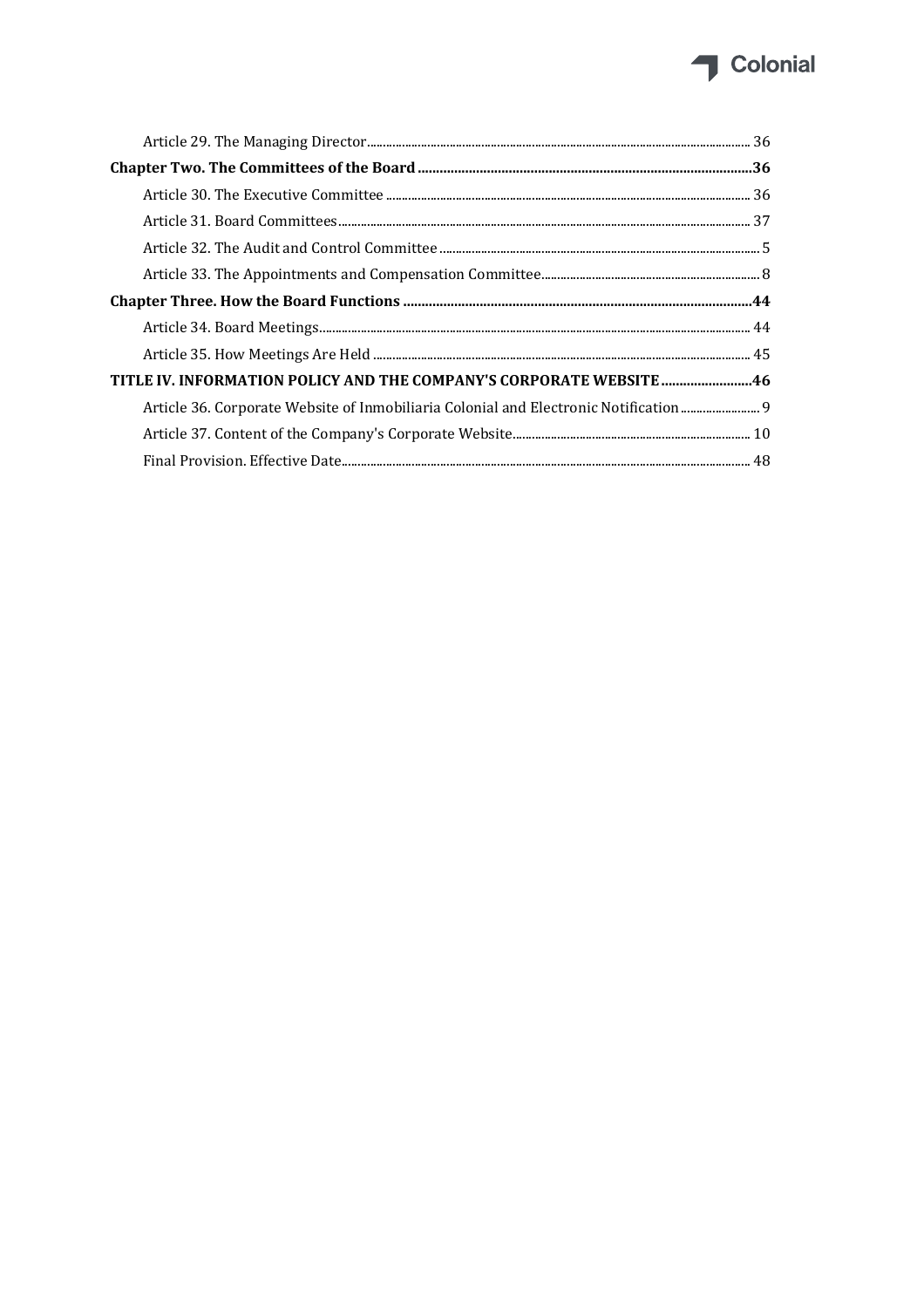

#### **PRELIMINARY TITLE. PURPOSE, INTERPRETATION AND MODIFICATION OF THE RULES**

#### **Article 1. Purpose**

These Regulations of the Board of Directors (hereinafter, the "**Rules**") hereby establish the rules concerning the internal procedures and the functioning of the Board of Directors of Inmobiliaria Colonial, S.A. (hereinafter, the "**Company**" or "**Inmobiliaria Colonial**"). These Rulesshall determine the code of conduct for the members of the Board of Directors, and shall develop and complete the provisions established by law and, in particular, in Spanish Royal Legislative Decree 1/2010, dated 2 July, which approved the revised text of the Capital Companies Act (hereinafter, the "**Capital Companies Act**"), as well as the bylaws of Inmobiliaria Colonial, to best manage the Company.

#### **Article 2. Scope, Interpretation and Dissemination**

These Rules shall apply to both to the Board of Directors of the Company and its delegate bodies and committees, as well as to the members that comprise them and, as it concerns them, to the Senior Executives of the Company and the companies that belong to the group.

For the purposes of these Rules, **"Inmobiliaria Colonial Group"** or **"Group"** shall refer to Inmobiliaria Colonial and those companies in which, directly or indirectly, it has a participation greater than 50% of its business capital, as well as those others which the Capital Companies Act considers to be belonging to the Colonial Group. Excluded from this definition are foreign companies that are traded in official stock markets outside of Spain and which have their own standards of good governance.

The Board of Directors, by resolution of its members, shall be responsible for resolving any doubts arising from the application of these Rules in accordance with the general criteria on the interpretation of legal norms and in accordance with their legal and statutory application.

The persons who are subject to the application of these Rules, particularly the Directors and Senior Executives of the Company and, as it concerns them, their Group, have the obligation to know, comply with and enforce the content of these Rules.

For the purposes of these Rules, "**Senior Executives**" shall be applied those who report directly to the Board of Directors or to the Chief Executive Officer of the company, as well as to the internal auditor.

The Board of Directors shall adopt the appropriate actions so that these Rules are widely available to its shareholders and to the investing public in general, so that they are familiar with the commitment of the members of the Board as well asthe Senior Executives of Inmobiliaria Colonial. These Rulesshall be reported to Spain's National Securities Market Commission (CNMV). Once thisreport is sent, a copy will be registered in Spain's Mercantile Registry and, subsequently, Spain's National Securities Market Commission will publish it. These Rules will also appear on Inmobiliaria Colonial's corporate website.

#### **Article 3. Modification**

These Rules may only be validly modified by a resolution from the Board of Directors, passed with the favorable vote of the absolute majority of the Directors present or represented at the meeting.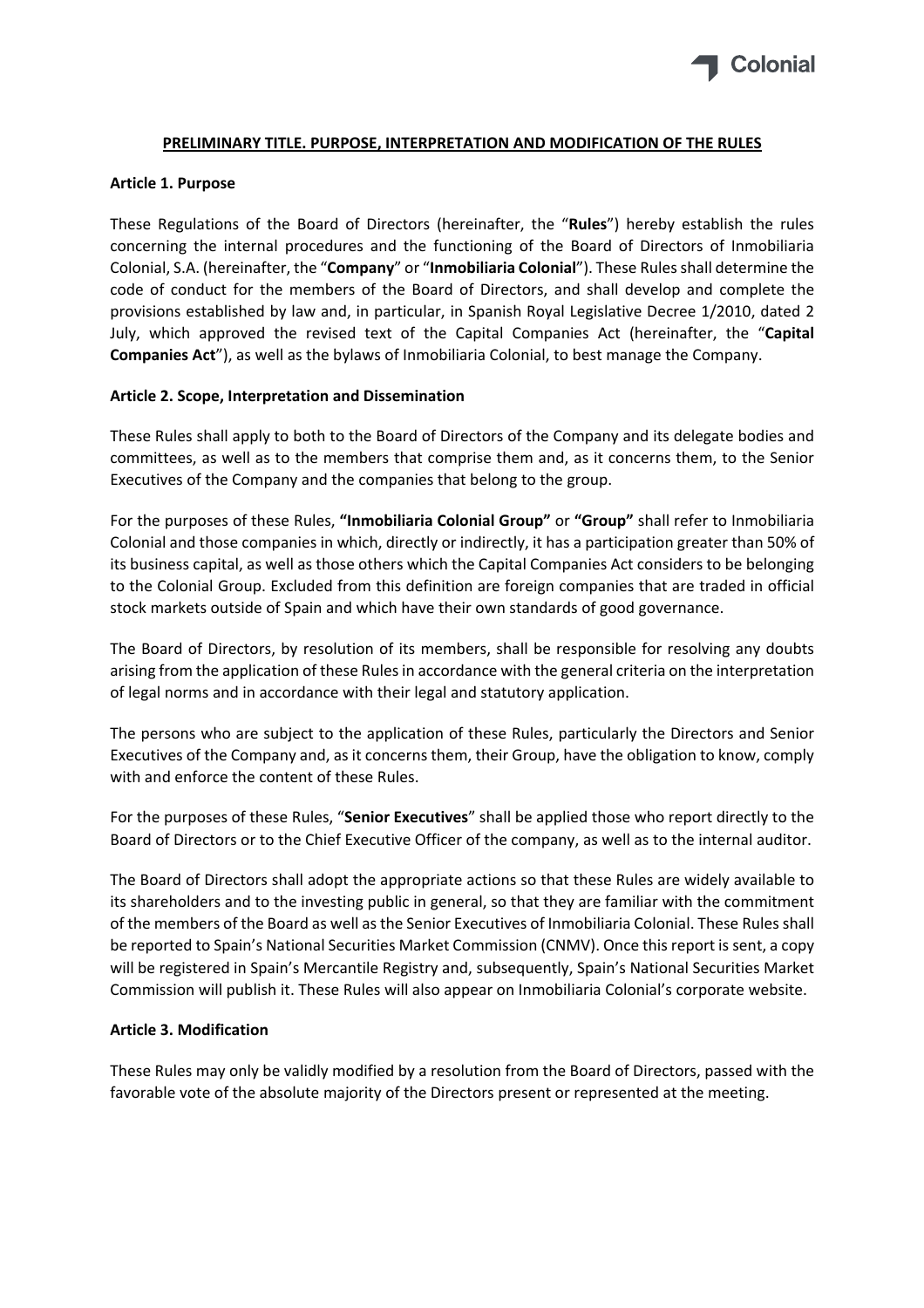

#### **TITLE I. GENERAL PROVISIONS CONCERNING THE BOARD**

#### **Chapter One. Composition, Powers and Functions of the Board**

#### **Article 4. Composition of the Board**

The exact number of Directors shall be determined at the General Meeting. This number shall be between the maximum and minimum number of Directors as established by the bylaws.

The persons appointed as Directors must, in addition to the conditions required by the Capital Companies Act, by other applicable regulations and by the bylaws, and by the conditions provided for in these Rules, formally undertake at the time they take office to comply with the obligations and duties laid down therein. It is not necessary to be a shareholder to be a director.

The Board of Directors shall be composed of the following Directors:

1. Executive Directors, defined as those who play leadership roles in the Company or its group, whatever their legal relationship it is with the Company or its group. However, those directors who are senior officers or directors of companies which belong to the group of the dominant entity in this Company shall be considered proprietary.

When a Director performs management functions and, at the same time, is or represents a significant or represented shareholder in the Board of Directors, he/she shall be considered an Executive Director.

- 2. Non-executive Directors, understood to be all of the other directors of the Company, whether "proprietary directors," "independent directors," or "other directors."
- 2.1 The following shall be considered Proprietary Directors:
	- a. Those who have a stake greater than or equal to that legally understood as significant, or who have been designated because of their shareholder status, although the number of shares they is not legally significant.
	- b. Those who represent the type of shareholders mentioned in the previous paragraph.

For the purposes of this definition, it shall be presumed that a Director represents a shareholder when:

- They have been appointed to exercise the right of proportional representation on the Board of Directors;
- ‐ They are a Director, Senior Executive, Employee or when they regularly render significant service to said shareholder, or to companies belonging to the same group;
- ‐ Company records show that the shareholder has accepted that the Director has been appointed by him/her or represents him/her;
- ‐ They are the spouse, or maintain a similar affective relationship, or are related to the second degree of a significant shareholder.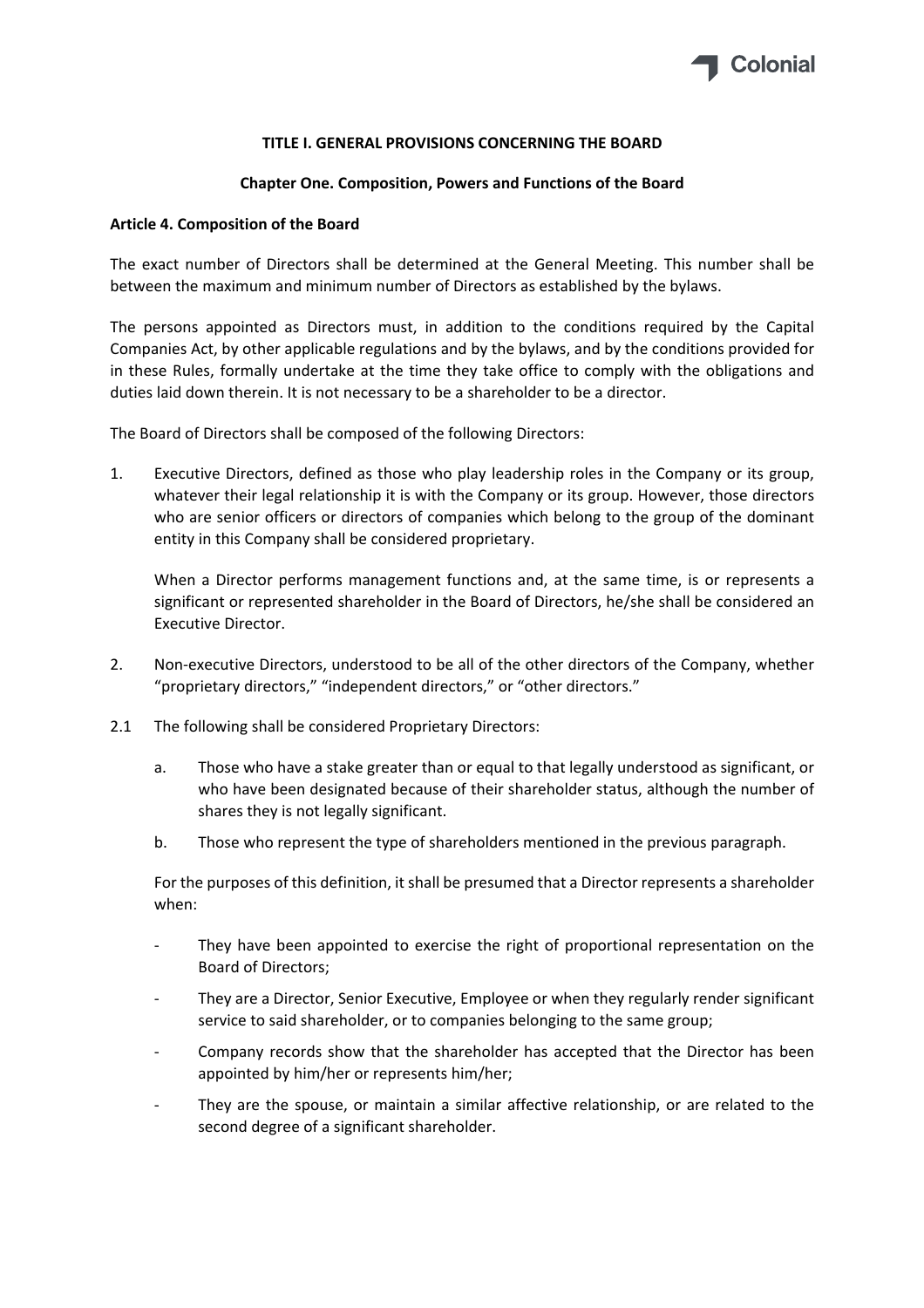

2.2. Independent Directors are those who, appointed based on their personal and professional qualities, can perform their functions without being conditioned by relationships with the Company or its group, its significant shareholders or its executives.

The following may not, in any case, be considered Independent Directors if they find themselves the following situations:

- (i) Those who have been employees or Executive Directors of Grupo Inmobiliaria Colonial Companies, until either 3 or 5 years, respectively, has passed since the termination of their employment with the Company.
- (ii) Those who receive from the Company or Group, any amount or benefit for items other than compensation for being a Director, unless it is not significant for the Director. Consequently, dividends or pension supplements received by the Director for a prior professional or working relationship shall not be taken into account, provided that these supplements are unconditional and that the company paying them cannot unilaterally suspend, modify, or revoke these payments without being in breach of their obligations.
- (iii) Those who are, or have been for the last three years, partners of the external auditor or the person responsible for preparing audit reports, whether the audit during said period was for Inmobiliaria Colonial or another company in the Group.
- (iv) The Executive Directors or Senior Executives of another company in which any Executive Director or Senior Executive of Inmobiliaria is a non‐executive Director.
- (v) Those who do, or have done for the past year, significant business with Inmobiliaria Colonial or any company in the Group, either on their own behalf or as a significant shareholder, Director or Senior Executive of an entity that has or has had such a relationship.

Providing goods or services, including financial and advisory or consultancy services, shall be considered a business relationship.

- (vi) Those who are significant shareholders, Executive Directors or Senior Executives of an entity that receives, or has received for the last three years, donations from Inmobiliaria Colonial or from the Group. Those who are merely trustees of a foundation that receives donations shall be exempt.
- (vii) The spouses, or those who maintain a similar affective relationship, or who are related to the second degree to an Executive Director or Senior Executive of the Company.
- (viii) Those who have not been proposed, whether for their appointment or renewal, by the Appointments and Compensation Commission.
- (ix) Those who have been Directors continuously for over 12 years.
- (x) Those who are, with respect to any significant shareholder or who are represented by the Board, in any of the cases mentioned in paragraphs (i), (v), (vi) or (vii) above in this section. In the case of the family relationships described in (vii), this limitation shall not only apply to the shareholder but also to his/her Proprietary Directors in the company invested in.

Proprietary Directors who lose their status as Proprietary Directors as a result of the sale of shares by the shareholder they represent may only be re-elected as Independent Directors when the shareholder they represented has sold all of his/her shares in Inmobiliaria Colonial.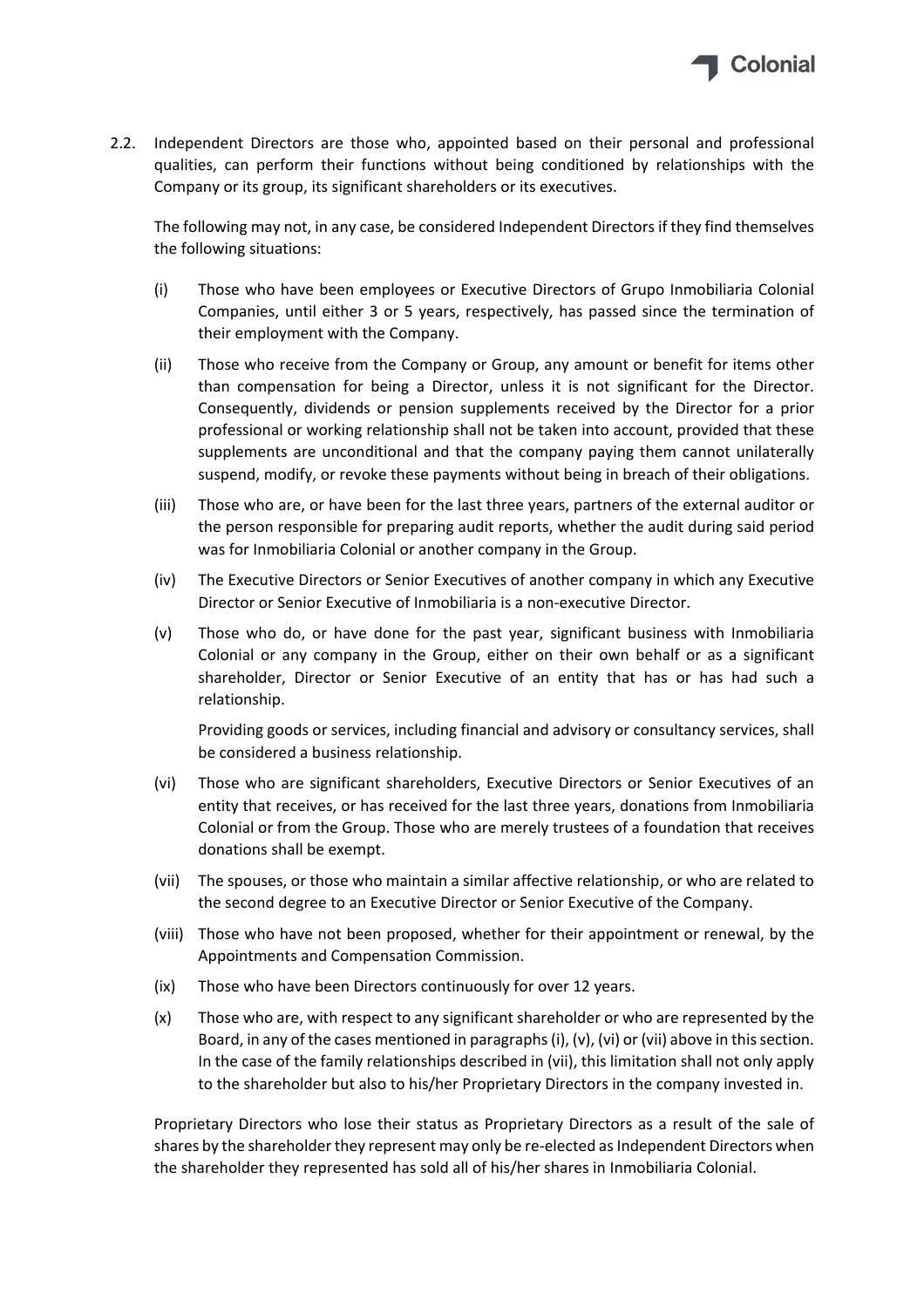

A Director who owns shares of Inmobiliaria Colonial may have Independent Director status provided that he/she meets all of the conditions established in this section and, also, if their participation is not significant.

2.3. "External Directors" shall be those who cannot be considered either Proprietary or Independent when this circumstance is explained in the Annual Corporate Governance Report and, where applicable, the links of said Directors with the Company, its executives or its shareholders.

The Board of Directors, in the exercise of its power to make proposals at General Meetings and its power of co-option to fill vacancies, shall ensure that the Board is comprised of a majority of Proprietary and Independent Directors and that the number of Executive Directors is the minimum necessary, taking into account the shareholding structure of the Company and the capital represented by the Board.

Additionally, the Board of Directors shall ensure that its recruitment process favors gender diversity, experience and knowledge and that no implied bias entailing any discrimination shall be used in order to facilitate the selection of female Directors.

At General Meetings, the Board shall provide information on the status of each Director when carrying out or ratifying their appointment, and these Directors shall be confirmed or, where applicable, reviewed annually in the Annual Company Governance Report, after verification by the Appointments and Compensation Commission. In addition, the report will report on the reasons that justify why nonexecutive Directors cannot be considered Proprietary or Independent.

In the Annual Company Governance Report, the reasons will be explained why Proprietary Directors have been appointed at the request of shareholders whose share participation is less than 3% of the capital stock and the reasons why formal petitions to be present on the Board have not been presented by shareholders whose participation is equal to or greater than others who have been designated Proprietary Directors.

## **Article 5. General Functions and Powers of the Board**

The Board of Directors has the power to represent the Company pursuant to the legal and statutorily established terms.

The Board of Directors shall perform its duties with unity of purpose and independent judgment and it shall treat all shareholders who are in the same position equally and guide itself by the Company's interests which are understood as achieving a profitable and sustainable long‐term business, to promote the Company's continuity and maximize its economic value.

In pursuing the Company's interests, in addition to complying with laws and regulations and acting in good faith, ethically and respecting the commonly accepted uses and good practices, the Board of Directors shall endeavor to reconcile the Company's interests with, where applicable, the legitimate interests of its employees, its suppliers, its customers and those of other stakeholders that may be affected, as well as the impact of the Company's activities on the community as a whole and in the environment.

The Board of Directors is responsible for adopting, implementing and developing the necessary actions and decisions to fulfill the Company's purpose as established in the Company's bylaws and in accordance with the Capital Companies Act.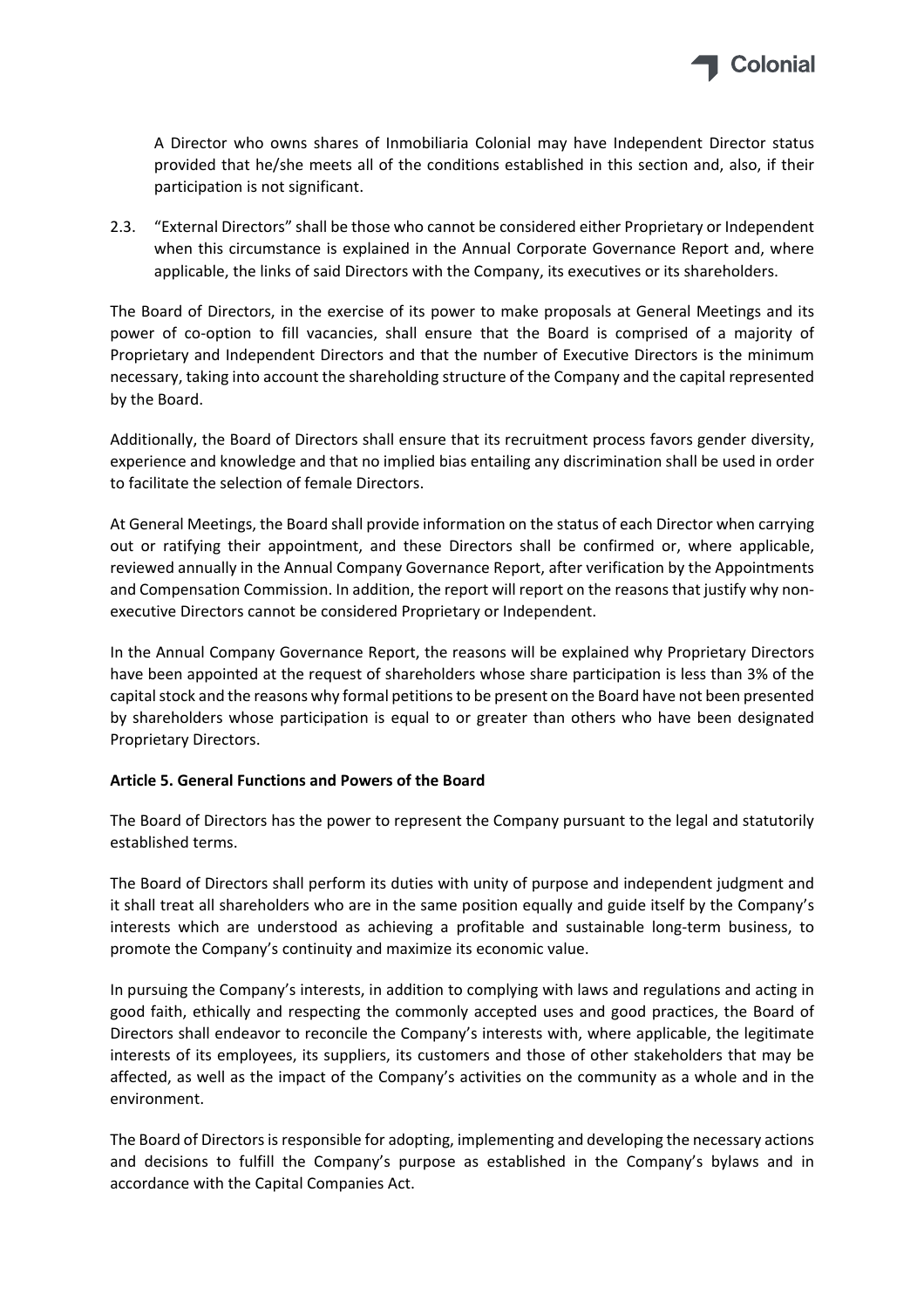

The Board of Directors has the power to adopt resolutions on all matters that are not assigned by law or the bylaws to be resolved at General Meetings in addition to the highest powers and authority to manage, direct, administer and represent the Company, focusing mainly on the supervision of the regular management of the Company and in consideration of all matters of particular importance to the Company.

By delegating powers, the Board of Directors, in accordance with the provisions of the Capital Companies Act, does not lose them.

In any case, the following functions and powers shall only be exercised in the plenary sessions of the Board of Directors and may not be delegated:

- 26. The organization and functioning of the Board.
- 27. Coordinating the development of the Company's business activity according to its interests and its subsidiaries.
- 28. Resolving on the Company's general policies and strategies; approving the Company's investment and finance policies, its strategic or business plan, management targets and annual budgets and the policy on treasury shares, as well as deciding on the Company's corporate governance policy of the Company and of its Group and its dividends policy. The Board of Directors shall also resolve on the Company's control and risk‐management policy, including taxes, identifying the primary risks of the Company and implementing and supervising the internal systems of information and control in order to ensure the future viability and competitiveness of the Company, adopting the best decisions for superior growth.
- 29. Approving the Company's corporate social responsibility policy.
- 30. Approving those investments or operations that, because of their elevated price or special characteristics, are strategic or entail special tax risks unless these investments or operations must be approved at General Meetings.
- 31. The definition of the structure of the Group.
- 32. The decisions relating to the compensation of the Board, within the statutory framework and the remuneration policy approved at the General Meeting.
- 33. Appointing and removing the Company's Chief Executive Officers and establishing the conditions of their contracts.
- 34. Appointing and removing managers who depend directly on the Board or any of the members of the Board, as well as establishing the basic conditions of their contracts, including their compensation.
- 35. Approving the creation or acquisition of shares in special purpose entities or those entities which are registered in countries or territories that are considered tax havens, and any other transactions or operations of a similar nature whose complexity might impair the transparency of the Company or the Group.
- 36. Drafting the annual accounts and submitting them at the General Meeting.
- 37. Drafting the reports required by law of the Board of Directors when the operation to which the report refers cannot be delegated.
- 38. Calling a General Meeting and preparing the agenda and proposed resolutions.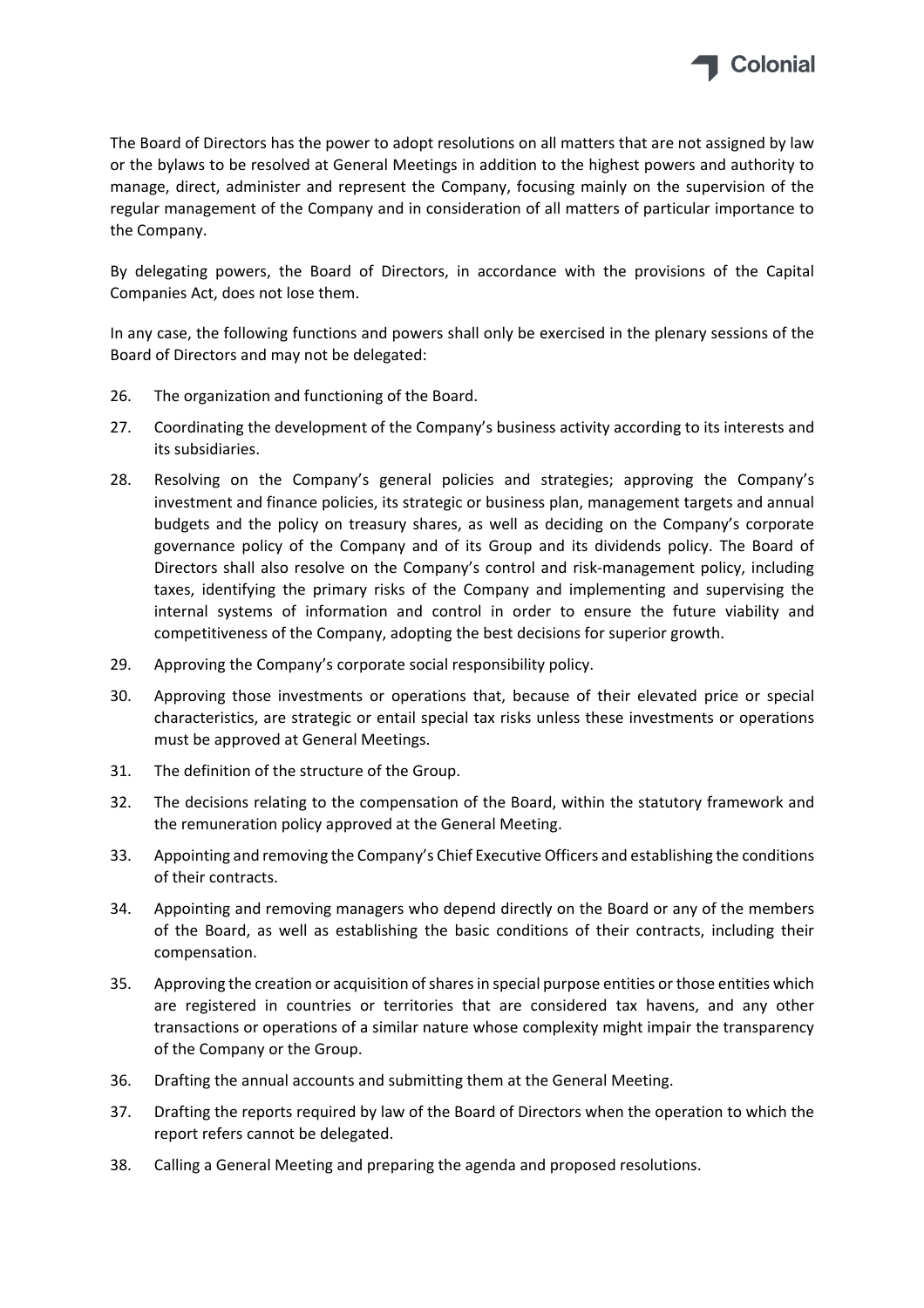

- 39. Approving financial information, which, as a publicly traded company, the Company must periodically disclose.
- 40. Co-opting Directors to fill vacancies on the Board.
- 41. Accepting the resignation of Directors.
- 42. Appointing and removing the President, the Vice-President and, where applicable, the Secretary and Vice‐Secretary of the Board of Directors, as well as any other office that may be created in the future.
- 43. Appointing and removing Directors who are on the Board Committees provided for in these Rules.
- 44. Monitoring the effective functioning of the Committees created by the Board and the performance of the delegated bodies and managers that the Board has nominated.
- 45. Approving and modifying these Rules.
- 46. Approving, after a report from the Audit and Control Committee, the operations that the Company or the companies in the Group carry out with the Directors as per the terms established in the Capital Companies Act, or with significant shareholders, either individually or in concert with others, including those shareholders with representation on the Board of Directors of the Company or other companies belonging to the Group or with persons associated thereto.

Exempt from this approval are those operations which (i) are made under contracts whose conditions are standardized and applied *en masse* to a large number of customers; (ii) are carried out at market rates, generally set by the person supplying the goods or services in question; and (iii) the amount does not exceed one percent (1%) of the Company's annual revenue.

- 47. Authorizing or waiving the obligations of loyalty as established by the provisions of the Capital Companies Act and these Rules.
- 48. Agree the issue of and admission to trading bonds, and agree the granting of guarantees on the issue of bonds, as long as these are not bonds that can be converted into bonds or bonds that grant the bondholders a share in the company's profits.
- 49. Planning the Company's fiscal strategy.
- 50. The powers delegated to the Board at the General Meeting, unless the Board were expressly authorized to sub‐delegate these powers.

However, in a duly justified emergency, delegated bodies and persons may adopt resolutions on those matters specified in the Capital Companies Act which must then be ratified at the first Board of Directors meeting held after the resolutions have been adopted.

The Board of Directors shall be subject to authorization or approval at the General Meeting to acquire, transfer or support another Company with essential assets. Assets are presumed to be essential when the amount of the operation exceeds twenty‐five percent (25%) of the value of the assets listed in the latest approved balance sheet, when core activities that were previously carried by the Company are transferred to subsidiaries, when the operations are equivalent to the liquidation of the Company and to the compensation policy of the Directors, etc.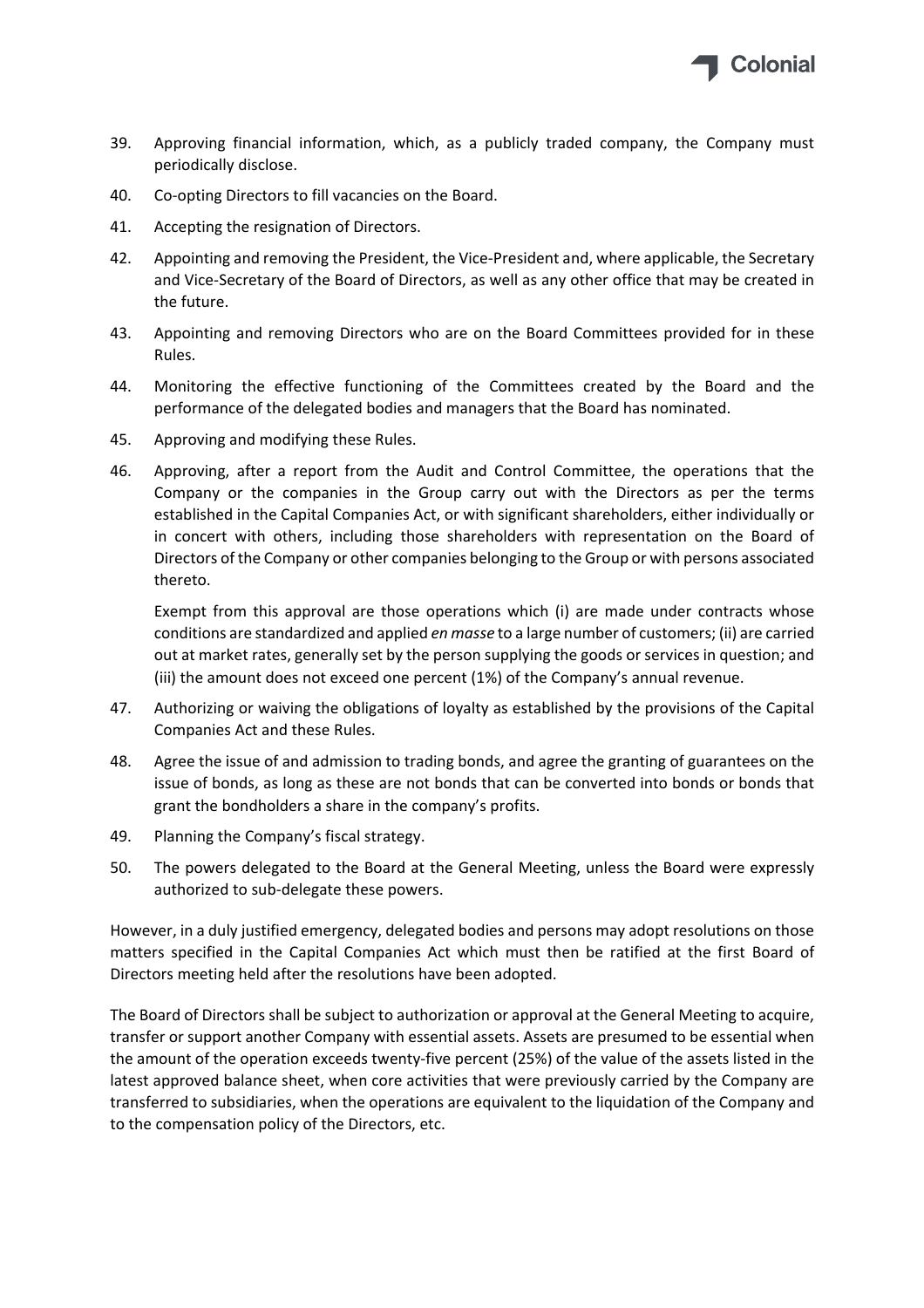

#### **Chapter Two. Board Relations**

#### **Article 6. Shareholder Relations**

The Company shall define and promote a policy of communication and contact with shareholders, institutional investors and proxy advisors, respecting the rules on market abuse and treating shareholders who are in the same position equally.

On the other hand, the Board of Directors, as the liaison between ownership and management, shall establish appropriate channels to hear proposals that shareholders may make in relation to the management of the Company. In this regard, the Board of Directors shall promote the informed participation of shareholders at General Meetings and take the appropriate measures to facilitate the effective exercise of their functions at General Meetings in accordance with the law and the bylaws.

The Board, through some of its Directors and in collaboration with relevant Senior Executives, will also organize briefings on the progress of the Company and its Group with the shareholders which take place in the most important financial districts of Spain and other countries.

The Board of Directors shall establish the means for regular information exchange with institutional investors that are part of the Company's stable shareholders. This information exchange shall refer to matters such as investment strategy, evaluation of results, the composition of the Board of Directors itself and managerial efficiency, but without providing any information that could lead to a privileged situation or an advantage over other shareholders. In this respect, the Board of Directors shall guarantee equal treatment in its relations with shareholders.

## **Article 7. Market Relations**

The Board of Directors shall perform all of the functions that are required by the legislation on Stock Markets and that are derived from its status as a publicly traded company. In particular, the Board of Directors shall carry out all of the necessary proceedings and adopt the necessary measures to ensure the Company's transparency in financial markets, as well as to promote the correct formation of the Company's share prices, avoiding any manipulation or abuse of privileged information.

The Board of Directors shall ensure that, through its reports to Spain's National Securities Market Commission and simultaneously through the Company's corporate website, as well as through the mechanisms established by the current legal provisions, the public is immediately informed of:

- 1. The material facts that are able to significantly influence the formation of stock prices.
- 2. Changes in the structure of the ownership of the Company, such as variations in significant shareholdings, syndication agreements and other forms of coalition, of which the Board of Directors has knowledge.
- 3. Substantial modifications of the Company's rules of corporate governance.

The Board of Directors shall also take the necessary measures to provide the markets with financial information, biannually, quarterly and at any other time as required by current regulations.

The Board of Directors shall publish an annual report on corporate governance as well as draft and publish an annual report on compensation of the Directors. The annual report on Director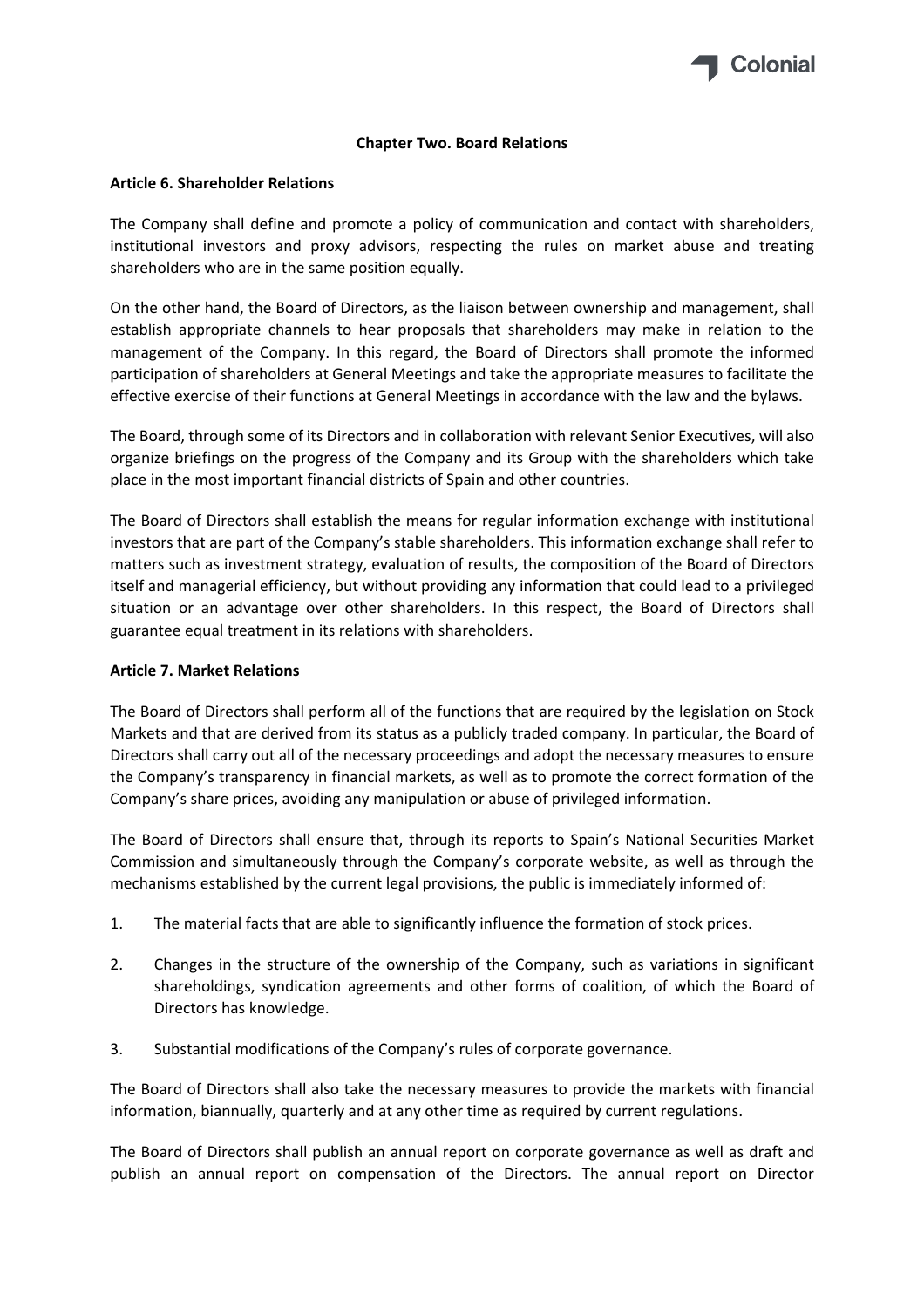

compensation shall be disclosed by the Company as a material event at the same time it releases its annual corporate governance report.

#### **Article 8. Auditor Relations**

Relations between the Board of Directors and the external auditor shall be conducted through the Audit and Control Committee.

The Audit and Control Committee in its audit report shall ensure that the Board of Directors presents the accounts at the General Meeting without limitations or qualifications. Exceptionally, when qualifications have been made, the President of the Audit and Control Committee and, exceptionally, the auditors as well, shall clearly explain the content and the scope of these limitations or qualifications to the shareholders.

The annual financial statements presented to the Board of Directors to be drafted into a report must first be certified for accuracy and integrity by the financial director or head of the corresponding department. Note that in the consolidated financial statements the financial status of all of the Company's subsidiaries are included, in accordance with the applicable accounting and commercial standards.

#### **TITLE II. DIRECTOR STATUTES**

#### **Chapter One. Appointing and Removing Directors**

#### **Article 9. Appointing, Ratifying and Re‐electing Directors**

Directors shall be appointed at General Meetings or, in the event of an early vacancy, by the Board of Directors through their powers of co-option, in accordance with the provisions established in the Capital Companies Act.

In co-opted appointments, the Director designated by the Board need not necessarily be a shareholder of the Company. If the vacancy on the Board occurs after the General Meeting is called but before it is held, the Board of Directors may designate a Director until the next General Meeting is held.

The Appointments and Compensation Committee shall be responsible for proposing the appointment or re‐election of Independent Directors. In other cases, the responsibility corresponds to the Board itself. Proposals must be accompanied by a report from the Board justifying the aptitude, experience and merits of the nominee, which will be attached to the minutes of the General Meeting or the minutes of the Board itself. Any proposal to appoint or re‐elect a non‐independent director must be preceded by a report from the Appointments and Compensation Committee.

Directors may be individuals or legal entities. If the Director is a legal entity, a single individual must be designated to permanently carry out the functions of the office. This individual must meet the legal requirements established by the administrators and shall be subject to the same duties and will be held liable as the administrator of the legal entity. The proposed individual shall be subject to the report by the Appointments and Compensation Committee. If the legal entity withdraws its representative, this change shall not take effect until a replacement has been designated.

In the time between when a General Meeting is called until the meeting is held, the Company must continuously publish at least the following information on the persons proposed for appointment,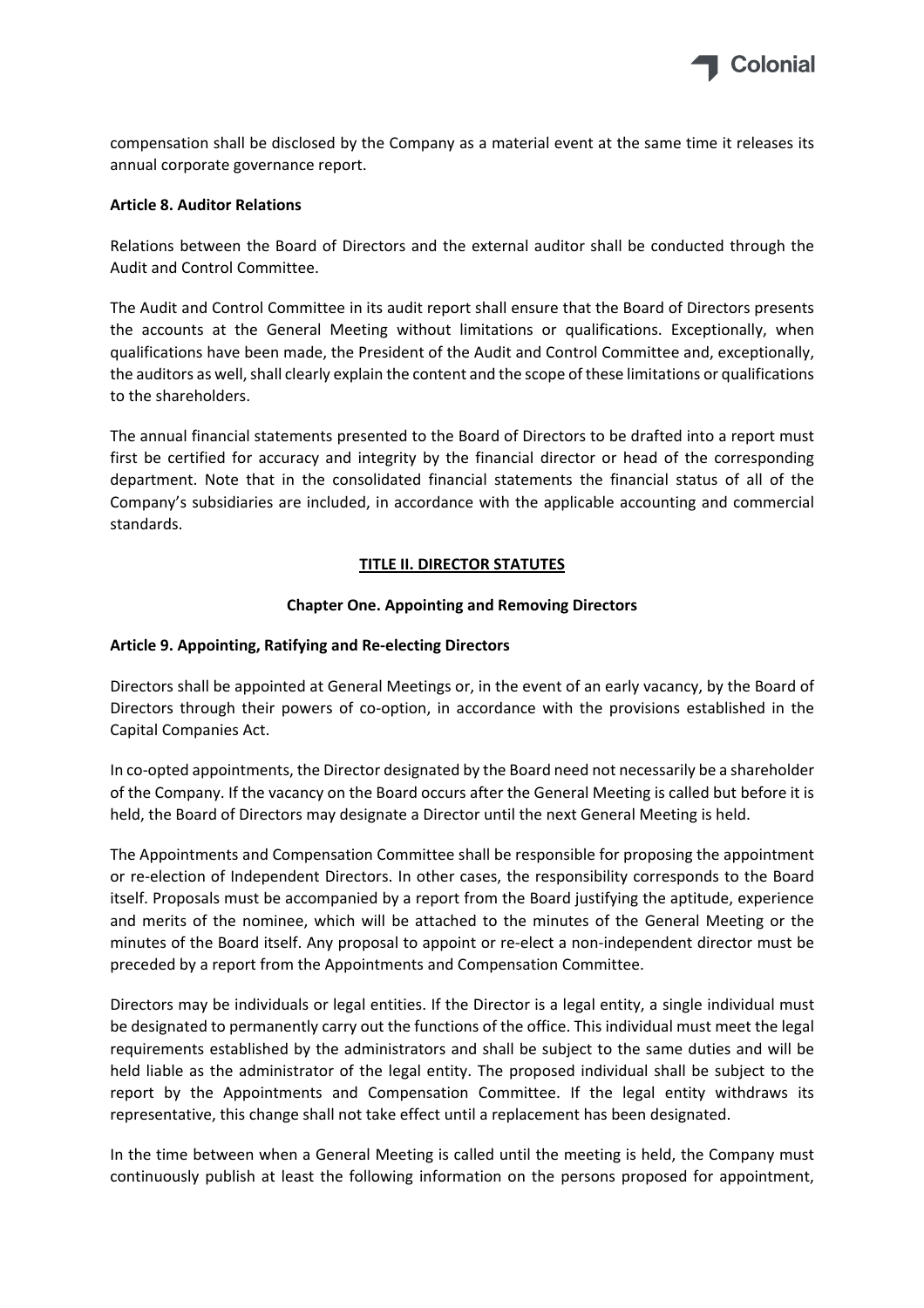

ratification or re-election as Board members on its corporate website: the person's identity and curriculum and the category to which each of them belong, as well as the previously mentioned proposal and reports and the Appointments and Compensation Committee's justifying report in which the results of the Board of Directors' needs analysis is listed. If the Director is a legal entity, the information published must include the details of the individual who will be appointed to permanently carry out the functions of the office.

Where applicable, if the Board of Directors chooses to ignore the proposals made by the Appointments and Compensation Committee, it must explain its decision, leaving a record of its reasons in the minutes.

The Board of Directors and the Appointments and Compensation Committee shall ensure that the appointment of new Directors meets the requirements of the Capital Companies Act, the bylaws and these Rules. Those who have been proposed as Directors shall be persons who are known to be solvent, competent, experienced and have professional prestige relevant to the duties to be performed.

Additionally, the Board of Directors shall ensure that its recruitment process favors gender diversity, experience and knowledge and that no implied bias entailing any discrimination shall be used in order to facilitate the selection of female Directors.

Those who are subject to any legally established prohibitions, ineligibility or incompatibilities cannot become administrators.

There is no age limit established to be appointed as a Director, nor for the exercise of this office.

The Company shall develop orientation programs that provide new Directors with rapid and sufficient knowledge of the Company and the Group as well as of the standards of corporate governance. In addition, regardless of the knowledge required of the Directors to perform their duties, the Company will also offer Directors refresher programs when circumstances so warrant.

## **Article 10. Duration of Office**

Directors shall hold office for the period specified in the bylaws which, in no event, shall exceed four years. Directors may be re‐elected to office one or more times for periods of equal duration.

After his/her term expires, a Director's appointment shall expire once a General Meeting is held or once the time for a meeting called to approve of the accounts from the previous year has passed. Directors whose terms have expired, therefore, shall continue to carry out their functions until that moment.

The Directors recruited by co-option shall hold office until such time as the first General Meeting is held. However, if a vacancy occurs after a General Meeting is called but before it is held, the Board of Directors may designate a Director until the next General Meeting is held.

## **Article 11. Removing Directors**

Directors can be removed from office at any time even if their removal does not appear on the agenda.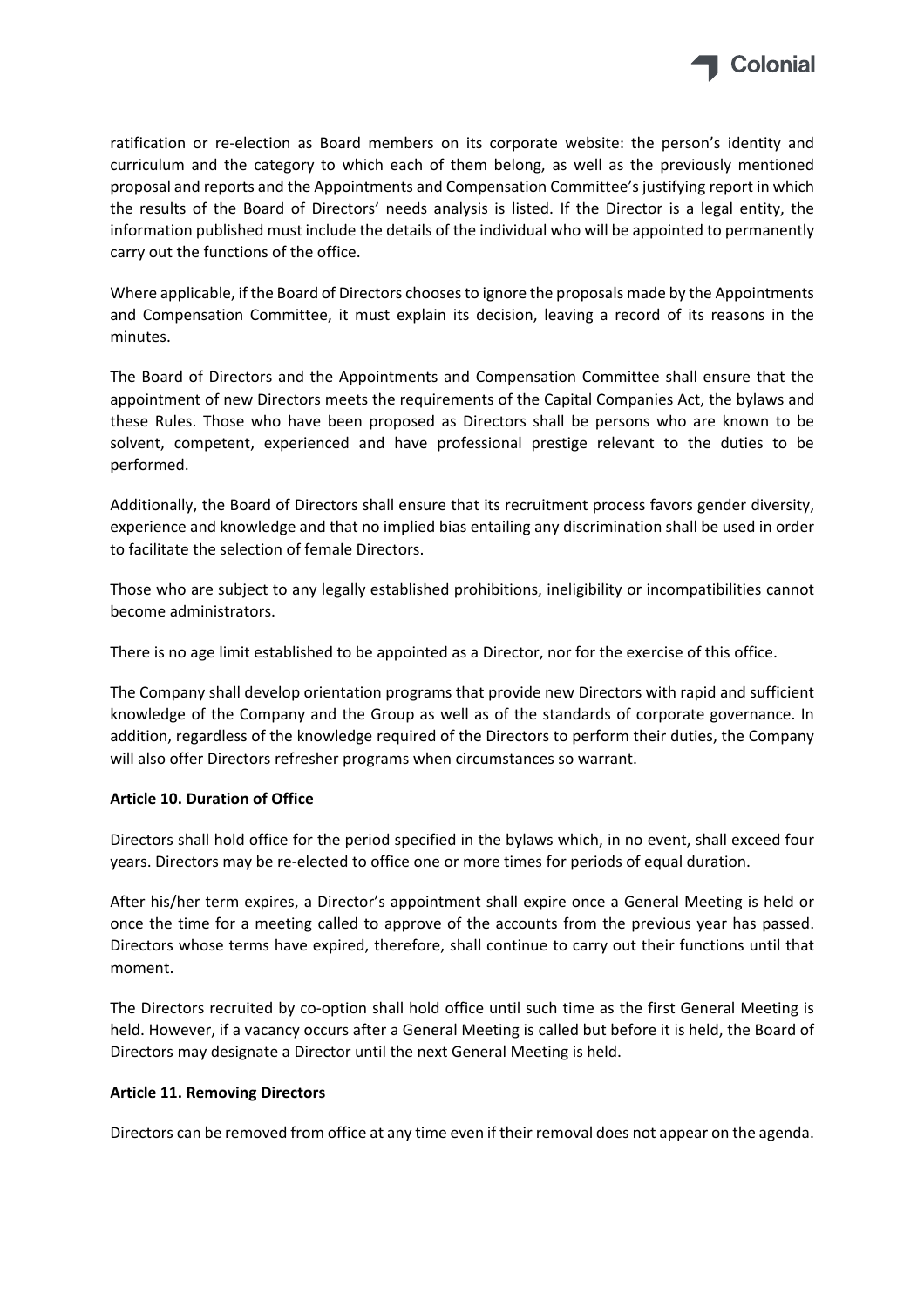

Directors must put their office at the disposition of the Board of Directors and, if recommended in the Appointments and Compensation Committee's report, tender their resignation in the following cases:

- 1. When the Director's role is legally incompatible with that of his/her office or if he/she has been otherwise prohibited from holding said office.
- 2. When the Director is no longer in the executive position associated with his/her appointment as Director or when the reasons for which he/she was appointed no longer exist. Proprietary Directors shall tender their resignations when the shareholder they represent sells off their entire stock in Inmobiliaria Colonial or when the number of shares held requires a reduction in the number of Proprietary Directors.
- 3. Notwithstanding the provisions of the preceding paragraph, if the Board of Directors believes that there are reasons to justify the continuance of a Director, the weight of any new circumstances which may have an effect on the Director's perceived fitness will be taken into account.
- 4. When the Director is severely reprimanded by the Appointments and Compensation Committee for having breached his/her duty as Director.
- 5. When the Director's continuity as a member of the Board may negatively affect the functioning of the Board or damage the credit and reputation of the Company for any reason.

In particular, Directors must inform the Board of any criminal cases in which they are involved, as well as of the subsequent ruling. In any case, if a Director is indicted or if proceedings begin for an offenses punishable by law, the Board will examine the Director's case as soon as possible and, in view of the specific circumstances, will decide whether or not the Directorshould remain in office, providing a reasoned account in the Annual Corporate Governance Report.

The Board of Directorsshall not propose the removal of any independent Director before the statutory period for which they were appointed, except where just cause is found by the Board of Directors following a report from the Appointments and Compensation Committee. It shall be understood that there is just cause when the Director occupies a new position or takes on new obligations that prevent him/her from devoting the necessary time to the performance of the duties associated with the office of Director, when the director fails to fulfill the duties inherent to his/her office or when the Director is involved in circumstances which cause him/her to lose his/her independent status in accordance with the provisions of the applicable legislation.

The removal of Independent Directors may also be proposed as the result of a takeover, merger or other similar corporate operations that represent a change in the Company's capital structure when these changes are led by proportionality criteria.

The Board of Directors shall propose the removal of the remaining Directors before the statutory period for which they were appointed for exceptional and justified reasons approved by the Board itself, and after a report from the Appointments and Compensation Committee.

When, either by resignation or for other reasons, a Director vacates his/her position before the end of his/her mandate, the Director shall explain the reasons in a letter sent to all the members of the Board, without prejudice to this decision being reported as a Material Fact with the reason why the Director has resigned or been removed having to be explained in the Annual Corporate Governance Report.

## **Article 12. Agreements Regarding Directors**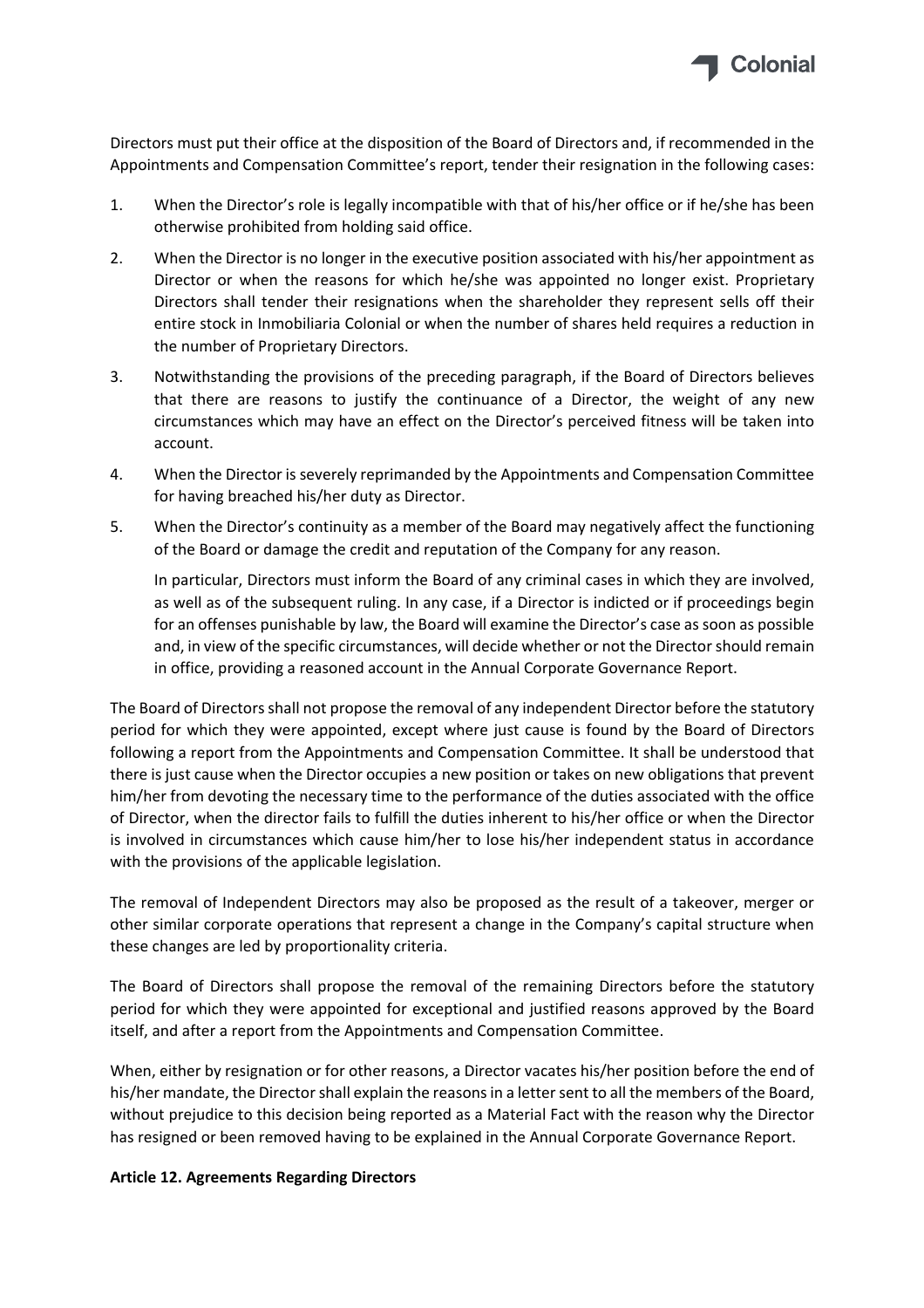

A Director's duty to be loyal prevents him/her from participating in the deliberations and votes on resolutions or decisions in which he/she or an associated person has a direct or indirect conflict of interest, with the exception of his/her designation for or withdrawal from offices in the administrative body or others with similar significance.

# **Chapter Two. Duties of the Director**

# **Article 13. General Duties**

Directors shall hold office with the loyalty of a faithful representative, acting in good faith and in the best interest of the Company and respecting the principle of treating shareholders equally as well as performing their functions with unity of purpose and independent judgment.

Directors shall also perform their duties and comply with the obligations imposed by law, the bylaws and other internal rules with the diligence of an orderly businessperson, taking into account the nature of the office and the functions therein. In other words, Directors must have the proper dedication and shall adopt the measures necessary to properly manage and direct the Company.

In the area of strategic business decisions, subject to corporate discretion, an orderly businessman's standard of diligence is considered fulfilled when the Director acts in good faith, without personal interests in the matter subject to a decision, with sufficient information and in accordance with the proper decision‐making procedures.

Specifically, Directors must:

- 7. Be informed and properly prepared for the meetings of the Board and those of the delegated bodies to which they belong.
- 8. Personally attend Board meetings that are held and those of other bodies in which they take part, and to actively participate in the deliberations so that their criteria effectively contributes to the decision‐making process. A Director's absence should be limited to the bare minimum and quantified in the Annual Corporate Governance Report. However, Directors may delegate their representation to another Director with the exception that non‐executive Directors may only delegate their representation to another non‐executive Director. In cases of delegation, the Directors must give specific instructions to their representatives on the direction of their vote on matters subject to debate.
- 9. Attend General Meetings.
- 10. Perform the specific tasks entrusted to them by the Board and reasonably connected with their duties as Director.
- 11. Urge those with the authority to call Board meetings to call extraordinary meetings when the interest of the Company so requires, or include the issues they deem appropriate in the agenda.
- 12. Clearly express their opposition when they feel a proposal submitted to the Board may be contrary to the Company's business interest, especially Independent Directors and other Directors not affected by a potential conflict of interest, in the case of decisions that may some way harm shareholders not represented on the Board.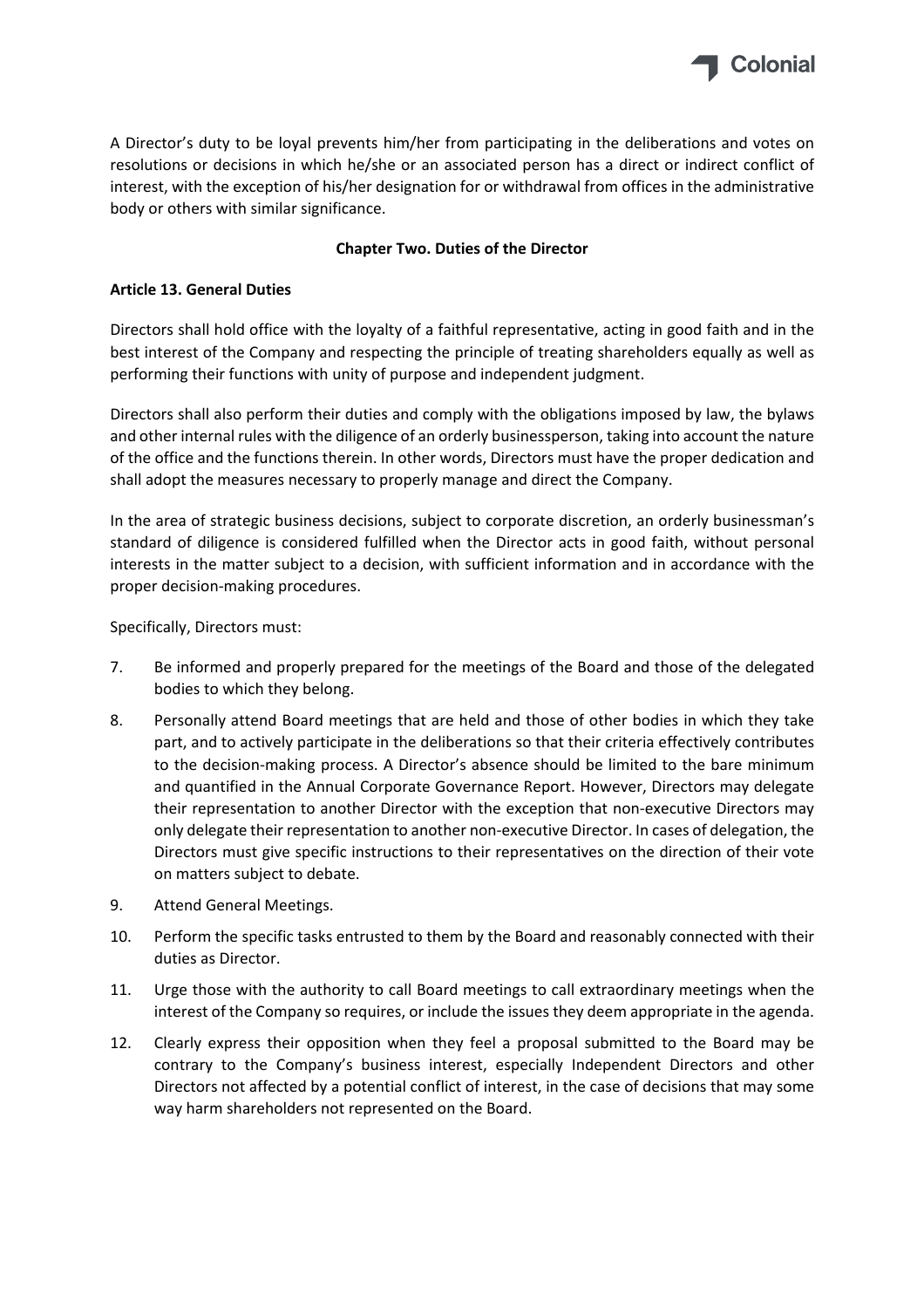

The Company's Director shall not be a member of more than 3 boards of directors of other Spanish listed companies besides Inmobiliaria Colonial. Exceptionally, and for duly justified reasons, the Board of Directors may excuse the Director of this restriction.

# **Article 14. Basic Obligations of the Duty to Be Loyal**

Because of their duty to be loyal, Directors must:

- 1. Not us their authority for purposes other than those for which that authority has been granted.
- 2. Keep all information, data, reports or records to which they have had access in the performance of their duties a secret, even after they no longer hold that position, except as permitted or required by law.
- 3. Refrain from participating in deliberations and votes on agreements or decisions in which they or an associated person has a direct or indirect conflict of interest.
- 4. Perform their functions under the code of personal responsibility with freedom of criteria and judgment and independently with respect to instructions from and relationships with third parties.
- 5. Adopt the necessary measures to avoid being involved in situations in which their own personal interests or those they may share with others could come into conflict with the Company's business interests and with their duties to the Company.

## **Article 15. Duty of Secrecy**

Directors must keep the deliberations of the Board of Directors and the delegate bodies in which they take part a secret. In particular, Directors are obligated to keep all information, data, reports and records that they have access to as a result of their office a secret, and they may not reveal this information to third parties nor disclose it except in cases where the law permits or requires it.

All of the documentation belonging to the Company and the Group that is accessible by the Directors is confidential and may not be revealed in any form without the approval of the Board.

This confidentiality requirement shall remain in place, even after the Director has left office.

## **Article 16. Duty to Avoid Conflicts of Interest and Rules on Waivers**

1. The Directors shall take the necessary measures to avoid becoming involved in situations in which their own interests or those that they may share with others could come into conflict with the Company's business interests and with their duties to the Company.

This duty to avoid conflicts of interest requires Directors to refrain from:

- a) Conducting transactions with the Company, with the exception of regular operations performed under standard conditions for customers and which have little relevance, defined as those operations whose information is not necessary in order to express the true and fair view of the Company's assets, financial position and results.
- b) Using the name of the Company or invoking their status as Director to improperly influence the performance of private operations.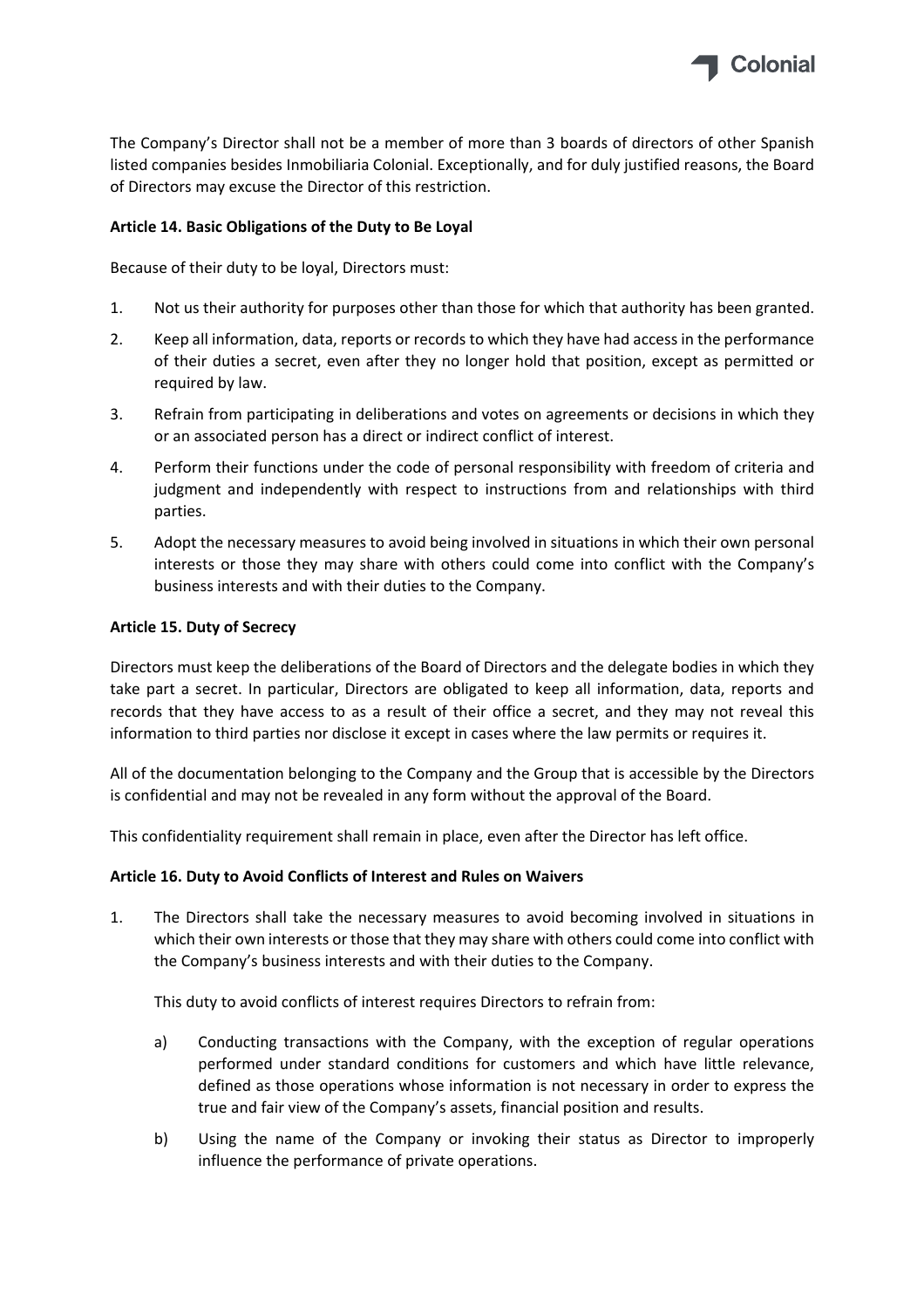

- c) Using corporate assets, including the Company's confidential information, for private purposes.
- d) Taking personal advantage of the Company's business opportunities.
- e) Obtaining benefits or compensation from parties other than the Company and its Group associated with the performance of their duties, except in the case of courtesy gestures.
- f) Participating in activities on their own behalf or for others which involve current or potential substantial jurisdiction conflicts with the Company or which may lead to a permanent conflict with the interests of the Company.

The previous provisions shall also apply in the event that the beneficiary of the prohibited activity is someone associated with the Director. An associated person shall be defined by the Capital Companies Act.

Directors must also notify the Board of any direct or indirect conflict of interest that they, or persons associated with them, may have with the Company. Any conflict of interest incurred by the Directors shall be published in the Annual Corporate Governance Report.

2. The Company may however waive the prohibitions contained in the previous section in individual cases, authorizing a Director or associated person to execute a transaction with the Company, to use certain corporate assets, to take personal advantage of a specific business opportunity, or to obtain benefits or compensation from a third party. In the event that a Director is allowed to make use of the Company's corporate assets, the financial advantage thus obtained shall be treated asindirect compensation and must be authorized by the Appointments and Compensation Committee.

Authorization to be exempt from the prohibition on obtaining a benefit or compensation from third parties, to make a transaction for more than ten percent (10%) of the Company's assets must necessarily be approved at the General Meeting. However, in other cases, the Board of Directors may grant authorization provided that the members who grant the Director this authorization are independent. It will also be necessary to ensure that the authorized operation shall not harm the Company's equity and, where applicable, that it can be implemented according to market conditions and transparency requirements.

A non‐compete obligation may only be waived in the event that no harm is expected for the Company or when the damage is expected to be offset by the potential benefits. Waivers are granted by an express resolution and shall not be a part of General Meetings.

## **Article 17. Associated Operations**

An express prior authorization from the Board of Directors, which may not be delegated, and after a favorable report from the Audit and Control Committee, will be required for the following situations:

- ‐ For a Director to provide professional services to Inmobiliaria Colonial Companies. The employment or other type of relation that Executive Directors have with the Company is exempt.
- ‐ For a Director, a significant shareholder or his/her representative on the Board, or a person associated with them to sell or otherwise transfer supplies, materials, goods or rights, in general,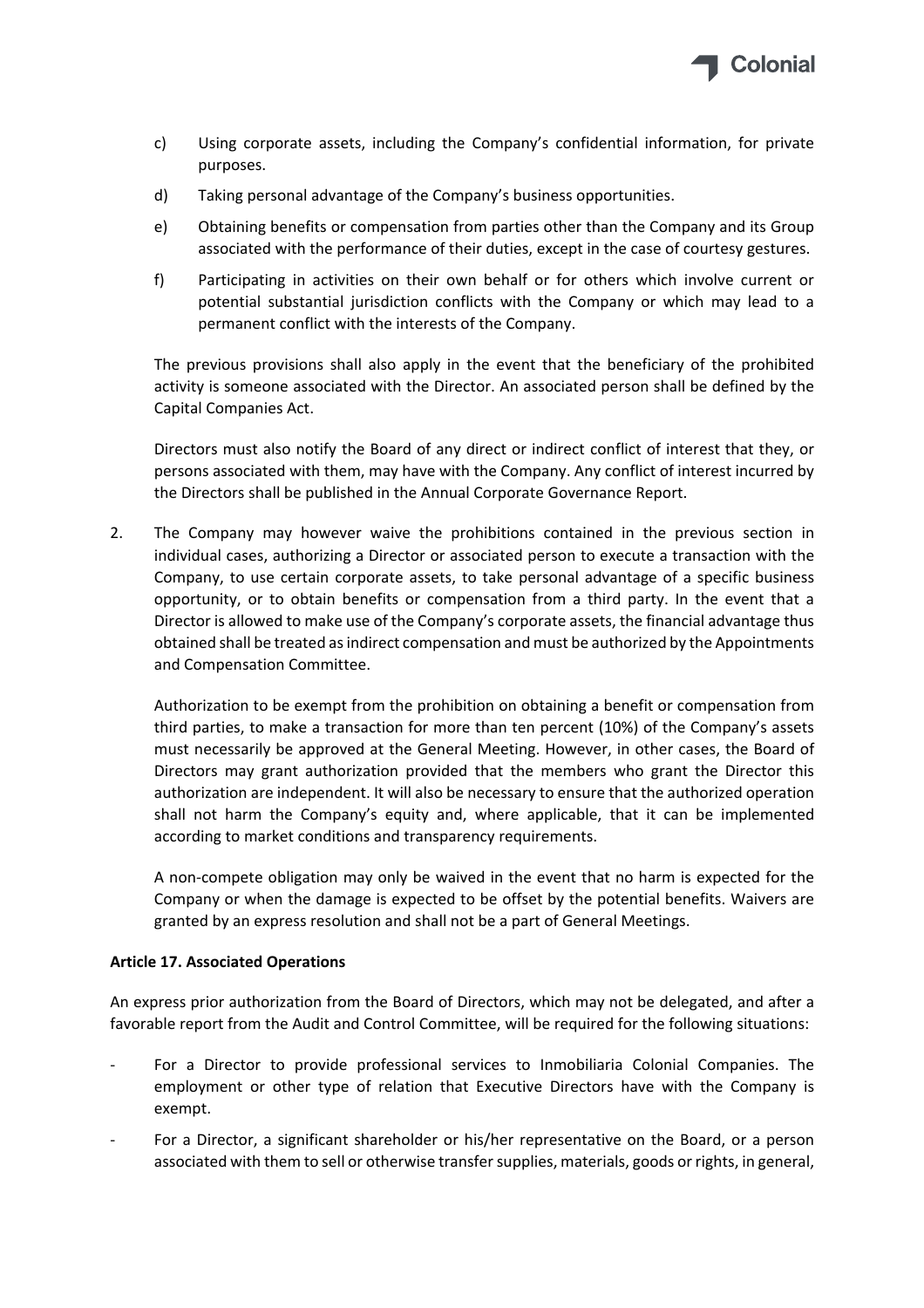

to Inmobiliaria Colonial or other companies in its Group in exchange for any type of economic compensation.

- For the companies in the Group to transmit supplies, materials, goods or rights, in general, on behalf of a Director, a significant shareholder or his/her representative on the Board, or a person associated with them that are outside the transferor company's normal business.
- ‐ For the companies in Grupo Inmobiliaria Colonial to provide work, services or to sell materials to a Director, a significant shareholder or his/her representative on the Board, or a person associated with them as a normal part of their business but at prices below market value.
- For a Director or associated person with a direct or indirect interest to enter into any other type of business with companies in the Group.

Approval from the Board of Directors will not be necessary when an operation concurrently meets the following three conditions:

- 1. The operation is conducted under a contract whose conditions are standardized and applied *en masse* to many customers;
- 2. The operation is carried out at market rates, generally set by the person supplying the goods or services concerned; and
- 3. The amount of the operation does not exceed one percent (1%) of the Company's annual revenue.

In any case, any relevant transactions of any kind made by any director or major shareholder of the Company, its subsidiaries or affiliates, shall be reported in the Annual Corporate Governance Report.

## **Article 18. Directors' Duty to Report to the Board of Directors**

Notwithstanding the provisions of Article 16 of these Rules and the provisions in the Company's Internal Code of Conduct regarding the Stock Market, Directors must, before the financial statements are drafted and with reference to the prior year, inform the Board of Directors of:

- v. The Director's performance, on his/her own behalf or for others, in activities which are the same, similar or supplementary to the business of Inmobiliaria Colonial.
- vi. The number of shares of Inmobiliaria Colonial which the Director owns or has owned. Likewise, The Director must also report any other shares owned, directly or indirectly, by associated persons pursuant to the Capital Companies Act.
- vii. The operations which the Director, in his/her own interest, or by persons acting on his/her behalf, entered into with Inmobiliaria Colonial or other companies in the Group that were outside of the normal business of Inmobiliaria Colonial or which were not made according to market conditions, when these operations are relevant.
- viii. Any direct or indirect conflict of interest that may arise with the Company that is subject to the Director's duty to abstain pursuant to the Capital Companies Act and these Rules. All conflicts of interest which the administrators of the Company have shall be recorded and included in the Annual Corporate Governance Report.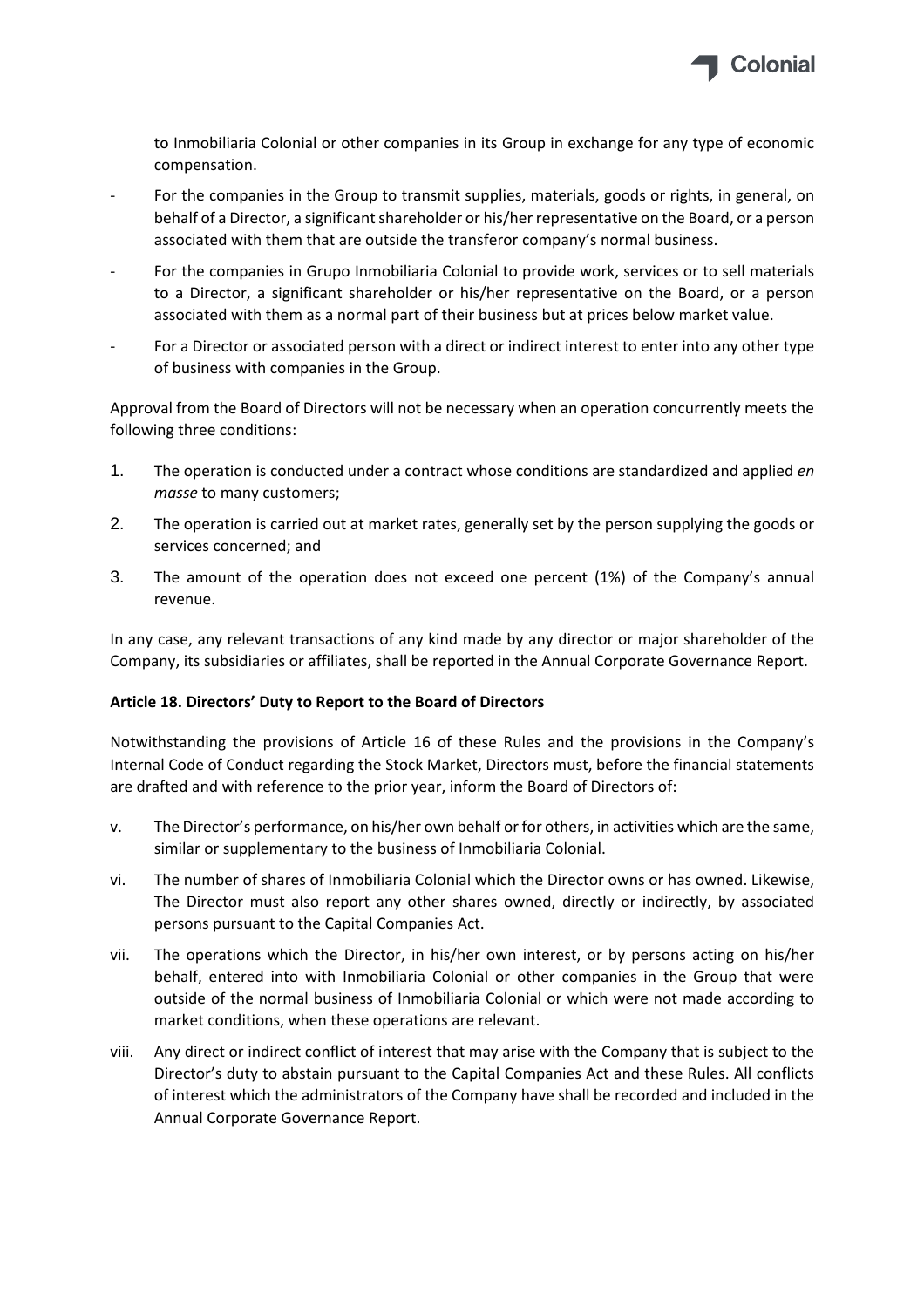

The Secretary and the Vice‐Secretary of the Board, in coordination with the Audit and Control Committee, shall be responsible for collecting the information referred to in the previous sections from the Directors.

The information referred to in paragraphs iii and iv above must be provided promptly upon the completion of each operation or transaction.

The Directors must inform the Appointments and Compensation Committee of their other professional obligations, if these might interfere with the Director's dedication to his/her office.

## **Chapter Three. Directors' Right to Information**

## **Article 19. Powers of Information and Inspection**

1. In the performance of their duties, Directors have the duty to demand and the right to obtain the appropriate and necessary information from the Company in order to fulfill their obligations. In this respect, Directors are invested with the broadest powers to obtain information on any aspect of the Company and to examine its books, records, documents and any other records of corporate operations and to inspect all of the Company's facilities.

The exercise of this right to information must be exercised through the President, the Managing Director or the Secretary of the Board, who shall respond to requests from Directors, providing them with information and offering them the appropriate interlocutors or measures to enable them to carry out the examinations and desired inspections.

2. Unless the Board of Directors has been incorporated, or has been exceptionally called for emergency reasons, the President of the Board of Directors, with the assistance of the Secretary, shall ensure that the Directors are sufficiently provided in advance with the information necessary to deliberate on and adopt agreements on the matters to be discussed. In addition, the Appointments and Compensation Committee shall ensure that non-executive directors have sufficient time to properly perform their duties.

## **Article 20. Expert Assistance**

The Company shall create the appropriate channels so that Directors can obtain the advice needed to fulfill their duties, including, if the circumstances so require, assistance from those outside the Company.

The Board of Directors may oppose the hiring of external experts for offices in the Company in the following cases in which they believe:

- 1. That it is not necessary for a Non‐Executive Director to properly perform the duties of his/her office.
- 2. That the cost is not reasonable in view of the importance of the problem and the assets or income of the Company involved.
- 3. That the technical assistance sought may be adequately provided by experts and other employees in the Company.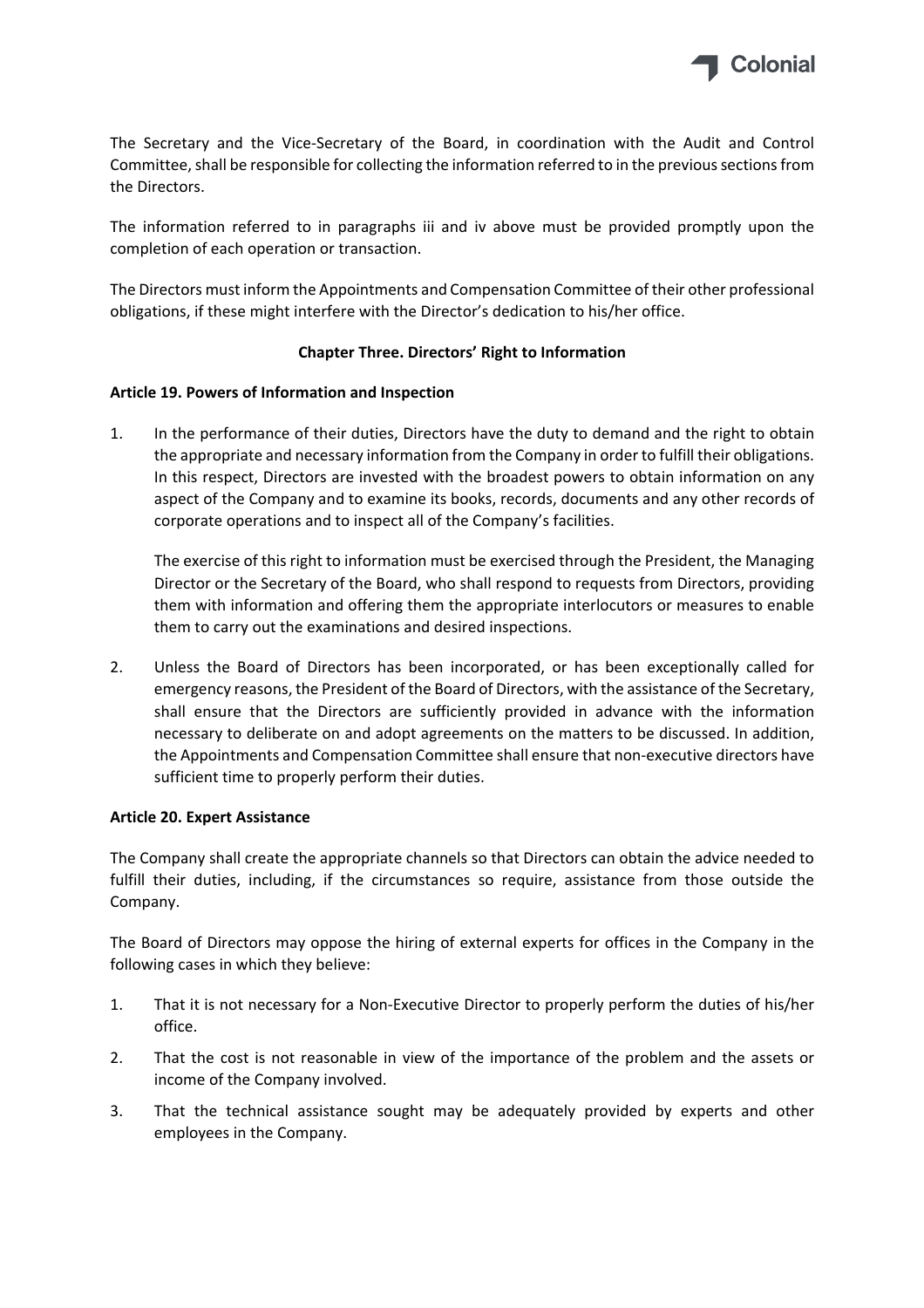

#### **Chapter Four. Compensation of Directors**

#### **Article 21. Compensation**

1. The compensation policy for the Directors shall be approved at the General Meeting at least once every three years as a separate item on the agenda and shall be adjusted as appropriate to the payment system provided for in the Company's bylaws. Any modification or replacement thereof shall require approval at the General Meeting pursuant to the established procedures.

All proposals regarding the compensation policy of the Board of Directors shall be justified and must be accompanied by a specific report from the Appointments and Compensation Committee. Both documents shall be made available to shareholders on the Company's corporate website when the General Meeting is called. Shareholders may also request that these documents be given to them or delivered free of charge and the call for the General Meeting shall refer to this right.

The policy that is approved shall determine the Directors' compensation for their roles as such within the compensation system established by the bylaws and shall include the maximum amount to be paid to all the administrators who meet the conditions. The Board of Directors shall determine each Director's compensation, taking into account each of their functions and responsibilities, their membership in Board Committees and other objective relevant circumstances.

The Board of Directors will draft a compensation policy proposal which shall take into account the following criteria:

- a) The compensation of the Directorsis what is necessary to attract and retain Directors with a desirable profile, to compensate them for the dedication, qualifications and responsibility that the position entails, and to ensure that to the amount does not interfere with the independence of Non-Executive Directors' decisions;
- b) Executive Directors are restricted to variable compensation linked to the performance of the company and to their personal performance, as is the compensation in the form of shares, stock options or rights to shares or instruments that are referenced to the value of the stock and long‐term savings systems such as pension plans, retirement schemes or other social security systems. Presenting shares may be considered compensation for Non‐Executive Directors when they conditioned to hold them until their tenure as director ends. This shall not apply to the shares that the Director needs to transfer, where applicable, to pay the costs related to their acquisition; and
- c) In the event of variable compensation, technical limits shall be set to ensure that such compensation reflects the professional performance of its beneficiaries and not simply the general progress of the markets or of the Company's business sector or other similar circumstances.

The compensation policy proposed by the Board must also decide, in any case, and whenever they arise, on the following aspects:

a) The amount of fixed components, itemizing, where applicable, the fees for participating on the Board and its Committees and an estimate of the fixed annual payment arising thereof;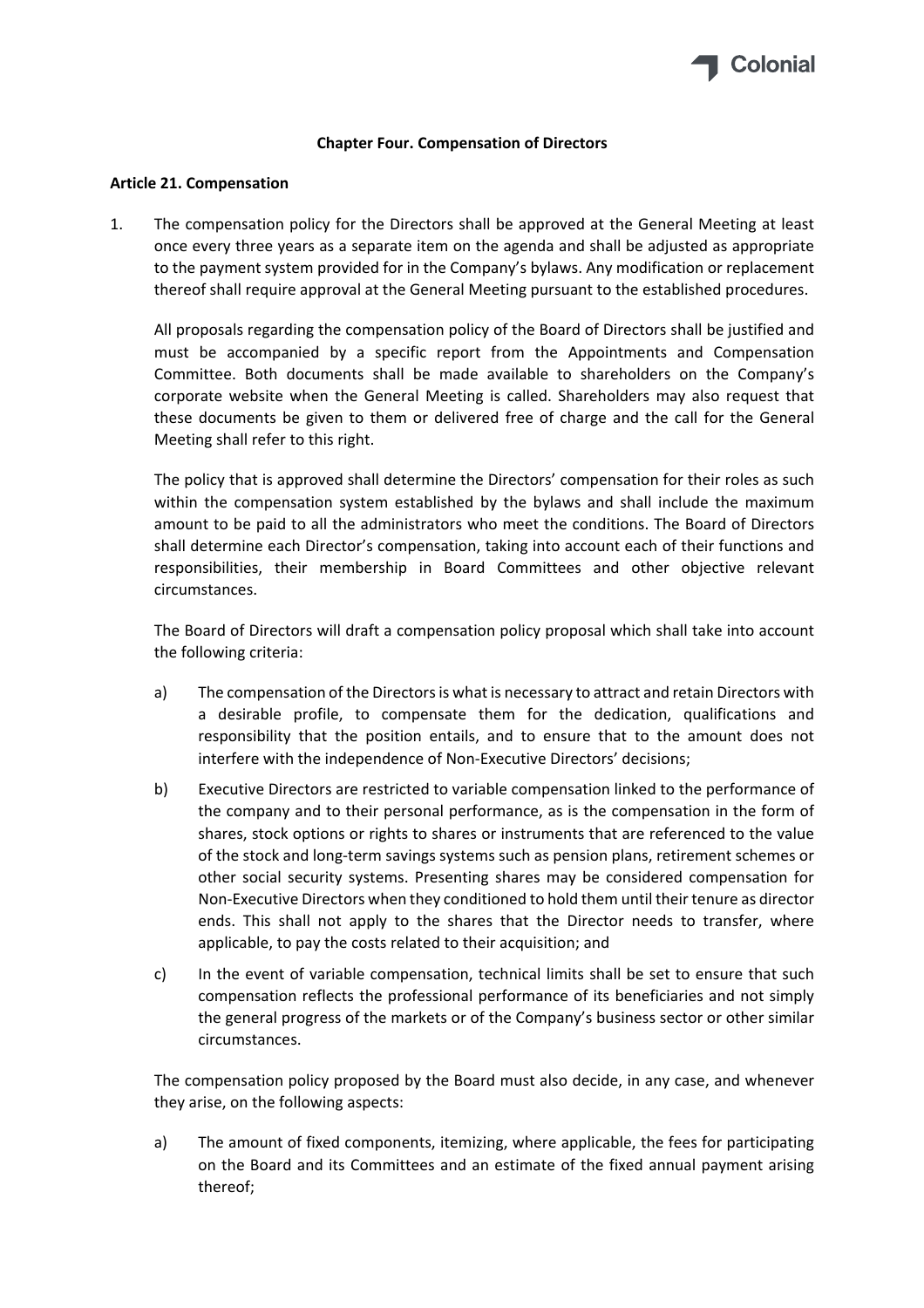

- b) The variable compensation components, including, in particular, the categories of Director to which they apply, and an explanation on the relative importance of the variable items with regard to the fixed items, the criteria for the evaluation of results which form the basis for any compensation in shares, stock options or any variable component, the fundamental parameters and rationale for any bonussystem or any other non‐cash benefits, and an estimation of the total amount of the variable compensation to which the proposed compensation plan is responsible based on the degree of compliance with the hypotheses or objectives that are used as a reference;
- c) The principal characteristics of social security systems (supplementary pensions, life insurance policies and similar systems) with an estimate of their amount or equivalent annual cost; and
- d) The conditions that must apply to the contracts of those performing the duties of Senior Executives, such as Executive Directors, including the conditions related to duration and notification periods and other clauses relating to hiring bonuses, as well as indemnities or golden parachutes for early termination of employment between the Company and the Executive Director**.**

The compensation system shall be in line with the importance of the Company, its economic situation and the market standards of comparable companies. It shall also aim to promote the profitability and long‐term sustainability of the Company, avoiding excessive risk and rewarding negative results.

- 2. Compensating Directors for the performance of their executive functions shall conform to the Director's compensation policy, which necessarily must consider the amount of any fixed annual payments and any changes over the period to which the policy refers, the different parameters for establishing variable components and the main terms and conditions of their contracts including, in particular, their duration, compensation for premature termination or for the end of employment as well as exclusivity, non‐compete and permanence agreements, and loyalty programs.
- 3. When a member of the Board of Directors is appointed as the Managing Director or when he/she is given executive functions under another title, a contract between this member and the Company must be entered into which must be approved by the Board of Directors with the favorable vote of two-thirds of its members. The Director concerned must abstain from attending the deliberations and participating in the vote. The approved contract shall be incorporated as an annex to the minutes of the meeting. The contract must list all items for which compensation can be received, including, where applicable, any compensation for premature termination of these functions and the amounts payable by the company with regards to insurance policies or contributions to savings systems. Directors shall not receive any compensation for performing executive functions whose amounts or concepts are not listed in their contracts. The contract shall comply with the compensation policy approved at the General Meeting.

The Board of Directors shall establish the compensation of the Directors for the performance of executive duties and according to the terms and conditions of their contracts with the Company pursuant to the compensation policy approved at the General Meeting.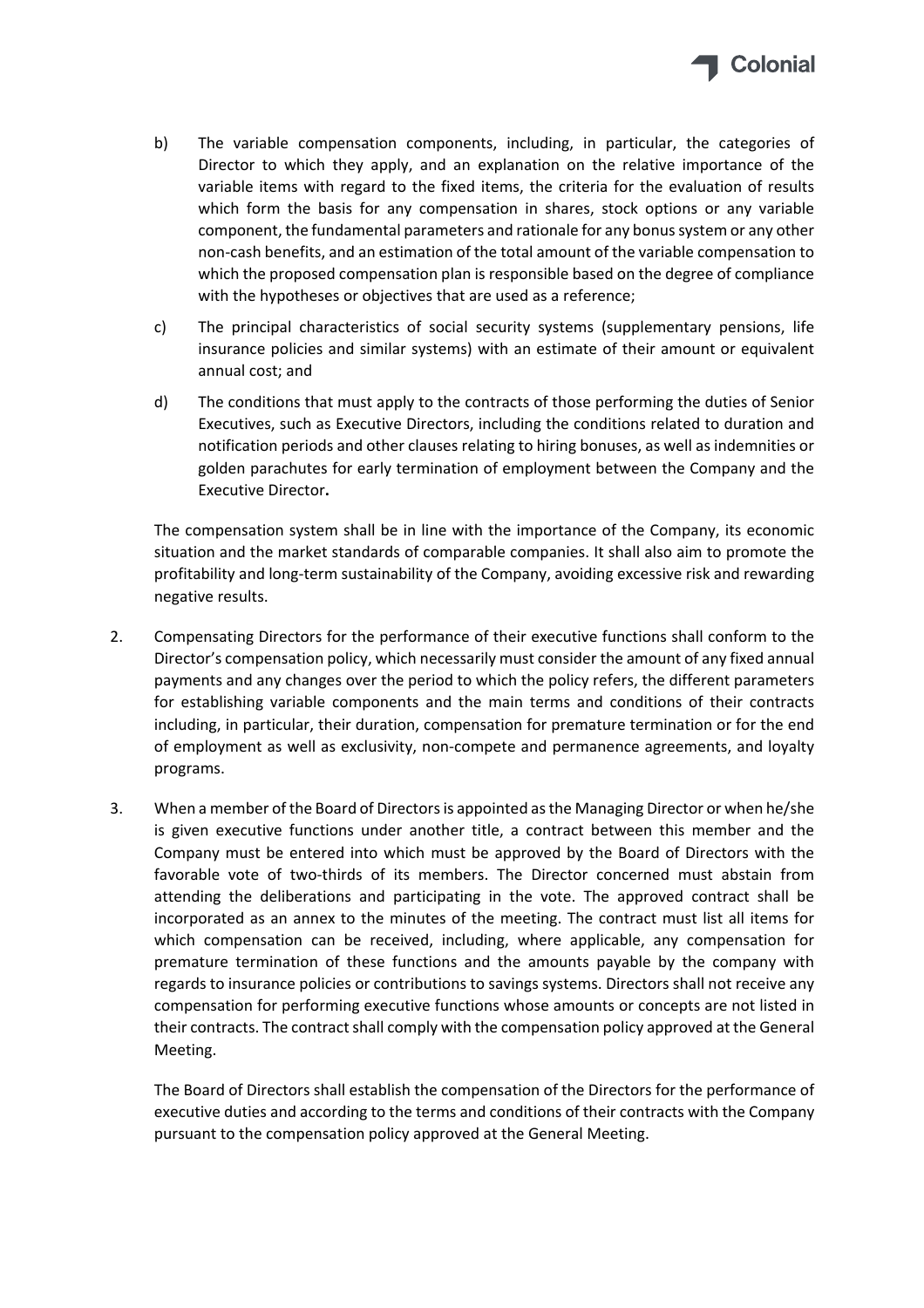

Any compensation received by the directors in the exercise or termination of their office and for carrying out their executive functions shall be pursuant to the current compensation policy of Directors, except for that compensation which is expressly approved at the General Meeting.

4. The Board shall prepare an annual report on the compensation of the Directors, which shall include complete, clear and understandable information on the compensation policy of Directors applicable to the current year. It will also include an overall summary on the implementation of the compensation policy in the previous fiscal year, as well as details of individual compensation paid for all items for each of the Directors that year. The report will be disclosed and put to a vote as a separate advisory item on the agenda at the General Meeting.

The Annual Report on compensation of the Directors will be disclosed as a "material fact" by the Company at the same time that the Annual Corporate Governance Report released. Both documents shall be made available to shareholders on the Company's corporate website when the General Meeting to which they are subject is called.

Should the Annual Report on the compensation of the Directors be rejected in the advisory vote of the General Meeting, the applicable compensation policy for the following year shall be subject to approval at the General Meeting prior to its application, even though the three years mentioned earlier have not passed, except when the compensation policy has been approved at the same General Meeting.

## **Article 22. Compensation Transparency**

In addition to the Annual Report on Director compensation, the records shall show, in detail, each director's compensation for that fiscal year, including in particular:

- 1. The breakdown of each Director's compensation which shall include attendance allowances and other types of fixed compensation as a Director, additional compensation for being the President or for the members of any Board committee, profit sharing and bonuses, as well as the reasons why this compensation was granted, the contributions made on the Directors' behalf to pension plans with defined contributions and the increase in Directors' vested rights, when these contributions are made to defined benefit plans. Similarly, any compensation agreed to or paid upon termination of the Directors' duties shall include the compensation they for being Directors of other companies in the Group and compensation for performing the senior management duties of executive directors. This information shall also include all other concepts not listed above, whatever their nature or the company within the Group paying it, especially if it is considered a related‐party transaction or if omitting it would distort the true picture of the Director's total compensation;
- 2. The breakdown of the presentation to Directors of shares, stock options or any other instrument linked to the value of the stock, detailing the number of shares or options presented in the year and the conditions for their use, the number of options exercised during the year including the number of shares affected and the exercise price, the number of options that are still pending at the end of the year, indicating their price, date and other requirements of use and any change during the year to the conditions on the use of the options that have already been granted; and
- 3. Information on the connection between the compensation received by the executive Directors and the Company's results or other performance standards during the previous fiscal year.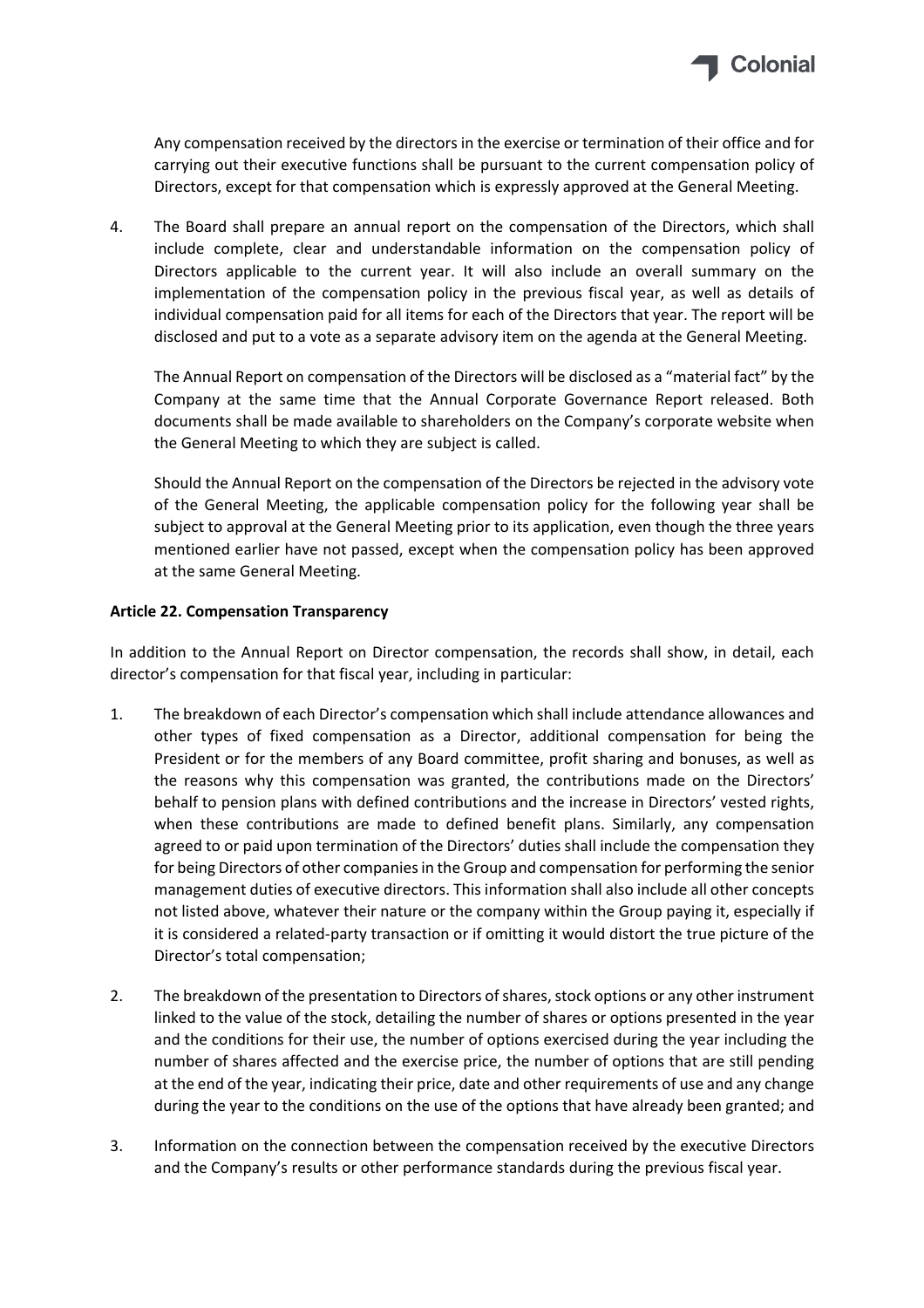

## **TITLE III. STRUCTURE AND FUNCTIONING OF THE BOARD**

#### **Chapter One. Structure of the Board**

#### **Article 23. Offices and Commissions of the Board**

- 1. The Board of Directors, after the Appointments and Compensation Committee has issued its report, shall appoint from among its members (i) one President and, where applicable, one or more Vice‐Presidents; and (ii) one Secretary and, where applicable, a Vice‐Secretary.
- 2. The Board of Directors may create specialized committees within the Board, determine their structure, designate their members and describing the functions that each of them must assume.

The Board of Directors must constitute an Audit and Control Committee and an Appointments and Compensation Committee, whose structure and minimum functions are listed in the Capital Companies Act and the Company's bylaws.

The minutes of the Committees will be made available to all members of the Board of Directors.

## **Article 24. The President of the Board**

The Board of Directors, after the Appointments and Compensation Committee has issued its report, shall appoint a President from among its members.

The President is the head of the effective functioning of the Board of Directors, and shall promote the independence and effective functioning of the various Board Committees.

The President of the Board of Directorsshall be elected from among its members by the favorable vote of the absolute majority of the Directors present or represented at the meeting. However, if the President has executive functions, it will require the favorable vote of two thirds of the members of the Board of Directors.

In addition to the powers granted by law and the bylaws or these Rules, the President shall have the following functions:

- ‐ To convene and preside over Board of Directors meetings, to set the agenda for meetings and to direct the discussion and debate. In the case of a tie, the President's vote shall break the tie.
- ‐ To chair the General Meetings of the Company and lead the deliberations and votes pursuant to the Law, the bylaws and the Regulations concerning General Meetings.
- ‐ To ensure that the Directors receive sufficient information in advance to be able to discuss the items on the agenda.
- ‐ To stimulate debate and the active participation of the Directors at Board meetings.
- To submit proposals to the Board that the President deems appropriate for the Company to run smoothly and, in particular, proposals regarding how the Board and other corporate bodies function.
- ‐ To prepare and submit to the Board a program with dates and issues to be addressed.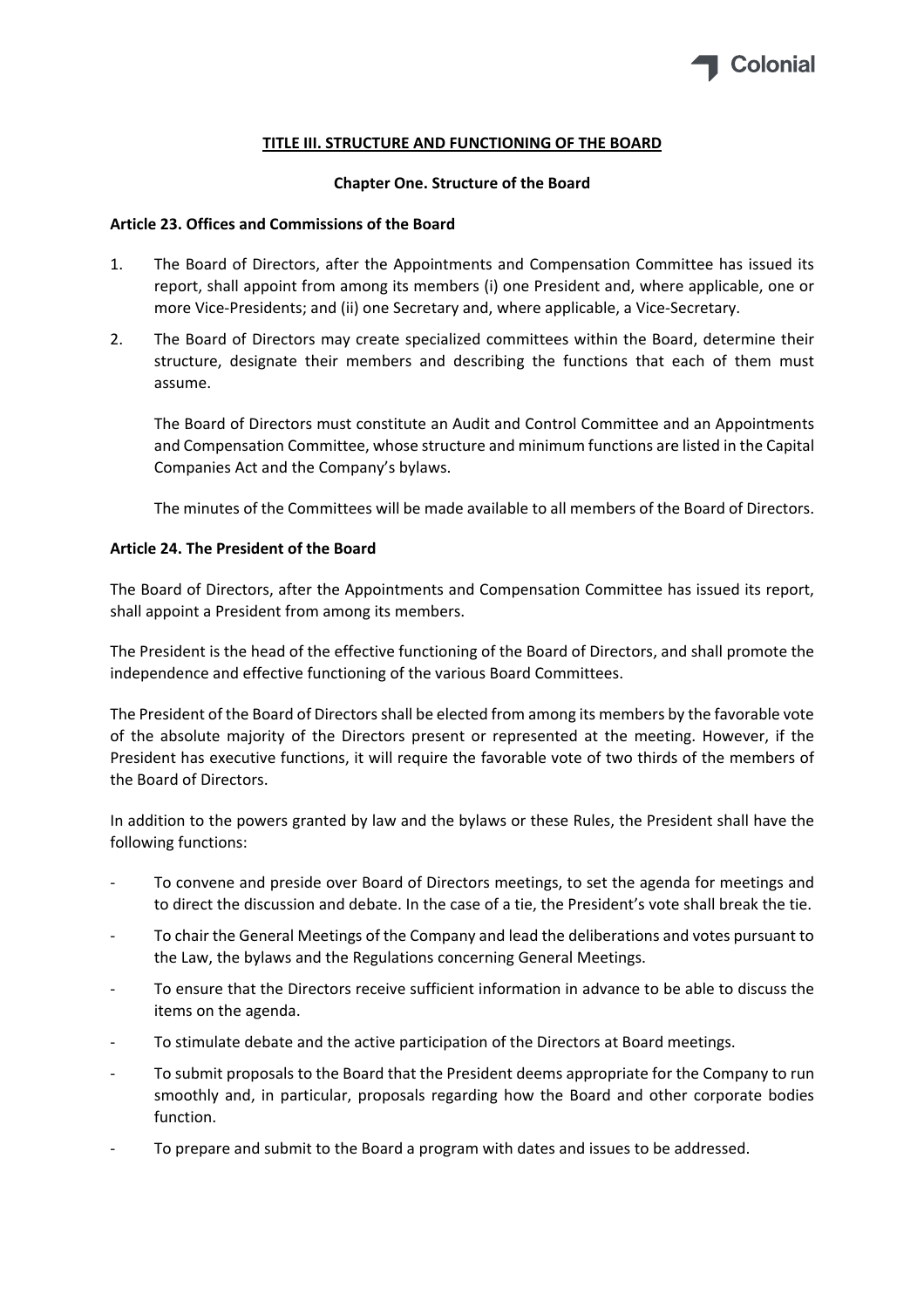

- ‐ To manage the Board and the effectiveness of its operations regarding the oversight and direction of the Company as well as the bodies responsible for managing it.
- ‐ To organize and coordinate regular reviews of the Board, as well as, where applicable, the Company's Chief Executive Officer.
- To ensure that sufficient time for discussion is given to strategic matters.
- ‐ To contract and review refresher programs for each director, when circumstances require.
- ‐ To ensure compliance with the resolutions, decisions, guidelines and criteria established at the General Meeting and by the Board of Directors, within the scope of their respective powers.

In the President's absence, his/her duties shall be performed by the Vice‐President and, in the event that there are several Vice‐Presidents, the Vice‐President according to their numerical order. In the absence of the President and the Vice‐President, the President's duties shall be performed by the Coordinating Director, if any, and, failing that, by the oldest Director that is present at the meeting.

## **Article 25. The Coordinating Director**

- 1. If the President has Executive Director status, the Board of Directors, with the abstention of the Executive Directors and after the Appointments and Compensation Committee has issued its report, shall appoint a coordinating director from among the Independent Directors.
- 2. The Coordinating Director shall be authorized to:
	- ‐ Request that the Board of Directors be convened;
	- Request the inclusion of new items on the agenda of an already convened Board meeting;
	- ‐ Coordinate and assemble the Non‐Executive Directors;
	- Voice the concerns of the Non-Executive Directors;
	- ‐ Direct, where applicable, the periodic review of the President of the Board;
	- ‐ Chair the Board of Directors in the absence of the President and Vice‐Presidents, where applicable;
	- Maintain contact with investors and shareholders to ascertain their views in order to form an opinion about their concerns, particularly with respect to the corporate governance of the Company, and coordinate the President's plan of succession; and
	- Other functions that the Board of Directors agrees to attribute to the Coordination Director to better perform his/her duties.
- 3. The Coordinating Director shall be appointed indefinitely, as long as he/she maintains his/her status as Independent Director.
- 4. The office of Coordinating Director is compatible with the status of President or member of any of the committees of the Board of Directors.
- 5. The Coordinating Director shall receive compensation for the performance of their duties from the Board of Directors, pursuant to the compensation policy approved at the General Meeting.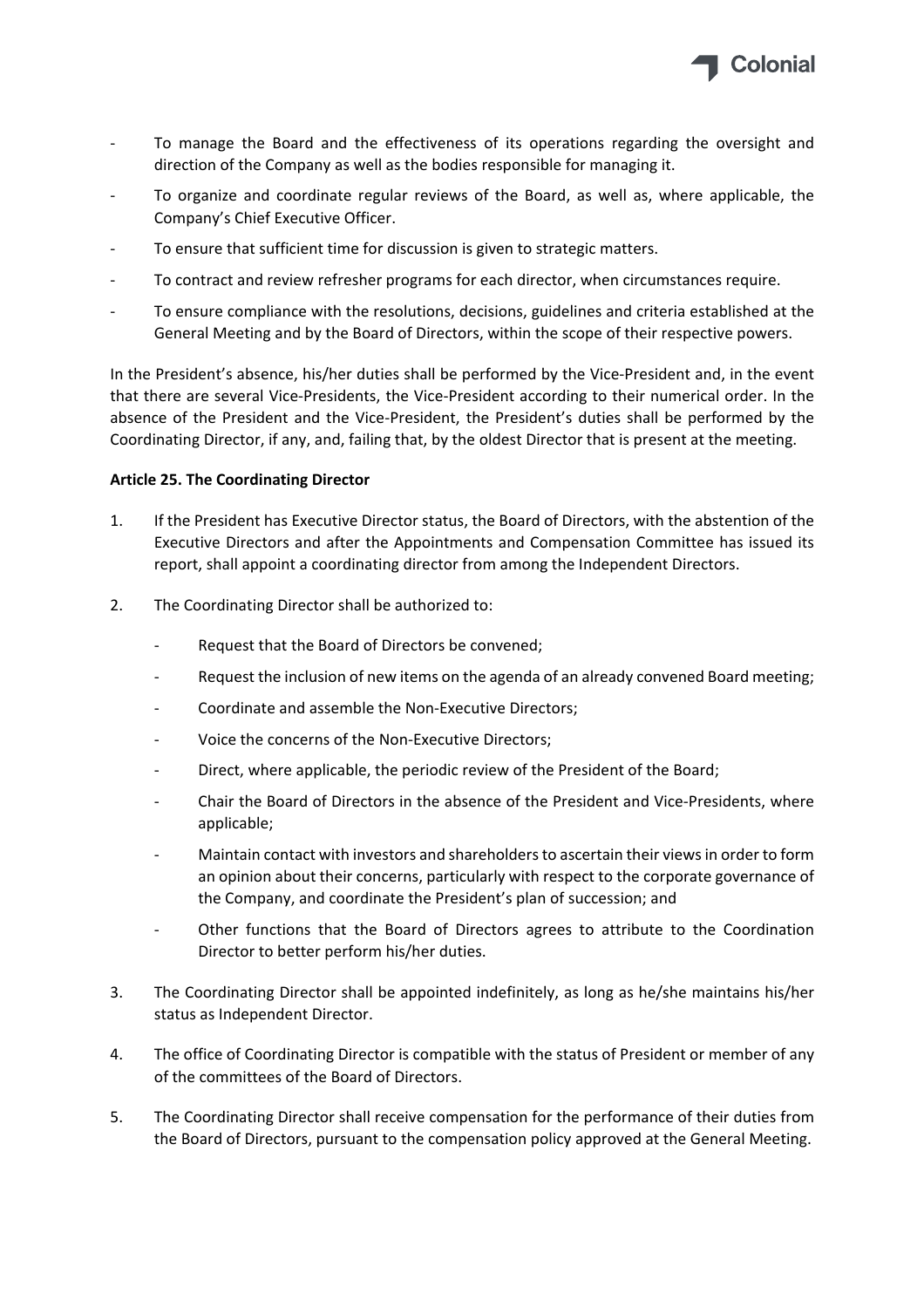

#### **Article 26. The Vice‐President of the Board**

The Board of Directors, after the Appointments and Compensation Committee has issued its report, may appoint from among its members one or more Vice‐Presidents. If several Vice‐Presidents are named, they shall be numbered consecutively.

In the event of the President's absence, his/her duties shall be fulfilled by the Vice-President and, in the event that there are several Vice‐Presidents, by the next Vice‐President according to their numerical order. In the absence of both the President and the Vice‐Presidents, where applicable, the oldest Director present at the meeting shall perform the President's duties.

#### **Article 27. The Secretary of the Board**

The Board of Directors, after the Appointments and Compensation Committee has issued its report, shall appoint a Secretary. The same procedure shall be followed for their removal.

The office of Secretary of the Board of Directors does not have to be filled by someone with Director status.

In addition to the functions assigned according to law and the bylaws or these Rules, the Secretary shall perform the following duties:

- Store the documentation on the Board of Directors, either directly or through the Vice-Secretary of the Board. The documentation must be stored at the Company's registered office.
- Record the minutes of the sessions in the minutes ledger and attest to its contents and the resolutions adopted.
- ‐ Ensure that the actions of the Board of Directors comply with the applicable regulations and are in accordance with the bylaws and other internal regulations. The Secretary of the Board shall also ensure that the Board of Directors is aware of recommendations on good governance that apply to the Company and that are part of the Code of Good Governance for publicly traded companies.
- ‐ Assist the President so that the Directors receive the relevant information for them to perform their duties with sufficient time and in the proper format.
- ‐ Assist the President in the fulfillment of his/her duties.

The Secretary, even if not a Director, must also comply with the provisions of Article 15 of these Rules.

#### **Article 28. The Vice‐Secretary of the Board**

The Board of Directors, after the Appointments and Compensation Committee has issued its report, may appoint a Vice‐Secretary. The same procedure shall be followed for their removal.

The Vice‐Secretary shall assist the Secretary of the Board and/orsubstitute him/herin the performance of his/her duties if the Secretary is absent. The office of Vice‐Secretary of the Board of Directors does not have to be filled by someone with Director status.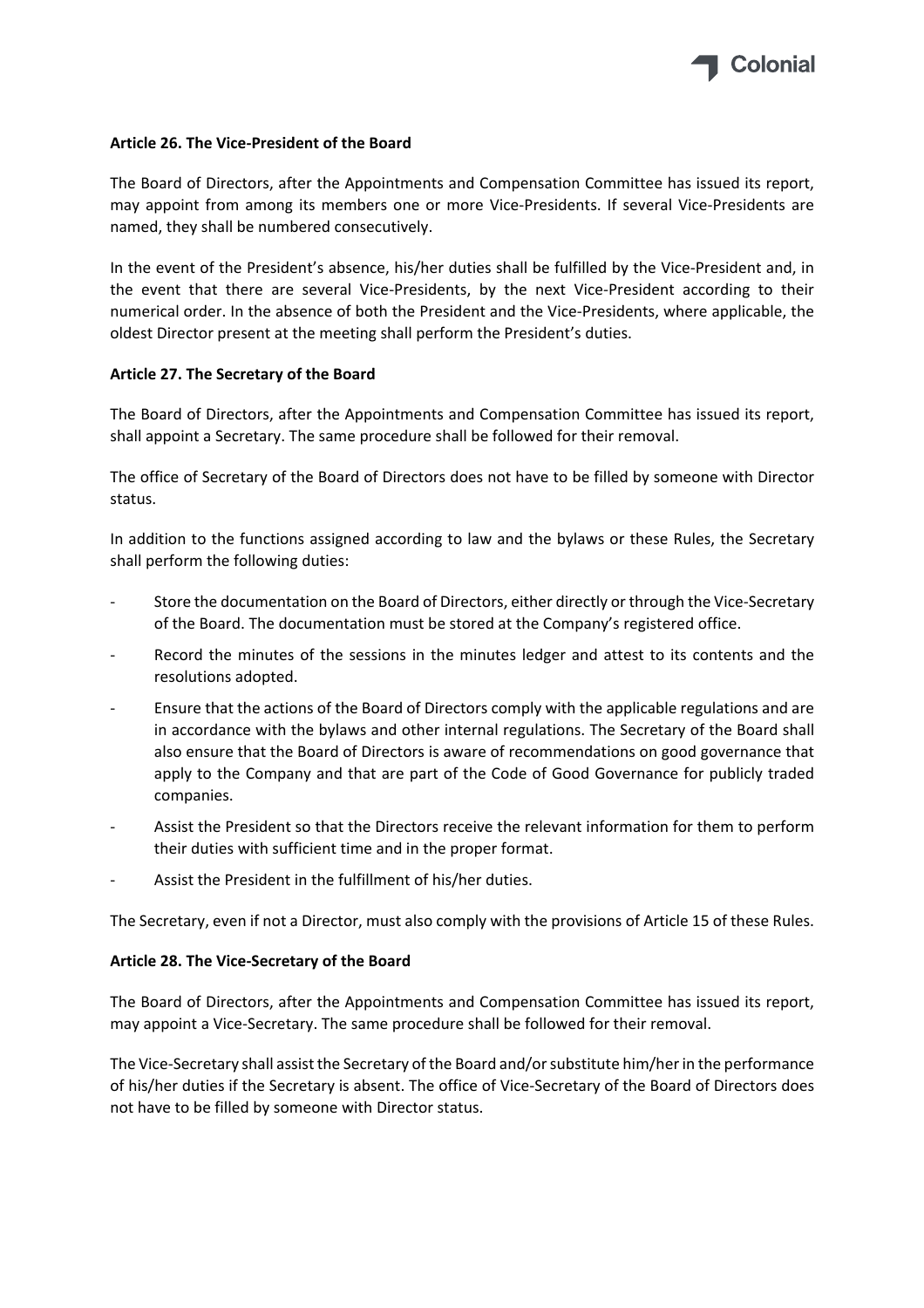

The Vice-Secretary may attend Board of Directors meetings in the absence of the Secretary or when so requested by the President of the Board. Similarly, at the request of the Secretary, the Vice-Secretary may attend Board meetings to assist the Secretary in taking the minutes of the meeting.

# **Article 29. The Managing Director**

The Board of Directors may permanently delegate some or all of its powers except those which cannot be delegated, to one or more managing directors.

The Managing director shall be responsible for the effective management of the Company's business operations and, therefore, shall be responsible for adopting and establishing those decisions and plans that are not reserved for the Board and its delegated bodies.

The Managing Director shall draft and present appropriate proposals to the Board concerning the Company's guidelines and strategies.

The Managing director shall act, in any case, in accordance with the plans and guidelines approved by the Board of Directors.

The permanent delegation of any of the Board of Directors' powersto one or more Managing Directors and the appointment of these Managing Directors requires the favorable vote of two thirds of the members of the Board of Directors to be valid but will not take effect until registered with the Mercantile Register.

There must be a signed contract between the Managing Director and the Company that must first be approved by the Board with the favorable vote of two thirds of its members. The Director concerned must abstain from attending the deliberations and from participating in the vote. The approved contract shall be incorporated as an annex into the minutes of the meeting.

## **Chapter Two. The Committees of the Board**

## **Article 30. The Executive Committee**

The Board of Directors may create an Executive Committee and permanently delegate all or part of its powers to it, except those which cannot be delegated.

The Executive Committee shall consist of a minimum of three and a maximum of eight members who must be Directors and its President and Secretary will be chosen from the Board of Directors.

The Executive Committee may appoint from among its members a Vice-President to perform the functions of the President in the event of his/her absence.

The Board of Directors shall appoint the members of the Executive Committee, ensuring that its structure regarding the different categories of Directors is similar to that of the Board itself. The appointment of the Directors who constitute the Executive Committee shall require a favorable vote of two thirds of the members of the Board to be valid and shall not take effect until registered in the mercantile Register.

The members of the Executive Committee shall leave office when they no longer have Director status or when so agreed upon by the Board.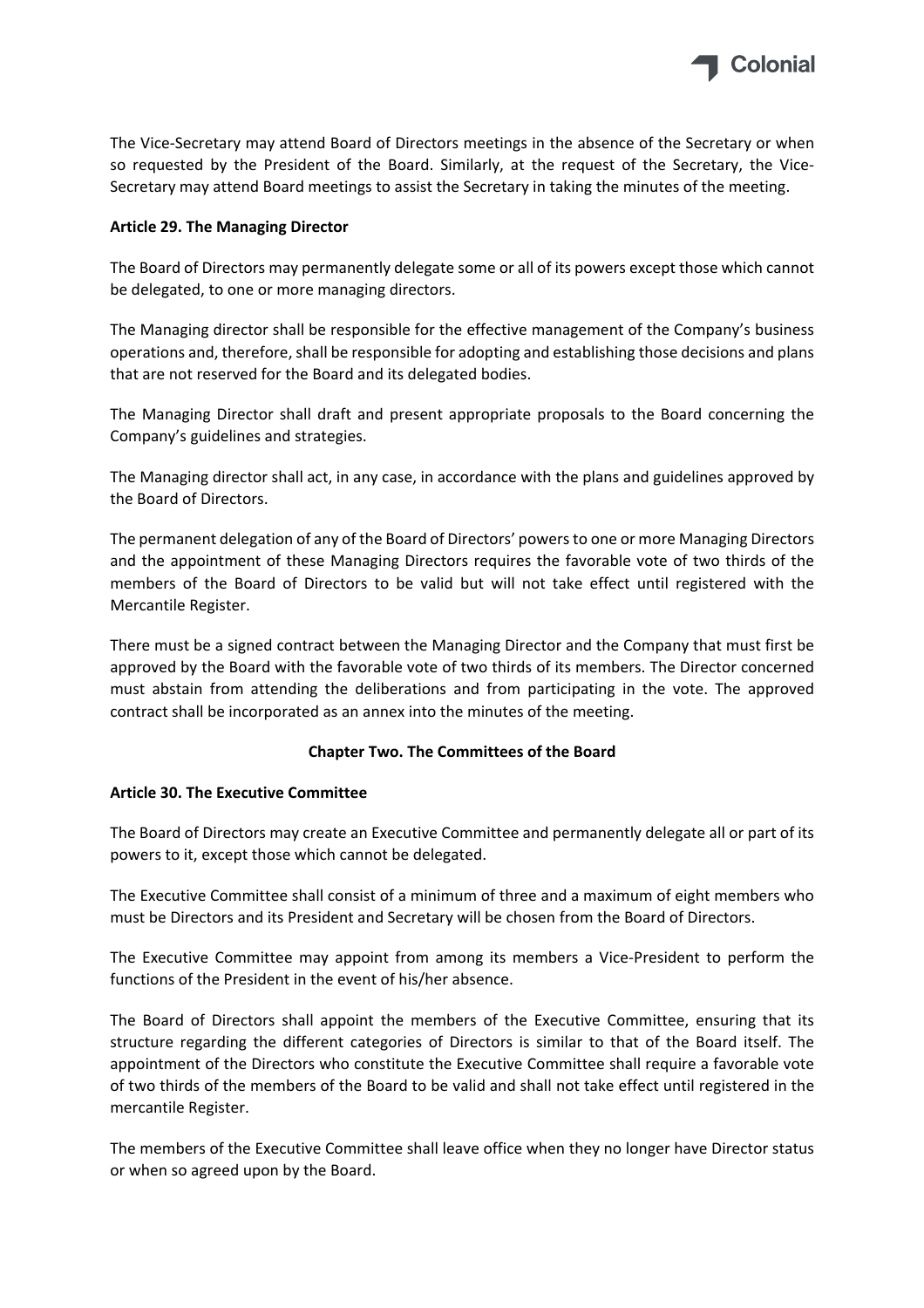

The Executive Committee shall be convened by its President, either on his/her own initiative or when requested by two of its members. The call shall be made by letter, telegram, email or fax, directed to each of the Committee's members with a minimum of 48 hours' notice prior to the date of the meeting; however, meetings may nevertheless be convened without notice in emergency situations.

Meetings shall be held in the Company's registered office or in any place chosen by the President and specified in the cal.

For an Executive Committee meeting to be validly constituted, it must be attended by the majority of its members, either physically present or represented by another.

Resolutions shall be adopted by an absolute majority of Committee members. If there is a conflict of interest, the Director concerned shall abstain from intervening in the operation to which the conflict relates. The votes of Directors affected by the conflict of interest and who must abstain shall be deducted for purposes of calculating the majority of votes necessary.

In case of a tie, the matter shall be submitted to the Board of Directors. The members of the Executive Committee shall request that the Board be convened pursuant to Article 29 of the bylaws, unless the Board is set to meet within thirty (30) calendar days, in which case the Committee shall request that the President of the Board include the meeting points which ended in a tie to be included in the agenda.

The Executive Committee, through its President, shall inform the Board of the matters discussed and the decisions adopted by the Committee, and all members of the Board must receive a copy of the minutes of the sessions of the Executive Committee.

## **Article 31. Board Committees**

The Board of Directors shall create an Audit and Control Committee and an Appointments and Compensation Committee.

The essential function of the Audit and Control Committee and the Appointments and Compensation Committee shall be to support the Board of Directors in the supervision and direction of the management of the Company. The members of these committees shall be appointed by the Board of Directors to which they shall respond in the performance of their functions.

Notwithstanding the above, the Board of Directors may create specialized committees, determining their structure, designating their members and establishing the functions that each one of them is to have.

The Committees shall inform the Board of Directors at the first plenary session after they have met. The Committees shall inform the Board of Directors of their activities. The Board shall deliberate on the proposals and reports of each committee.

The Committees may seek outside advice when they deem it necessary to perform their duties. Their resolutions shall be recorded and be made available to the members of the Board.

The Board of Directors shall appoint the members of the Committees, taking into account the knowledge, skills and experience of the directors and the duties of each committee, pursuant to current legislation.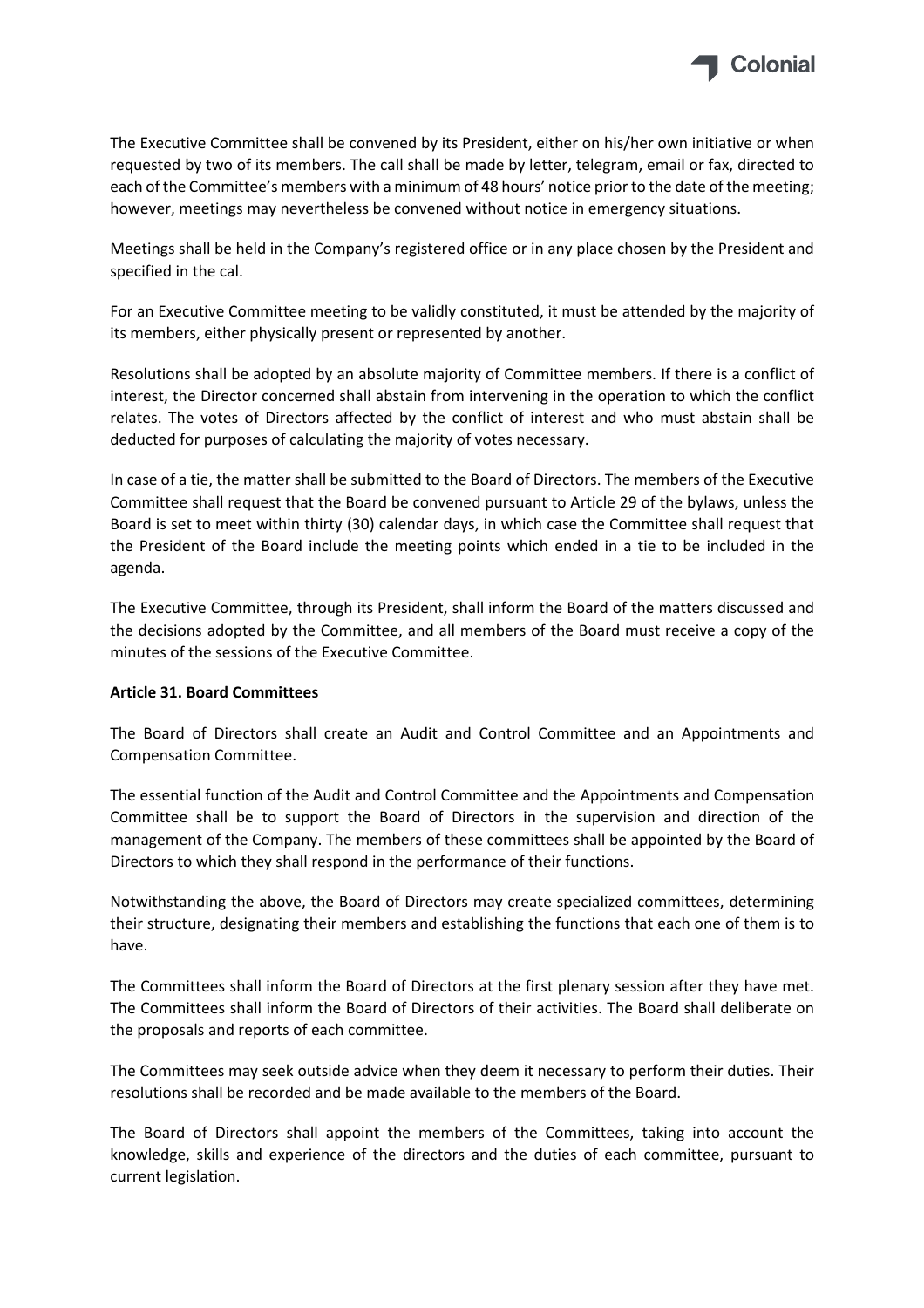

All employees or officers of the Company shall be required to attend the meetings of any of the Committees when so requested. They must also appear without the presence of any of the Directors when so requested by one of the committees.

## **Article 32. The Audit and Control Committee**

The Audit and Control Committee shall consist of a minimum of three and a maximum of eight Directors appointed by the Board and all of them must exclusively be Non-Executive Directors. The Audit and Control Committee shall be made up of the number of Independent Directors as determined by law and at least one of them shall be designated taking into account his/her knowledge and experience in accounting and auditing matters, or both.

Overall, the members of the Auditing and Control Committee should have the relevant technical knowledge in relation to the Company's business sector at the time. Without prejudice to the above, all the members of the Auditing and Control Committee should have the knowledge, professional experience and engagement required to carry out the role they are assigned.

The Audit and Control Committee shall appoint a President from among its members, which must be an Independent Director. The President of the Audit and Control Committee must be replaced every four years and may be re-elected after a period of one year from having left the position.

Additionally, the Committee shall appoint a Secretary from among its members, or may designate the Secretary of the Board to fill this position. In the absence of the Secretary of the Committee, the Secretary of the Board shall perform his/her functions, or, where applicable, the Vice‐Secretary of the Board. The Committee may designate, where applicable, a Vice‐President, who will also have to have independent status.

In any case, at their meetings, the Committee may rely on the technical assistance of the Secretary of the Board, or the Vice‐Secretary of the Board, at the request of the President of the Committee.

The members of the Committee shall leave office when they no longer have Director status or when the Board of Directors so agrees.

Without prejudice to any other functions assigned by law, the Audit and Control Committee shall have, at a minimum, the following duties:

- 18. To report on shareholder issues that arise in connection with matters that are within the Committee's powers at General Meetings, , and in particular, on the result of the audit, explaining how it has contributed to the accuracy of the financial information and the role that the committee has performed in the process.
- 19. To monitor the effectiveness of the Company's internal controls, its internal audit and its risk management systems, and to discuss any significant weaknesses detected during the audit with the Company's internal control system, all this without compromising its independence. To this end, and where applicable, the Auditing and Control Committee may present recommendations or proposals to the Board of Directors as well as the time frame to apply them.
- 20. To submit a report on the Company's control and risk management policies to the Board for their approval which identifies at least: (i) types of financial and non‐financial risks (including operational, technological, legal, business, environmental, political and reputational) that the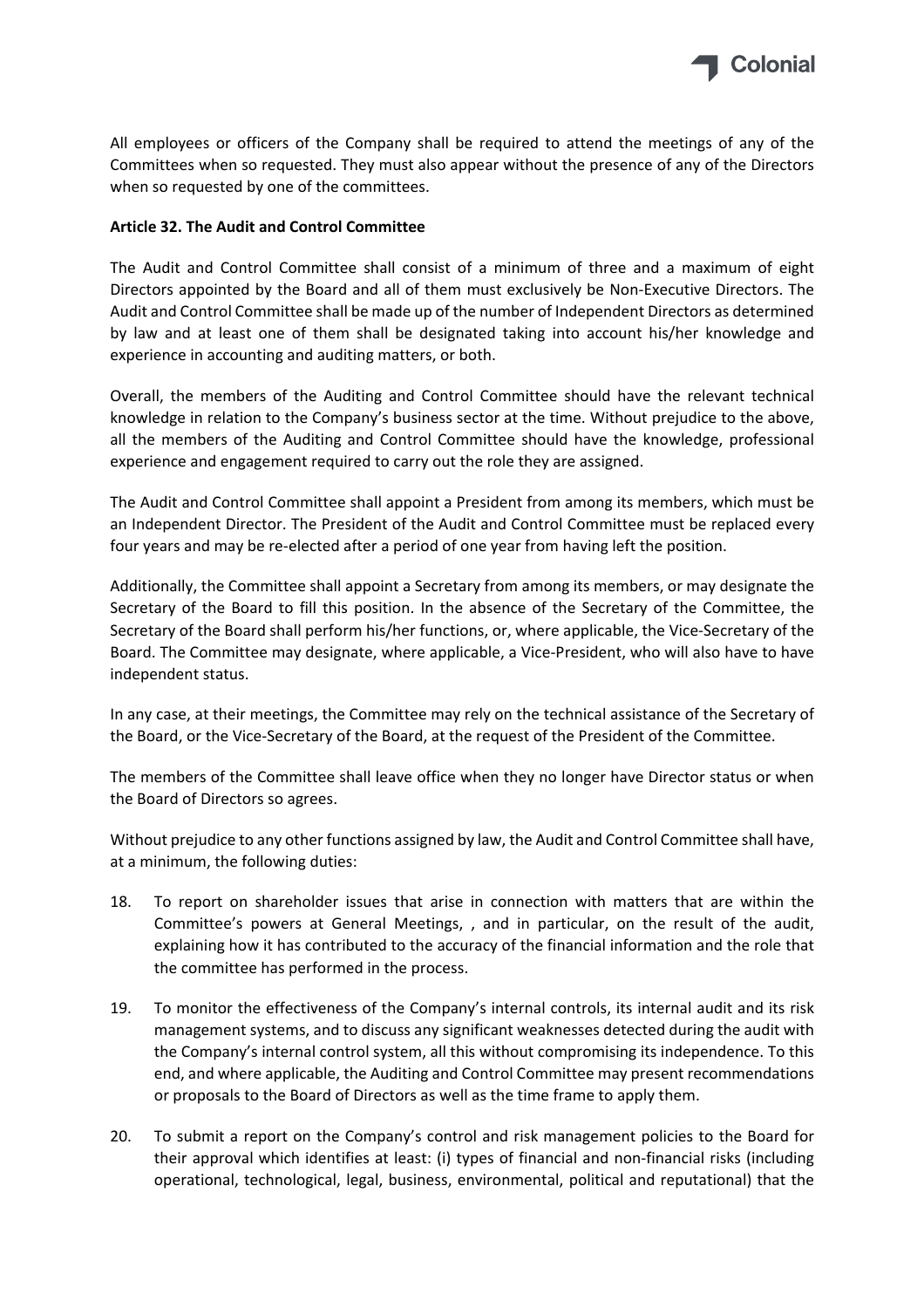

company faces, including financial and economic risks, contingent liabilities and other risks not found on balance sheets; (ii) setting the level of risk that the Company considers acceptable; (iii) the measures planned to mitigate the impact of identified risks, should they materialize; and (iv) the information and internal control systems to be used to control and manage the abovementioned risks, including contingent liabilities and off‐balance sheet risks.

- 21. To directly supervise how the internal control and risk management functions are performed by one of the Company's officers or internal departments which has been expressly assigned the following functions: (i) to ensure the proper functioning of the control and risk management systems and, in particular, that all the important risks that affect the Company are adequately identified, managed and quantified; (ii) to actively participate in the development of a risk strategy and to take part in the important decisions concerning risk management; and (iii) to ensure that the control and risk management systems in place adequately mitigate the risks within the framework of the policy defined by the Board of Directors.
- 22. To monitor the process of preparing and submitting the required financial information and presentrecommendations or proposalsto the Board of Directors, aimed at ensuring its accuracy.
- 23. To supervise the division that fulfills the internal audit duties to ensure the proper functioning of the information and internal control systems which are functionally dependent on the Non‐ Executive President of the Board or the Audit and Control Committee. The head of the division that fulfills the internal audit duties shall present its annual work plan to the Audit and Control Committee in which it directly reports any incidents that may have arisen during its implementation, submitting this information at the end of each year in an activity report.
- 24. The Audit and Control Committee, with respect to the information and internal control systems, shall: (i) supervise the process of preparing and the integrity of the financial information on the Company and, where applicable, to the Group, reviewing compliance with the regulatory requirements, the proper delimitation of its scope of consolidation and the correct application of accounting principles; (ii) ensure the independence and effectiveness of the internal audit processes, proposing the election, appointment, re‐election and removal of the head of the internal audit division in addition to proposing the budget for this service, approving both orientation and its operating plans, ensuring that their work is focused mainly on the risks that are relevant to the Company, receiving regular information on their activities and verifying that senior management is taking into account the conclusions and recommendations of the Committee's reports; and (iii) establish and supervise a method that allows employees to make confidential and, if possible and appropriate, anonymous statements on any irregularities, especially financial and accounting irregularities, that may potentially be important to the company.
- 25. To serve as a communication channel between the Board of Directors and the Company's external auditor, evaluating the results of each audit. The external auditor shall in addition be responsible for: (i) submitting proposals to the Board of Directors to elect, appoint, re‐elect and remove the auditor, taking responsibility for the recruitment process in accordance with the current regulations as well as the conditions of his/her contract; (ii) regularly obtaining information on the audit plan from the auditor and how it is being executed; and (iii) preserving the independence of the external auditor in the performance of his/her duties.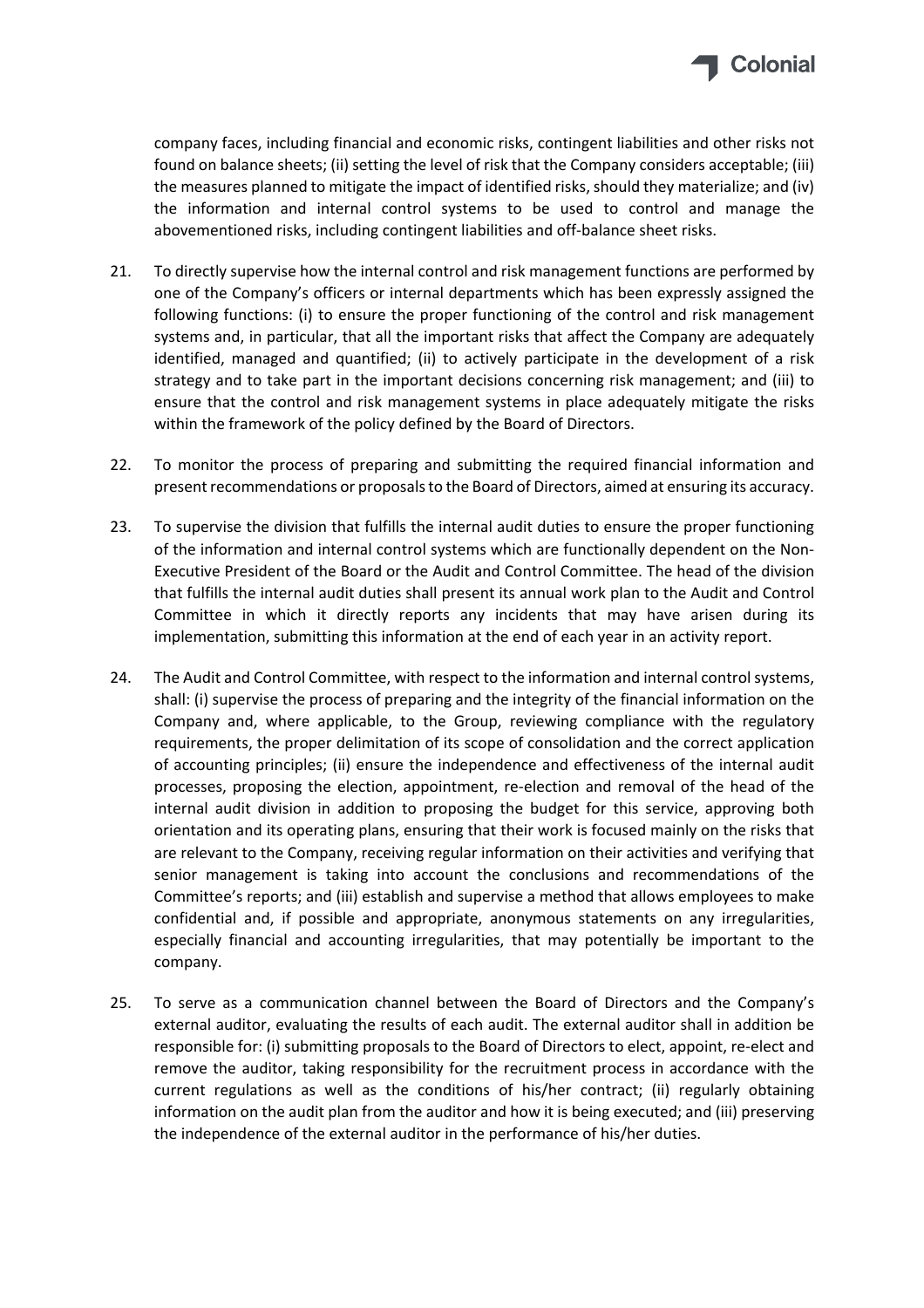

The Audit and Control Committee shall also be responsible for: (i) examining the circumstances behind the resignation of the external auditor, if this were to occur; (ii) ensuing that the compensation for the external auditor for their work does not compromise their integrity or independence; (iii) overseeing that the Company notifiesthe change of auditor as a material fact to Spain's National Securities Market Commission (CNMV) and that this notification is accompanied by a statement citing any disagreements the Company may have had with the outgoing auditor and, if there were such disagreements, to discuss them; and (iv) ensuring that the Company and the external auditor adhere to current regulations regarding the provision of non‐audit services as well as the limits on the auditor's business concentration and, in general, the other rules on auditor independence.

- 26. To open lines of communication with the external auditor in order to receive information on any issues that may be a threat to his/her independence, which can then be discussed by the committee, as well as any other issues in connection with the progress of the comptroller, and, where appropriate, the authorization of services other than those forbidden, under the terms provided in the current regulations on independence, as well as other notifications provided for in legislation on audits and auditing standards. In any case, the Audit and Control Committee must receive an annual statement from the external auditors on their independence with respect to the Company and those entities which are either directly or indirectly connected with it, as well as detailed and individualized information on any additional services of any type that the external auditor or entities associated with him/her provide and the fees that they have received from these entities, pursuant to the provisions of the regulations on the auditing activity.
- 27. To issue a report every year, prior to the release of the audit report, in which an opinion is expressed on whether the independence of the auditors or audit firms may be compromised. This report must contain a reasoned assessment of the performance of each and every one of the additional services referred to above, discussed both individually and collectively, and different from the legal audit and connected with independence requirements or with the legislation that regulates the auditing activity.
- 28. To notify the Board of Directors in advance on all matters as required by law, the bylaws and these Rules and, in particular, on:
	- d) The financial information that the Company must periodically make public;
	- e) The creation or acquisition of shares in special purpose entities or that are registered in countries or territories that are considered tax havens; and
	- f) Operations entered into with associated parties.
- 29. To monitor the compliance with the Company's rules of internal codes of conduct and its corporate social responsibility policy.

For these purposes, the Audit and Control Committee shall be specifically assigned the following minimum functions; (i) overseeing compliance with the Company's internal codes of conduct; (ii) supervising the Company's communication strategy and its relations with shareholders and investors, including small and medium shareholders; (iii) reviewing the Company's corporate responsibility policy, ensuring that it is aimed at creating value; (iv) monitoring the Company's social responsibility strategy and practices and assessing its degree of compliance; (v)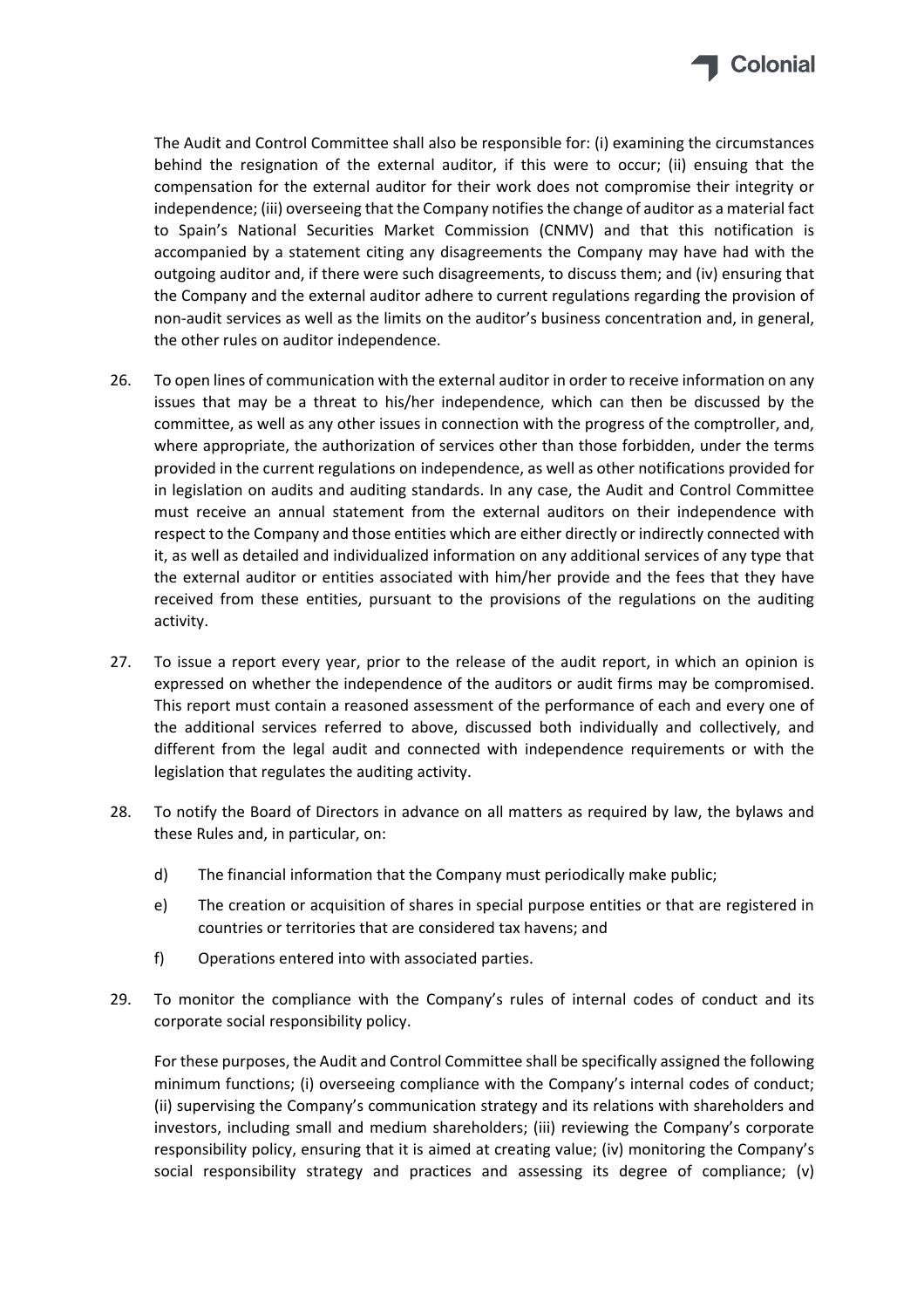

supervising and evaluating relations with different stakeholders; (vi) evaluating all matters that relate to the Company's non‐financial risks, including operational, technological, legal, social, environmental, political and reputational risks; and (vii) coordinating the process of reporting non‐financial information and information on diversity, in accordance with applicable regulations and international reference standards.

- 30. To issue a report on the economic conditions, the accounting impact and, in particular, on the proposed exchange ratio to the Board of Directors, after the analysis performed once the Audit and Control Committee has been informed of the operations regarding structural and corporate modifications that the Company plans to carry out.
- 31. To issue those reports and proposalsthat are requested by the Board of Directors orits President and are within the powers of the Audit and Control committee as well as those that are deemed opportune for the Committee to best perform its functions, especially reports on the proposed amendments to these Rules.
- 32. To prepare an annual report on the activities of the Audit and Control Committee, which must be included in the management report.
- 33. To propose any other issues that may arise on matters that are within the powers of the Audit and Control Committee to the Board of Directors.
- 34. Any other duties that are attributed by the bylaws or these Rules.

The Audit and Control Committee shall regulate its own functioning in accordance with the bylaws and these Rules.

The Audit and Control Committee shall meet whenever requested by at least two of its members or when decided by the President, who has the authority to convene these meetings, to fulfill their duties. The call for a meeting shall be considered valid provided it is done by a means which provides a record of receipt.

The Audit and Control Committee shall be validly constituted when it is attended by the majority of its members, who are either present or represented. Resolutions shall be adopted by the majority of its members, who are either present or represented, with the President having the tie‐breaking vote in case of a tie. The Committee member concerned shall refrain from participating in the deliberation and votes on resolutions or decisions in which he/she or an associated person has a direct or indirect conflict of interest. The votes of the directors affected by the conflict and who must abstain shall be deducted for purposes of calculating the majority of votes necessary.

Representation must be conferred in writing and specifically for each meeting, and only to another member of the Committee.

Any member of the Company's management team or staff or those of its subsidiaries must attend the meetings of the Audit and Control Committee to work with the Committee and give it access to the information that is available to them when duly required, which can be done without the presence of a manager. Executive Directors of the Company must attend to report in accordance with what the Committee decides. The Committee may also request that the External Auditor of the Company attend the meetings and hire the services of external lawyers and other independent professionals to better fulfill its functions.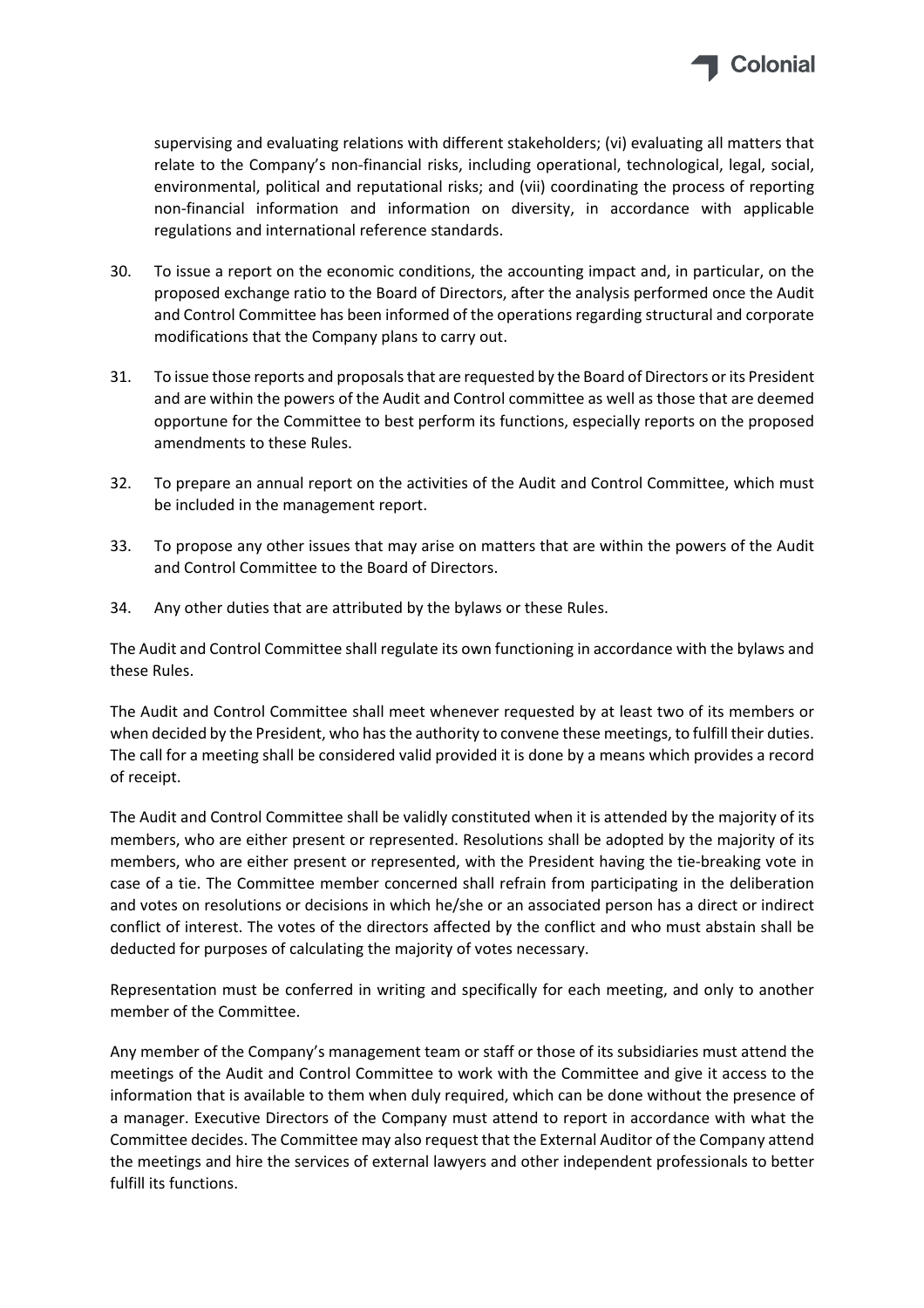

Committee meetings shall be made public through its minutes, which shall be provided to all members of the Board.

In all matters not expressly regulated in this article regarding the functioning of the Audit and Control Committee shall be regulated by the Audit and Control Committee itself, pursuant to the provisions established in the bylaws and in these rules regarding the Board of Directors.

## **Article 33. The Appointments and Compensation Committee**

The Appointments and Compensation Committee shall consist of a minimum of three and a maximum of eight Non‐Executive Directors appointed by the Board of Directors. of the number of Independent Directors that make up the Appointments and Compensation Committee shall be determined by law.

The Appointments and Compensation Committee shall designate a President from among its members, who must in any case be an Independent Director.

Additionally, the Committee shall designate a Secretary from among its members, though it may designate the Secretary of the Board to fulfill these functions. In the absence of the Secretary of the Committee, the Secretary of the Board or, where applicable, the Vice‐Secretary of the Board shall fulfill the functions of the office. The Committee shall designate, where applicable, a Vice‐President who must also have independent status.

In any case, at their meetings, the Committee may rely on the technical assistance of the Secretary of the Board, or the Vice‐Secretary of the Board, at the request of the President of the Committee.

The members of the Committee shall leave office when they no longer have director status or when the Board of Directors so agrees.

Without prejudice to any other functions under the law, the bylaws or the Regulations of the Board of Directors, or pursuant to them, the Appointments and Compensation Committee shall have, at a minimum, the following duties:

- 19. To evaluate the skills, knowledge and experience necessary to be on the Board of Directors. For these purposes, the Appointments and Compensation Committee shall define those functions and aptitudes that candidates must have for each vacancy and evaluate the time and dedication they will need to perform their duties.
- 20. To establish a representation objective for the less-represented gender on the Board of Directors and to develop methods on how to achieve this objective.
- 21. To submit proposals for the appointment of independent Directors to the Board of Directors through co‐option or to be decided on at a General Meeting, in addition to proposals for the re‐ election or removal of these Directors.
- 22. To report on the proposed appointment of other Directors through co-option or to be decided on at a General Meeting, in addition to proposals for their re‐election or removal.
- 23. To review and plan the succession of the President of the Board and the Chief Executive Officer of the company and, where applicable, draft proposals for the Board so that this succession occurs in an orderly and planned manner.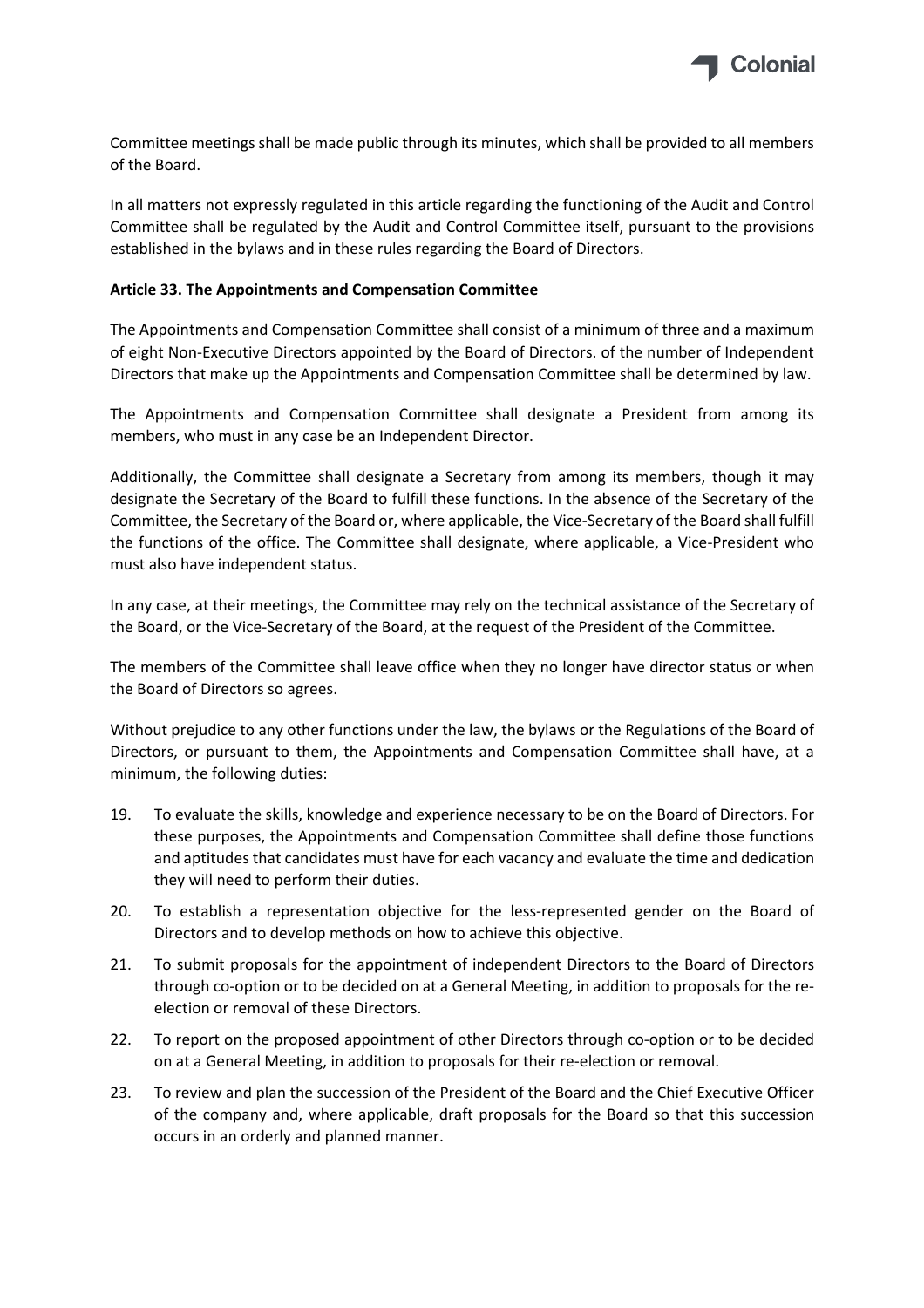

- 24. To report on proposals to appoint or remove senior managers and the basic terms of their contracts.
- 25. To propose to the Board which members should be part of each of the committees that have been created, in accordance with the provisions of these Rules.
- 26. To propose the Directors' compensation policy to the Board as well as the compensation policy of the general directors or those who carry out the functions of senior management and who directly to the Board of Directors, Executive Committees, or Managing Directors. The Appointments and Compensation Committee shall also report on the individual compensation for and other contractual conditions of Executive Directors, and ensure that these conditions are met.
- 27. To ensure the transparency of the compensation and the inclusion in the annual report of information regarding the compensation of Directors.
- 28. To propose the basic conditions of the contracts for Senior Executives to the Board of Directors.
- 29. To check that the compensation policy established by the Company is being observed.
- 30. To periodically review the compensation policy applied to Directors and Senior Executives, as well as the compensation systems which include shares and how they are implemented, in addition to guaranteeing that their individual compensation is proportional to that which is paid to other Directors and Senior Executives of the Company.
- 31. To ensure that any conflicts of interest do not interfere with the independence of the external advice given to the Appointments and Compensation Committee.
- 32. To verify the information on the compensation of Directors and Senior Executives found in various corporate documents, including the annual report on Director compensation.
- 33. To propose a policy to the Board of Directors for its approval regarding the election of Directors and to annually verify compliance to it, making reference to this policy in the Annual Corporate Governance Report.
- 34. Check the enforcement of the rules on corporate governance. For such purposes, the Appointments and Remuneration Committee will at least be assigned the following tasks: (i) check the enforcement of the Company'srules on corporate governance; and (ii) regularly check the suitability of the Company's corporate governance.
- 35. To propose any other issues that may arise on matters that are within the powers of the Appointments and Compensation Committee to the Board of Directors.
- 36. Any other duties that are attributed by the bylaws or these Rules.

The Appointments and Compensation Committee shall consult the President and the Chief Executive Officer of the Company, especially when dealing with matters relating to Executive Directors and Senior Executives. In the event that the President is also the Chief Executive Officer, this requirement shall be applicable to the President and/or the Managing Director(s).

Any Director may request that the Appointments and Compensation Committee take into consideration potential candidates to fill director vacancies if he/she feels that they are suitable.

The Appointments and Compensation Committee shall have access to the information necessary to perform its duties. The Committee may hire the services of external lawyers and other independent professionals in order to better fulfill its duties.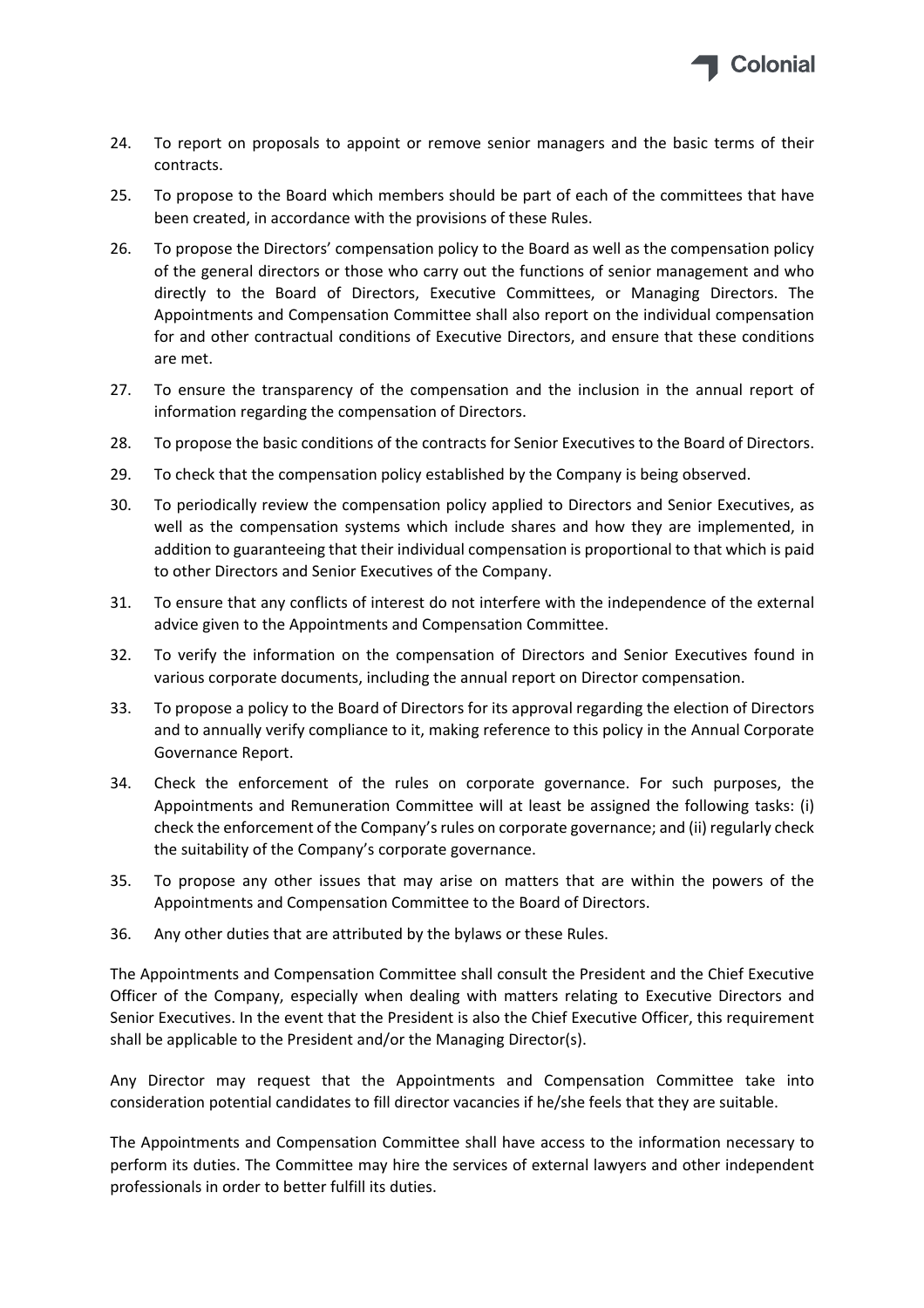

The Appointments and Compensation Committee will meet whenever requested by two of its members or when decided by its President, who has the authority to convene meetings, to fulfill their duties. The call for a meeting shall be considered valid provided it is done by a means which provides a record of receipt.

The Appointments and Compensation Committee shall be validly constituted when it is attended by the majority of its members, who are either present or represented. Resolutions shall be adopted by the majority of its members, who are either present or represented, with the President having the tie‐ breaking vote in case of a tie. The Committee member concerned shall refrain from participating in the deliberation and votes on resolutions or decisions in which he/she or an associated person has a direct or indirect conflict of interest. The votes of the directors affected by the conflict and who must abstain shall be deducted for purposes of calculating the majority of votes necessary.

Committee meetings shall be made public through its minutes, which shall be provided to all members of the Board.

In all matters not expressly regulated in this article regarding the functioning of the Appointments and Compensation Committee shall be regulated by the Appointments and Compensation Committee itself, pursuant to the provisions established in the bylaws and in these rules regarding the Board of **Directors** 

# **Chapter Three. How the Board Functions**

# **Article 34. Board Meetings**

The Board of Directorsshall meet at least eight times a year, following the schedule and for the matters that were established at the beginning of the fiscal year, with each Director being able to propose other agenda items not initially planned. In any case, the Board of Directors shall meet as often as necessary to effectively perform its duties and whenever the interests of Inmobiliaria Colonial so require.

The complete Board of Directors will evaluate, once a year, and adopt, where applicable, an action plan to correct the deficiencies identified with respect to: (i) the quality and efficiency of the Board of Directors; (ii) the operations and the composition of its committees; (iii) the diversity of the composition and powers of the Board of Directors; (iv) the performance of the President of the Board and the Chief Executive Officer of the Company; and (v) the performance and contribution of each Director, paying particular attention to those who are in charge of the various committees of the Board. The evaluation of the President of the Board will be handled, where applicable, by the Coordinating Director.

The Board shall meet whenever convened by the President or his/her substitute. The President must call a meeting of the Board of Directors when requested by at least one third of the members of the Board. In this case, if the President has not called a meeting within one (1) month, without just cause, the Board may be convened by the Directors who have requested the meeting, specifying the agenda for the meeting, to be held in the city where the registered office is located. In addition, the Coordinating Director shall be specially empowered to request that a Board of Directors be called.

Calls for a meeting shall be made by letter, fax, telegram or email and shall be authorized by the signature of the President or Secretary. Calls must be issued at least three (3) days in advance. The Board shall prepare an annual plan for these sessions.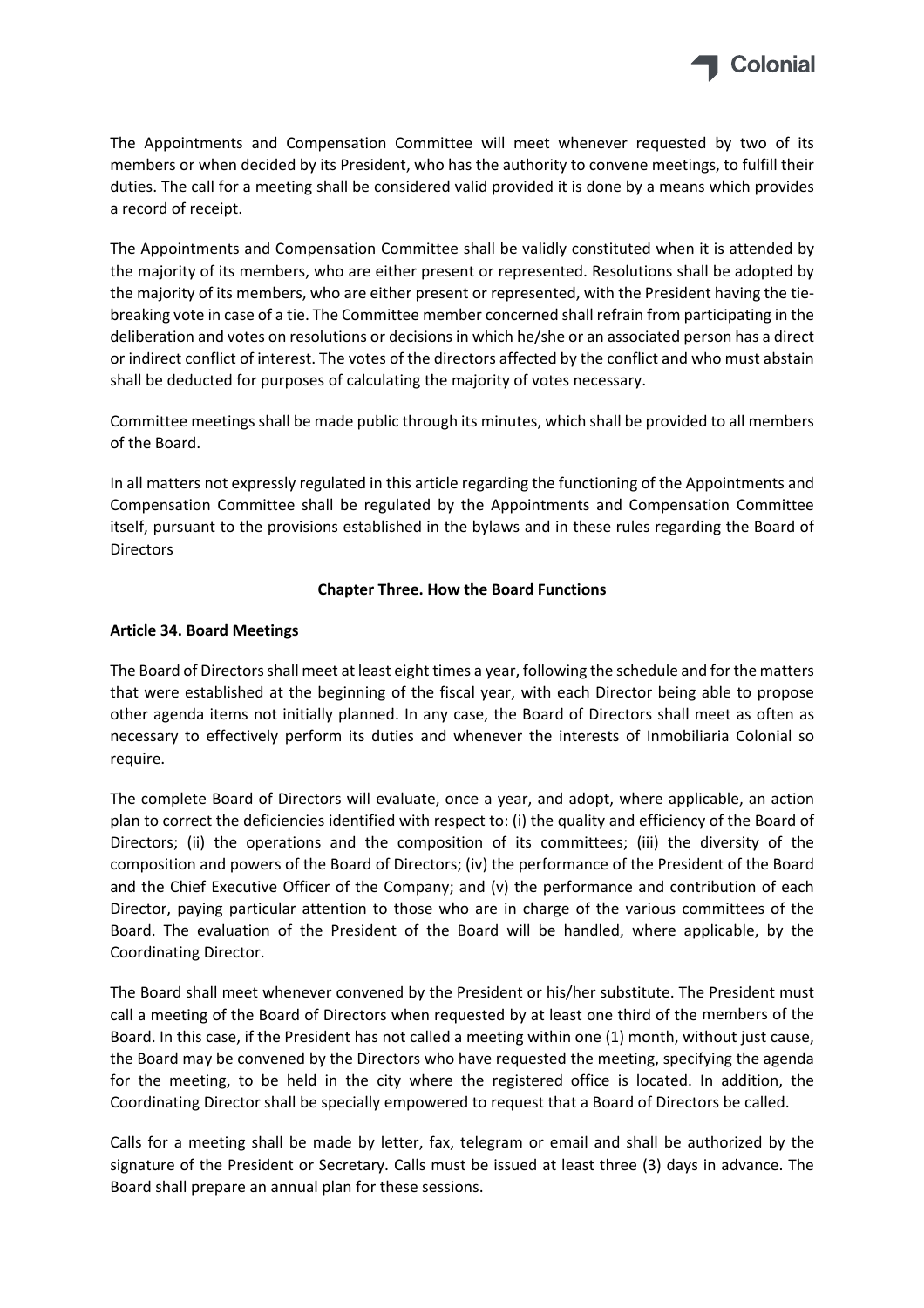

In the case of an emergency, determined solely by the President, calls can be made (including by telephone) for an immediate Board meeting.

Meetings shall be held at the Company's registered office or at any location designated by the President and stated in the call.

The President shall decide on the agenda of the session. Directors and Board Committees may request that the President include matters on the agenda pursuant to the first paragraph of this article and the President will be obligated to include them.

When a Director requests to include matters on the agenda, he/she shall either submit, along with their request, any relevant documents or identify them so that they can be sent to other Members of the Board.

Efforts will be made, given each director's duty to maintain confidentiality, for the importance and confidential nature of the information not to serve as a pretext for incompliance with this rule, except in exceptional circumstances as determined by the President.

Board meetings may be held by conference call, videoconference or any other similar system, so that one or more of the Directors can attend the meeting from a different location. Therefore, in addition to convening a meeting and stating the location where the physical session will take place, the call must also specify that the meeting may be attended by conference call, video conference or similar system, specifying the technical means necessary for this purpose and making them available, which in any case must permit direct and simultaneous communication among attendees. The Secretary of the Board shall record, in addition to the directors physically attending or, where applicable, who are represented by another director, those attending the meeting through a conference call, videoconference or similar system in the minutes of the meetings held like this.

#### **Article 35. How Meetings Are Held**

The Board will be validly constituted when the majority of its members attend either physically or represented by another Director.

Representation must be done in writing and specifically for each meeting, and only in favor of another member of the Board. However, Non-Executive Directors may only be represented by another Non-Executive Director.

The President shall encourage the participation of all directors at the meeting and in the Board's deliberations.

Resolutions shall be adopted by the absolute majority of the Directors attending the meeting. In the case of a tie, the President shall have the deciding vote.

Voting in writing without a meeting shall be valid if no Director opposes the process.

All of the sessions held by the Board of Directors shall be recorded by the Secretary of the Board or, where applicable, by the Vice-Secretary. The minutes shall reflect the attendees, the agenda of the meeting, the details of the time and place where it was held, the main points of the discussions and the content of the resolutions adopted. All Directors have the right to ask that his/her speech or proposal be recorded in the minutes or fully transcribed therein, on condition that the Director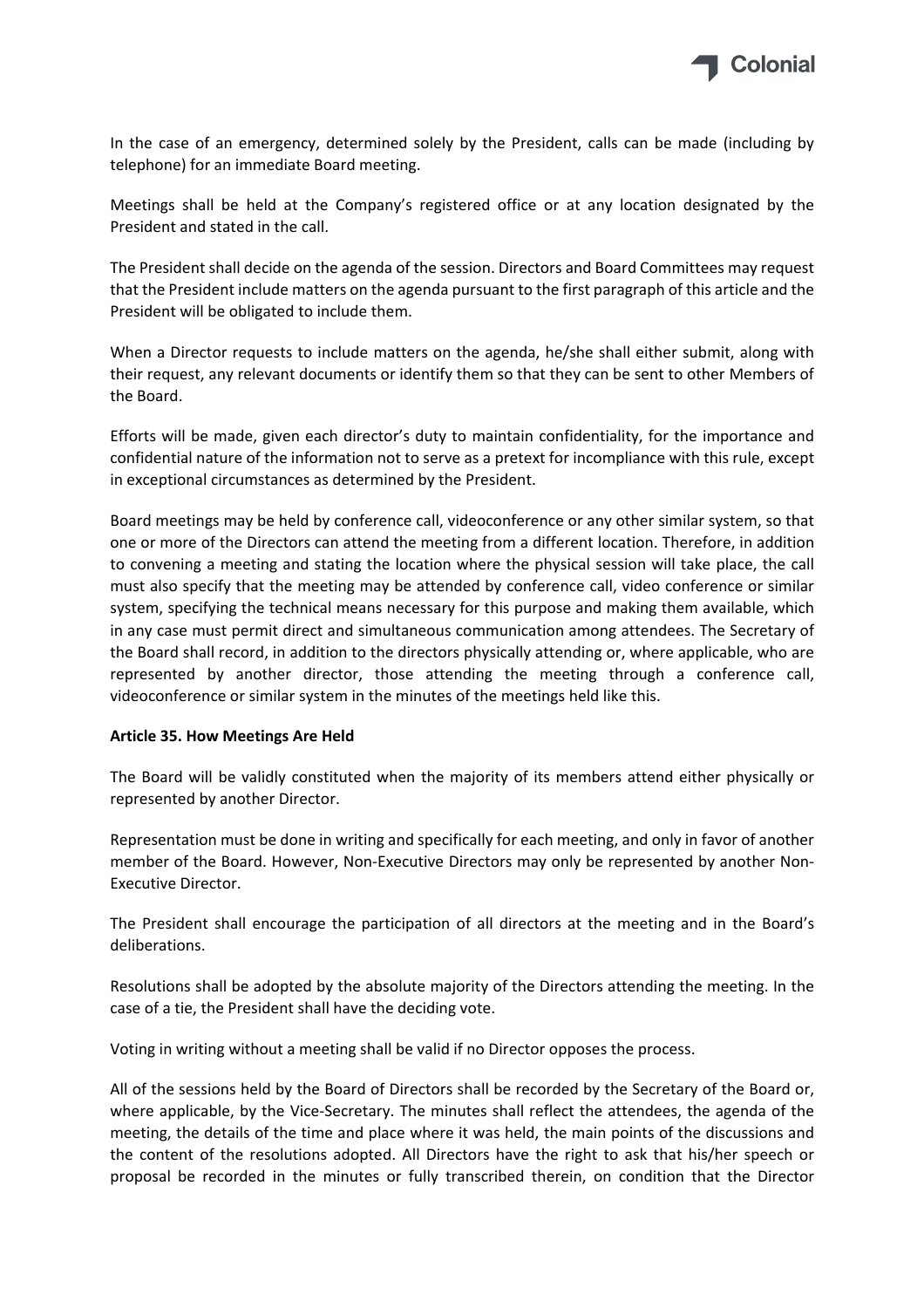

provides the text which faithfully recreates their intervention when indicated by the President. This requirement is not necessary when the Board meeting is recorded in electromagnetic format which allows for the meeting to be stores and subsequently reproduced in full. The minutes shall record, when so requested, the concerns about a proposal expressed by the Directors or the Secretary or, when requested by the Directors, the Company's progress when these concerns are not resolved by the Board.

The minutes of Board meetings, in their entirety or partially, making reference to one or more of the resolutions, shall be approved either while the Board is still convened or in the following session. The President or Vice‐President, and the Secretary or Vice‐Secretary will sign the minutes.

The minutes of Board meetings shall be recorded in the Minutes Ledger.

# **TITLE IV. INFORMATION POLICY AND THE COMPANY'S CORPORATE WEBSITE**

# **Article 36. The Corporate Website of Inmobiliaria Colonial and Electronic Notification**

- 1. The Company shall have a corporate website to fulfill shareholders' right to information and it shall publish the documents and information pursuant to the law, the Company's bylaws and other internal regulations of the Company as well as to disseminate all relevant information for those who have a direct or indirect interest in the Company and pursuant to the regulations on material facts contained in Spain's Securities Exchange Act.
- 2. The Directorate of the Department of Corporate Development, Management Control and Relations with Investors, under the supervision of the Board of Directors, shall establish which information is displayed on the Company's corporate website, pursuant to current legislation, the Company's bylaws and other internal regulations of the Company as well as to continuously update the website and to ensure the security of the website, the authenticity of the documents published on it and the ability to access the website free of charge with the possibility of downloading and printing what has been posted.
- 3. The modification, deletion and transfer of the Company's corporate website may be decided by the Board of Directors.
- 4. Communication between the Company and its shareholders, including the transfer of documents, applications and information, may be made by electronic means, provided that this means of communication has been accepted by the shareholders. For these purposes, the Company shall include a contact device on its corporate website which will be able to demonstrate the indubitable date of receipt and the content of the electronic messages exchanged between the shareholders and the Company.

## **Article 37. Content of the Company's Corporate Website**

- 1. The Company's corporate website shall include, at least, the following documents:
	- a) The current bylaws, as well as any amendments carried out in the last twelve (12) months.
	- b) The latest individual and consolidated financial statements that have been approved.
	- c) The current Rules of General Meetings.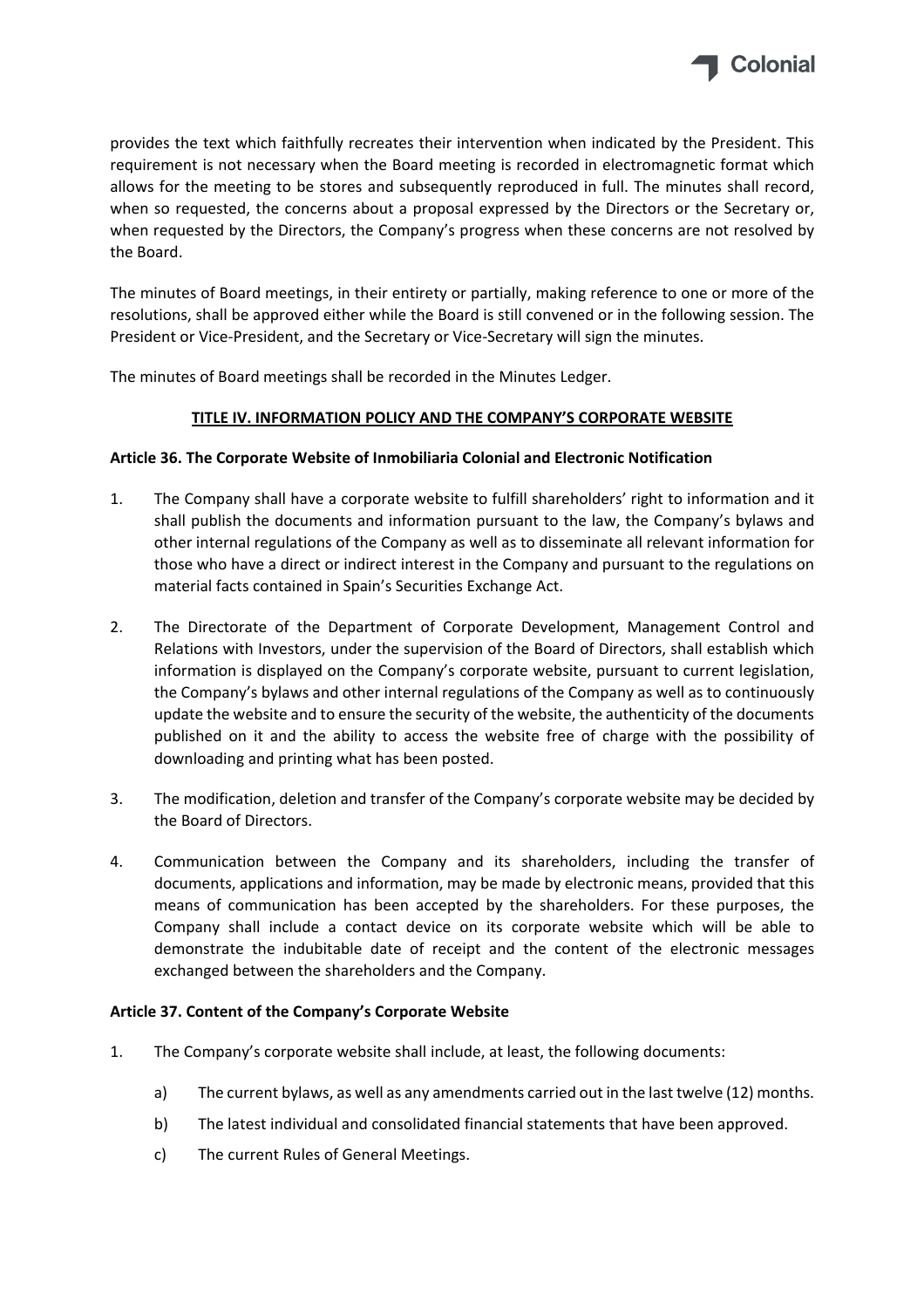

- d) The current Regulations of the Board of Directors and, where applicable, the current Regulations of the Board Committees.
- e) The Annual Reports for the last two years.
- f) The current Internal Code of Conduct on the Securities Market.
- g) The Annual Corporate Governance Report.
- h) The annual reports on Director compensation.
- i) The full text of the call for a General Meeting, as well as the proposed resolutions to be approved at the Meeting and other documents relating to the General Meeting and any relevant information the shareholders may need in order to cast their vote within the period stipulated by Spain's National Securities Market Commission (CNMV).
- j) Information on the General Meetings held during the current fiscal year and the previous fiscal year, and in particular, on the composition of the General Meeting when it was constituted, the resolutions adopted, the number of votes cast and the number of votes in favor and against.
- k) The annual financial reports for the last five (5) fiscal years.
- l) The half‐yearly financial report covering the first six (6) months of the year, the second financial report covering the twelve (12) months of the year and the interim management statement.
- m) The communication channels between the Company and its shareholders and, in particular, the relevant explanations regarding shareholders' right to information, specifying, where applicable, the physical and email addresses to which shareholders can direct themselves.
- n) The means and procedures to confer representation at a General Meeting which are established by the Board from the moment the meeting is called until it is held.
- o) The means and procedures for remote voting, including, where applicable, the forms to verify attendance and their right to vote, through telemetric means, at the General Meeting.
- p) An electronic shareholder forum in accordance with the terms that are regulated by the relevant regulations.
- q) The material facts reported to Spain's National Securities Market Commission (CNMV) during the fiscal year in progress and the last year closed.
- r) The following information on each of its Directors:
	- (i) Professional and biographical profile.
	- (ii) Other Boards of Directors to which they belong, whether the companies are publicly traded or not, with the exception of holding companies belonging to the Director him‐/herself or his/her direct family.
	- (iii) The category to which he belongs, where applicable, stating, in the case of proprietary directors, the shareholder to whom he owes his/her office and with whom he is associated.
	- (iv) The date of his/her first appointment as a Director of Inmobiliaria Colonial, as well as any subsequent appointments.